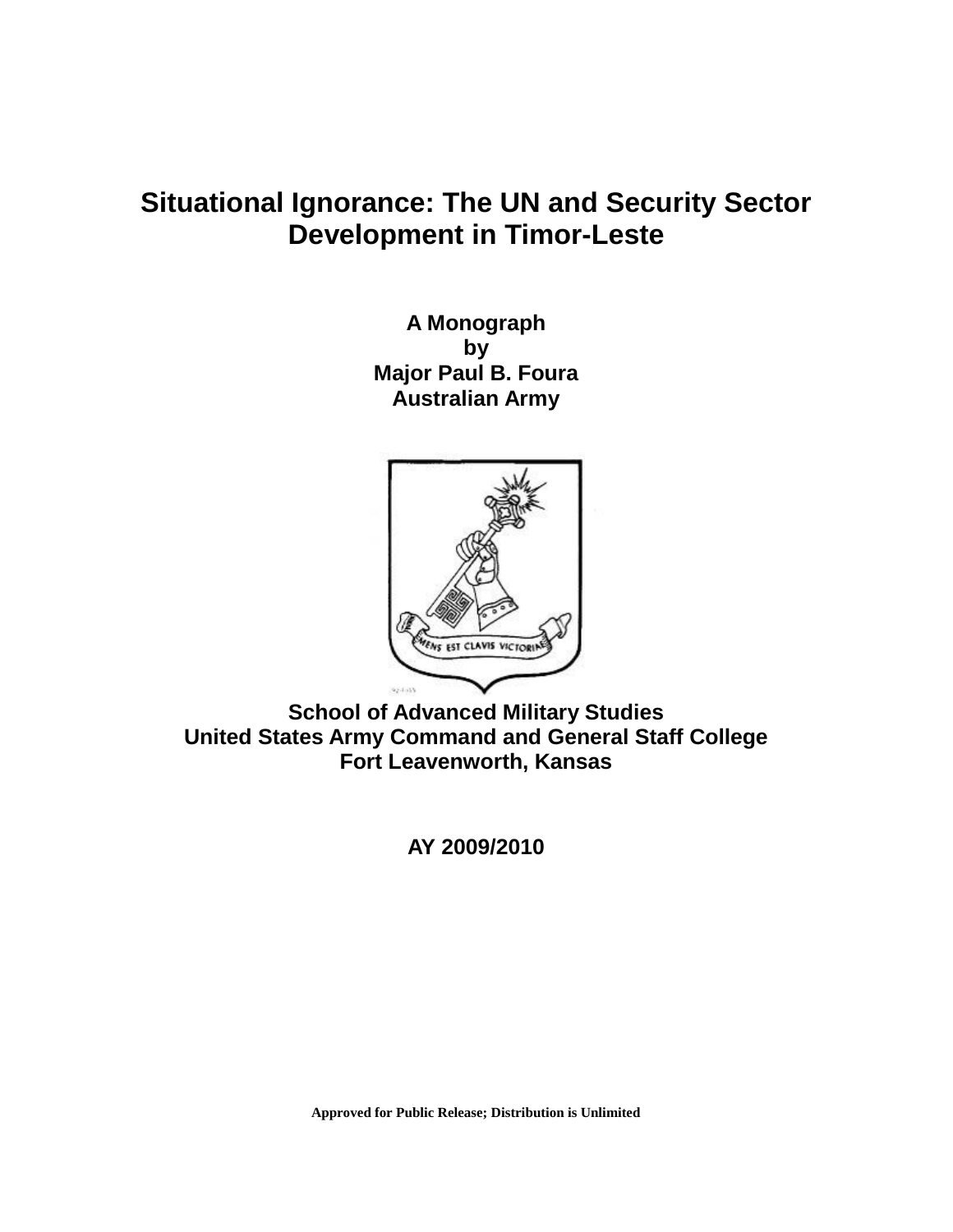| <b>REPORT DOCUMENTATION PAGE</b>                                                                                                                          |                       |                                                                                                                                                                                                                                                                                                                                                                                                                                                                                                                                                                                                                                                                                                                                                                                                   | Form Approved<br>OMB No. 0704-0188      |  |  |
|-----------------------------------------------------------------------------------------------------------------------------------------------------------|-----------------------|---------------------------------------------------------------------------------------------------------------------------------------------------------------------------------------------------------------------------------------------------------------------------------------------------------------------------------------------------------------------------------------------------------------------------------------------------------------------------------------------------------------------------------------------------------------------------------------------------------------------------------------------------------------------------------------------------------------------------------------------------------------------------------------------------|-----------------------------------------|--|--|
| comply with a collection of information if it does not display a currently valid OMB control number. PLEASE DO NOT RETURN YOUR FORM TO THE ABOVE ADDRESS. |                       | Public reporting burden for this collection of information is estimated to average 1 hour per response, including the time for reviewing instructions, searching existing data sources, gathering and<br>maintaining the data needed, and completing and reviewing this collection of information. Send comments regarding this burden estimate or any other aspect of this collection of information,<br>including suggestions for reducing this burden to Department of Defense, Washington Headquarters Services, Directorate for Information Operations and Reports (0704-0188), 1215 Jefferson<br>Davis Highway, Suite 1204, Arlington, VA 22202-4302. Respondents should be aware that notwithstanding any other provision of law, no person shall be subject to any penalty for failing to |                                         |  |  |
| 1. REPORT DATE (DD-MM-YYYY)                                                                                                                               | 2. REPORT TYPE        |                                                                                                                                                                                                                                                                                                                                                                                                                                                                                                                                                                                                                                                                                                                                                                                                   | 3. DATES COVERED (From - To)            |  |  |
| 30-03-2010                                                                                                                                                | <b>SAMS</b> Monograph |                                                                                                                                                                                                                                                                                                                                                                                                                                                                                                                                                                                                                                                                                                                                                                                                   | July 2009 - Mar 2010                    |  |  |
| <b>4. TITLE AND SUBTITLE</b>                                                                                                                              |                       |                                                                                                                                                                                                                                                                                                                                                                                                                                                                                                                                                                                                                                                                                                                                                                                                   | <b>5a. CONTRACT NUMBER</b>              |  |  |
| Situational Ignorance: The UN and Security Sector Development                                                                                             |                       |                                                                                                                                                                                                                                                                                                                                                                                                                                                                                                                                                                                                                                                                                                                                                                                                   | <b>5b. GRANT NUMBER</b>                 |  |  |
| in Timor-Leste                                                                                                                                            |                       |                                                                                                                                                                                                                                                                                                                                                                                                                                                                                                                                                                                                                                                                                                                                                                                                   | <b>5c. PROGRAM ELEMENT NUMBER</b>       |  |  |
| 6. AUTHOR(S)                                                                                                                                              |                       |                                                                                                                                                                                                                                                                                                                                                                                                                                                                                                                                                                                                                                                                                                                                                                                                   | <b>5d. PROJECT NUMBER</b>               |  |  |
| Major Paul B. Foura                                                                                                                                       |                       |                                                                                                                                                                                                                                                                                                                                                                                                                                                                                                                                                                                                                                                                                                                                                                                                   | <b>5e. TASK NUMBER</b>                  |  |  |
| <b>Australian Army</b>                                                                                                                                    |                       |                                                                                                                                                                                                                                                                                                                                                                                                                                                                                                                                                                                                                                                                                                                                                                                                   | <b>5f. WORK UNIT NUMBER</b>             |  |  |
| 7. PERFORMING ORGANIZATION NAME(S) AND ADDRESS(ES)                                                                                                        |                       |                                                                                                                                                                                                                                                                                                                                                                                                                                                                                                                                                                                                                                                                                                                                                                                                   | 8. PERFORMING ORG REPORT NUMBER         |  |  |
| School of Advanced Military Studies                                                                                                                       |                       |                                                                                                                                                                                                                                                                                                                                                                                                                                                                                                                                                                                                                                                                                                                                                                                                   |                                         |  |  |
| 250 Gibbon Avenue                                                                                                                                         |                       |                                                                                                                                                                                                                                                                                                                                                                                                                                                                                                                                                                                                                                                                                                                                                                                                   |                                         |  |  |
| Fort Leavenworth, KS 66027-2134                                                                                                                           |                       |                                                                                                                                                                                                                                                                                                                                                                                                                                                                                                                                                                                                                                                                                                                                                                                                   |                                         |  |  |
| 9. SPONSORING / MONITORING AGENCY NAME(S) AND ADDRESS(ES)                                                                                                 |                       |                                                                                                                                                                                                                                                                                                                                                                                                                                                                                                                                                                                                                                                                                                                                                                                                   | <b>10. SPONSOR/MONITOR'S ACRONYM(S)</b> |  |  |
|                                                                                                                                                           |                       |                                                                                                                                                                                                                                                                                                                                                                                                                                                                                                                                                                                                                                                                                                                                                                                                   | 11. SPONSOR/MONITOR'S REPORT NUMBER(S)  |  |  |
| <b>12. DISTRIBUTION / AVAILABILITY STATEMENT</b>                                                                                                          |                       |                                                                                                                                                                                                                                                                                                                                                                                                                                                                                                                                                                                                                                                                                                                                                                                                   |                                         |  |  |
| Approved for Public Release; Distribution is Unlimited                                                                                                    |                       |                                                                                                                                                                                                                                                                                                                                                                                                                                                                                                                                                                                                                                                                                                                                                                                                   |                                         |  |  |
| <b>13. SUPPLEMENTARY NOTES</b>                                                                                                                            |                       |                                                                                                                                                                                                                                                                                                                                                                                                                                                                                                                                                                                                                                                                                                                                                                                                   |                                         |  |  |

#### **14**. **ABSTRACT**

The United Nations (UN) intervention in Timor-Leste in 1999-2005 has been critically acclaimed as a "model" peacekeeping operation. By temporarily assuming sovereign powers on behalf of Timor-Leste, the UN Transitional Authority in East Timor (UNTAET) was arguably the UN's most significant foray beyond traditional peacekeeping into the more comprehensive arena of state-building. Development of a competent and non-partisan security sector was one of UNTAET's greatest challenges in making Timor-Leste a viable, independent state. UNTAET's ambitious mandate ended with Timor-Leste becoming an independent sovereign nation in May 2002, with successor missions taking an advisory role in support of the new Timorese government. The spectacular failure of Timor-Leste's security sector in April-May 2006 suggests that UN efforts to prepare the Timorese police and military were inadequate.

This monograph examines relevant books, articles and UN reports, and concludes that the UN was deficient in preparing Timor-Leste's security sector for the departure of UN peacekeeping troops, police and civilian advisors. In particular, it contends that the UN was passive in defense force creation and development; that it failed to adequately develop Timor-Leste's police service as an institution; and that it failed to ensure adequate civilian control mechanisms over the police and military. The underlying theme shared by each of these three shortcomings is that the UN failed to understand the Timorese narrative, and through this lack of understanding by act or omission pursued policies that provided Timor-Leste with a dysfunctional security sector.

#### **15. SUBJECT TERMS**

United Nations, Timor Leste, East Timor, UNTAET, Peacekeeping, Peace-building

| <b>16. SECURITY CLASSIFICATION OF:</b> |                                        | <b>17. LIMITATION</b><br><b>OF ABSTRACT</b> | <b>18. NUMBER</b><br><b>OF PAGES</b> | 19a. NAME OF RESPONSIBLE PERSON<br>l Stefan J. Banach. COL. U.S. Armv |                                              |
|----------------------------------------|----------------------------------------|---------------------------------------------|--------------------------------------|-----------------------------------------------------------------------|----------------------------------------------|
|                                        | a. REPORT   b. ABSTRACT   c. THIS PAGE |                                             |                                      |                                                                       | <b>19b. PHONE NUMBER</b> (include area code) |
| U)                                     | U)                                     |                                             | (U)                                  | 46                                                                    | 913-758-3302                                 |

**Standard Form 298 (Rev. 8-98) Prescribed by ANSI Std. Z39.18**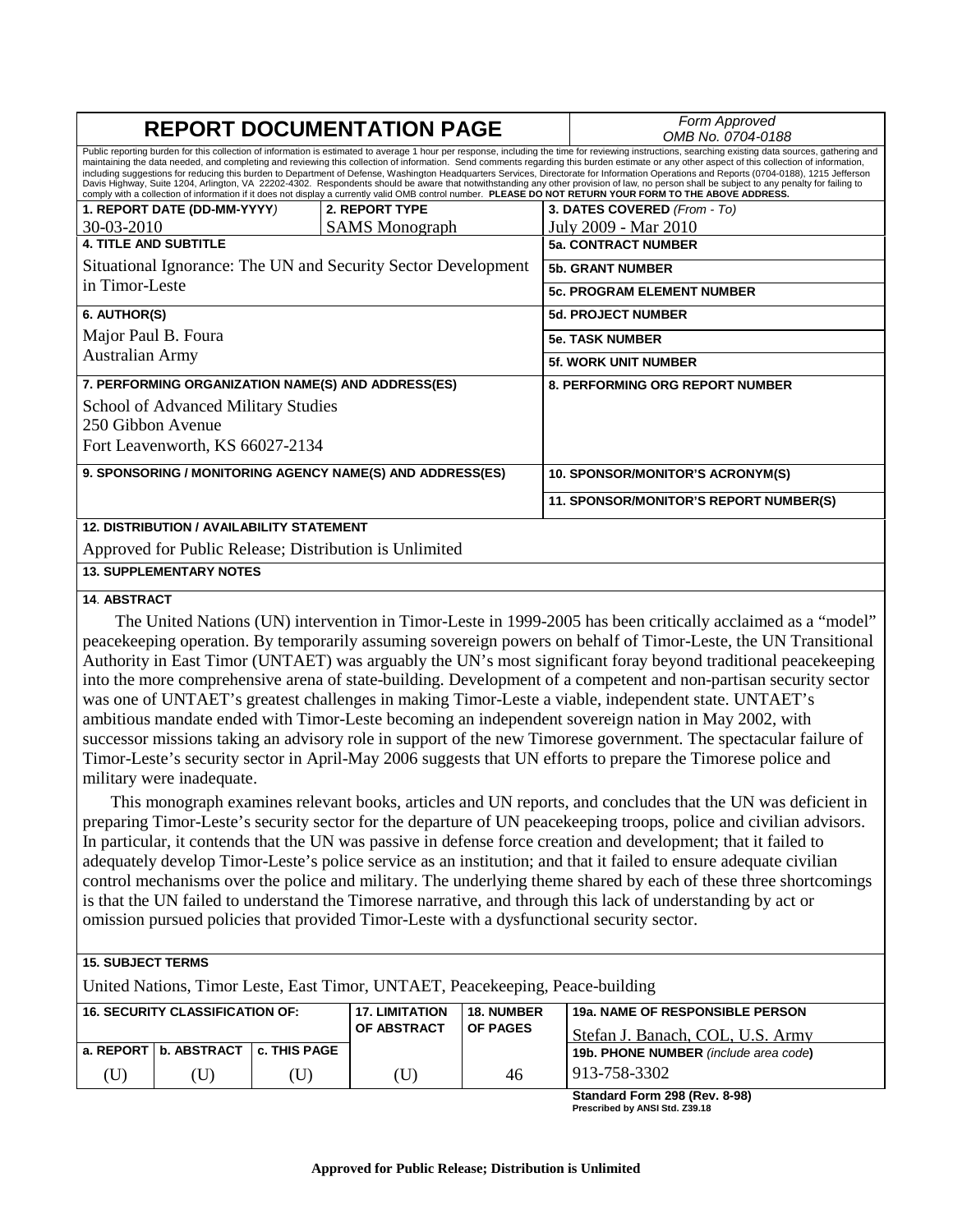## **SCHOOL OF ADVANCED MILITARY STUDIES**

## **MONOGRAPH APPROVAL**

Major Paul B. Foura

Title of Monograph: Situational Ignorance: The UN and Security Sector Development in Timor-Leste

This monograph was defended by the degree candidate on 30 March 2010 and approved by the monograph director and reader named below.

Approved by:

Barry M. Stentiford, Ph.D.

\_\_\_\_\_\_\_\_\_\_\_\_\_\_\_\_\_\_\_\_\_\_\_\_\_\_\_\_\_\_\_\_\_\_ Monograph Director

Stefan Banach, COL, IN School of Advanced

Director. Military Studies

Robert F. Baumann, Ph.D. Graduate Degree

Director. Programs

Opinions, conclusions, and recommendations expressed or implied within are solely those of the author, and do not represent the views of the US Army School of Advanced Military Studies, the US Army Command and General Staff College, the United States Army, the Australian Army, the US Department of Defense, the Australian Department of Defence, or any other US or Australian government agency. Cleared for public release: distribution unlimited.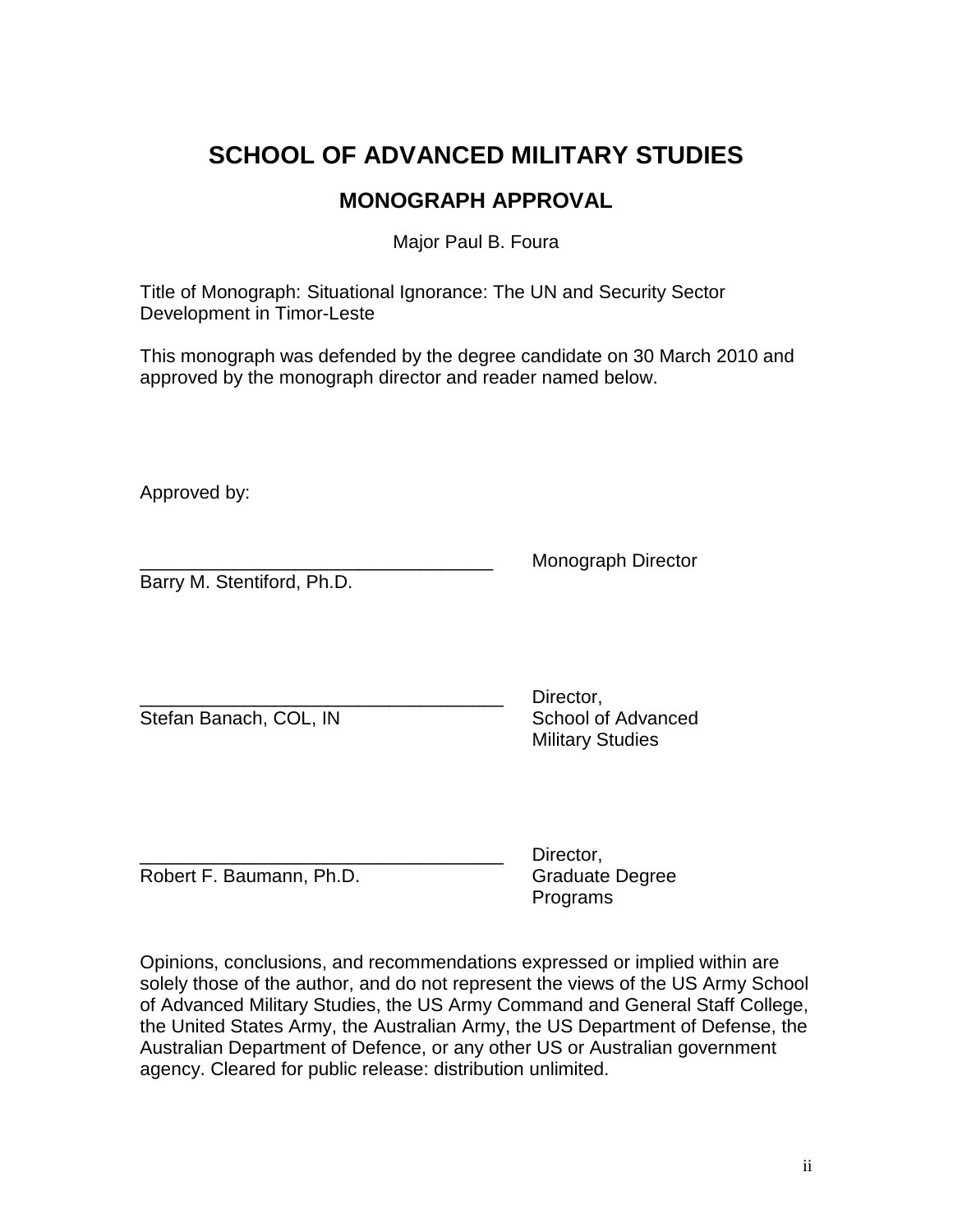## **Abstract**

## SITUATIONAL IGNORANCE: THE UN AND SECURITY SECTOR DEVELOPMENT IN TIMOR-LESTE by Major Paul B. Foura, Australian Army, 46 pages.

The United Nations (UN) intervention in Timor-Leste in 1999-2005 has been critically acclaimed as a "model" peacekeeping operation. By temporarily assuming sovereign powers on behalf of Timor-Leste, the UN Transitional Authority in East Timor (UNTAET) was arguably the UN's most significant foray beyond traditional peacekeeping into the more comprehensive arena of state-building. Development of a competent and non-partisan security sector was one of UNTAET's greatest challenges in making Timor-Leste a viable, independent state. UNTAET's ambitious mandate ended with Timor-Leste becoming an independent sovereign nation in May 2002, with successor missions taking an advisory role in support of the new Timorese government. The spectacular failure of Timor-Leste's security sector in April-May 2006 suggests that UN efforts to prepare the Timorese police and military were inadequate.

This monograph examines relevant books, articles and UN reports, and concludes that the UN was deficient in preparing Timor-Leste's security sector for the departure of UN peacekeeping troops, police and civilian advisors. In particular, it contends that the UN was passive in defense force creation and development; that it failed to adequately develop Timor-Leste's police service as an institution; and that it failed to ensure adequate civilian control mechanisms over the police and military. The underlying theme shared by each of these three shortcomings is that the UN failed to understand the Timorese narrative, and through this lack of understanding by act or omission pursued policies that provided Timor-Leste with a dysfunctional security sector.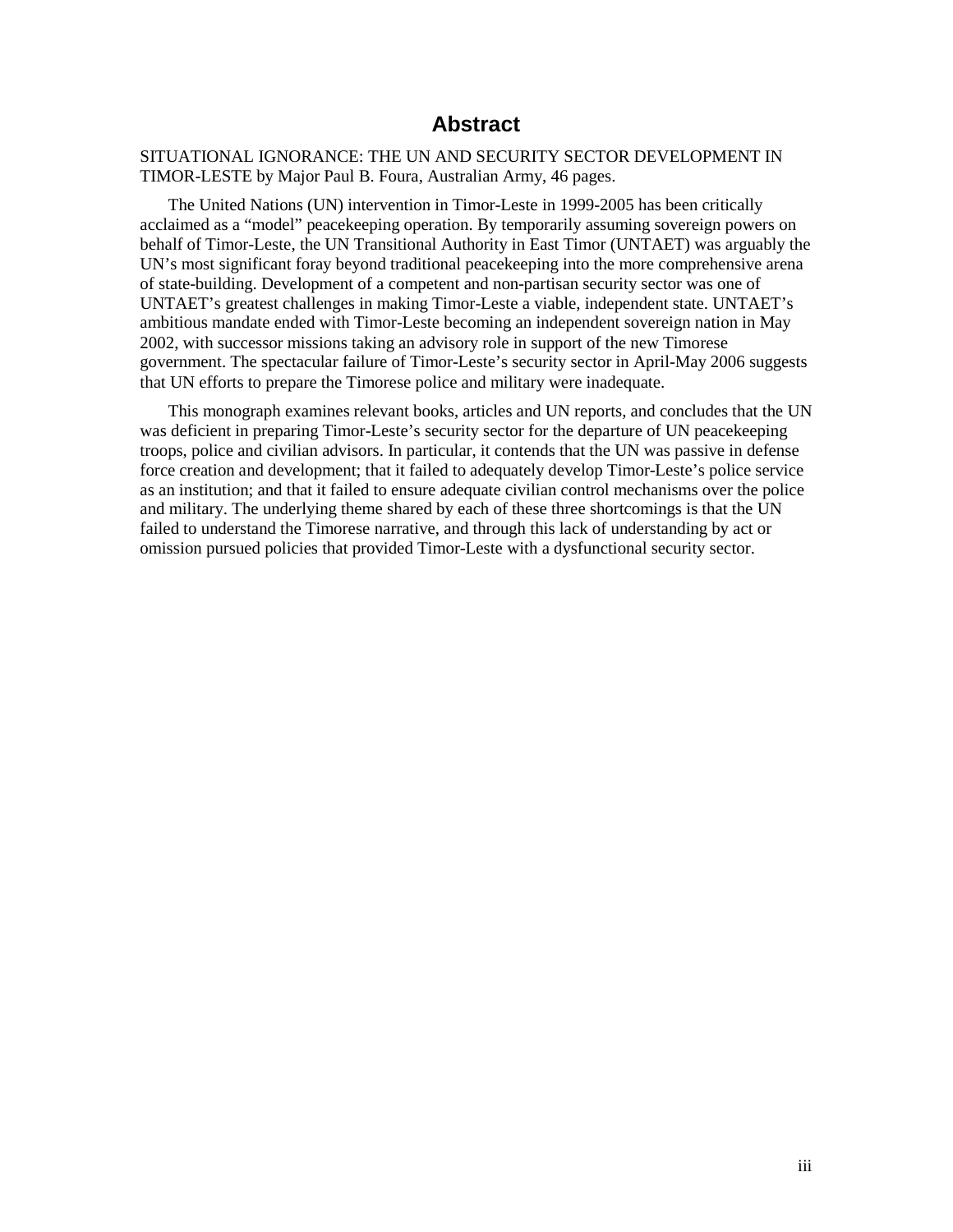## **Table of Contents**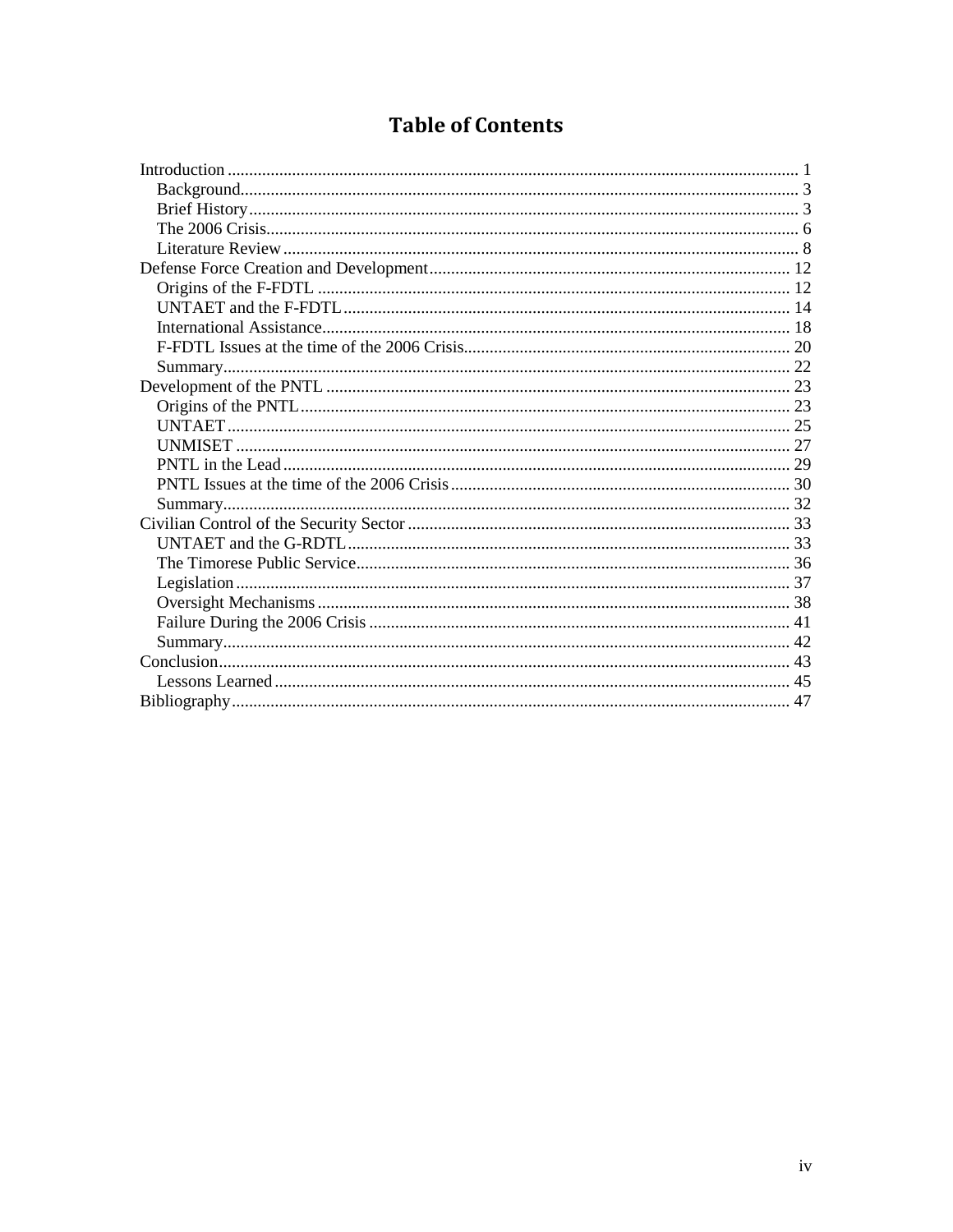## **List of Acronyms**

- **BPU** Border Patrol Unit
- **CNRT** National Council of Timorese Resistance
- **FALINTIL** Armed Forces for the National Liberation of East Timor
- **F-FDTL** FALINTIL Timor-Leste Defence Force
- **FRETILIN** Revolutionary Front for an Independent East Timor
- **G-RDTL** Government of the Democratic Republic of Timor-Leste
- **INTERFET** International Force for East Timor
- **PNTL**  National Police of Timor-Leste
- **POLRI** Indonesian National Police
- **TNI** Indonesian National Armed Forces
- **UDT** Timorese Democratic Union
- **UIR** Rapid Intervention Unit (PNTL)
- **URP** Police Reserve Unit
- **UN** United Nations
- **UNTAET** United Nations Transitional Authority in East Timor
- **UNMISET** United Nations Mission of Support in East Timor
- **UNOTIL** United Nations Office in Timor-Leste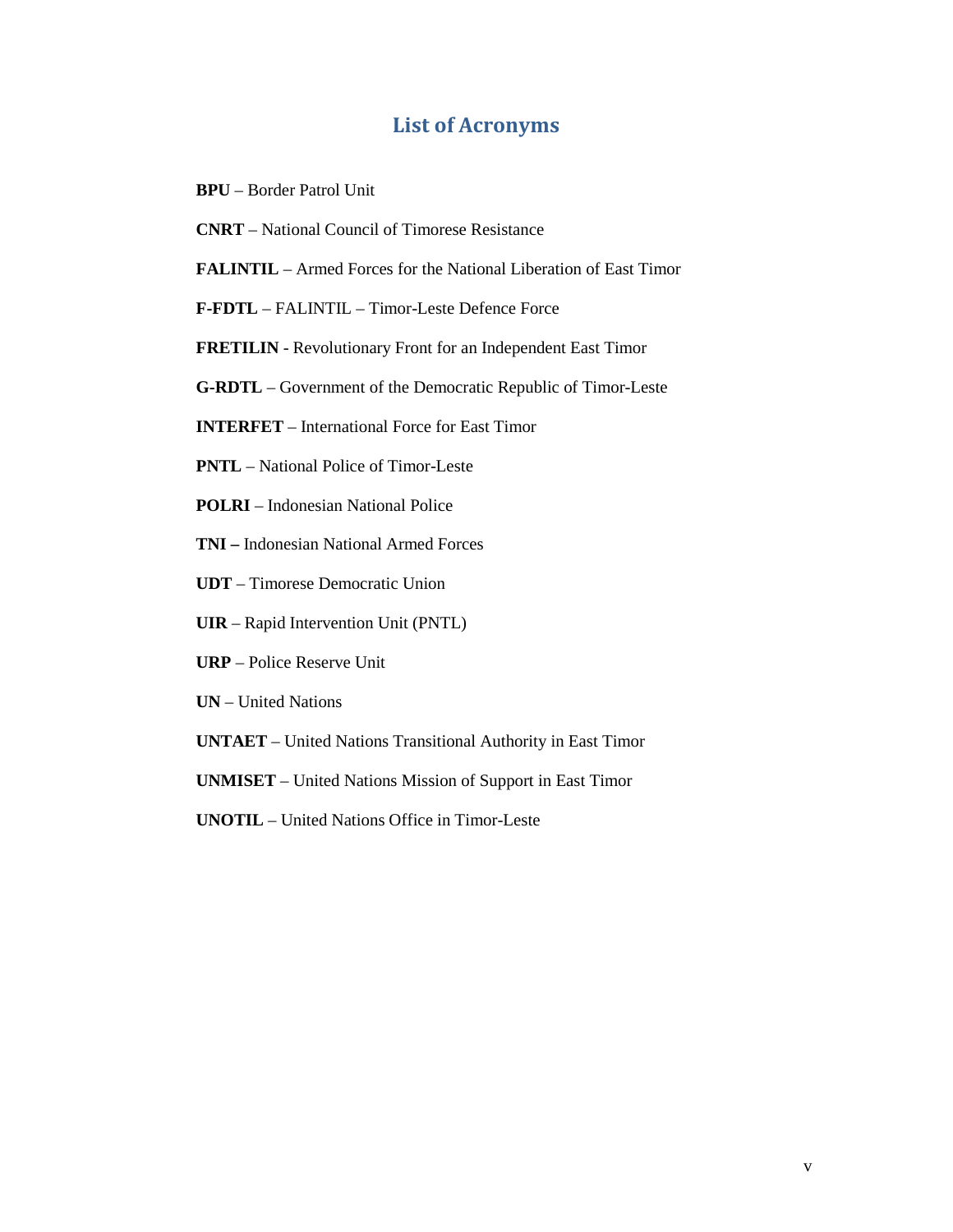## **Introduction**

<span id="page-6-0"></span>The small nation of East Timor, known as Timor-Leste<sup>[1](#page-6-1)</sup> since 2002, has been the object of considerable attention since its violent separation from Indonesia brought its troubles to the attention of the world in 1999. The United Nations (UN) sponsored a referendum that enabled this separation to occur, as well as provided a mandate for the international force that subsequently intervened to stop the violence and provide immediate humanitarian assistance. Emboldened by regional success in Cambodia and recent achievements in Kosovo, the UN then embarked on arguably its most ambitious state-building<sup>[2](#page-6-2)</sup> exercise to date: the establishment of a transitional authority in Timor-Leste that would not only perform peacekeeping and interim administrative functions, but would assert sovereignty on behalf of the Timorese until they were in a position to govern themselves.<sup>[3](#page-6-3)</sup> Following mandate approval by the Security Council on 25 October 1999, the UN Transitional Authority in East Timor (UNTAET) became the official government of Timor-Leste, empowered to exercise all legislative and executive authority. This wide-ranging mandate directed UNTAET to establish an effective administration, to assist in the development of civil and social services, and to support capacity-building for self-government.<sup>[4](#page-6-4)</sup>

<span id="page-6-1"></span> $<sup>1</sup>$  On 20 May 2002, East Timor officially gained independence following the transfer of power</sup> from the United Nations Transitional Authority. One of the first acts of the new government was to establish the official name of the nation as "Timor-Leste," the Portuguese translation of "East Timor." "Timor-Leste" will be used exclusively in this monograph in lieu of 'East Timor' unless specifically required to maintain source or historical context.

<span id="page-6-2"></span><sup>2</sup> State-building, as defined by Chesterman is: "international involvement (primarily although not exclusively through the UN), that goes beyond traditional peace-keeping and peace-building mandates, and is directed at developing the institutions of government by assuming some or all of those sovereign powers on a temporary basis. Simon Chesterman, "East Timor in Transition," in *International Peacekeeping* Vol 9, No 1, (2002), 47.

<span id="page-6-4"></span><span id="page-6-3"></span><sup>3</sup> Jarat Chopra, "Building State Failure in East Timor." *Development and Change 33*, no. 5 (2002): 981.

<sup>4</sup> United Nations, *UN Security Council Resolution 1272,* UN S/RES/1272, 25 October 1999.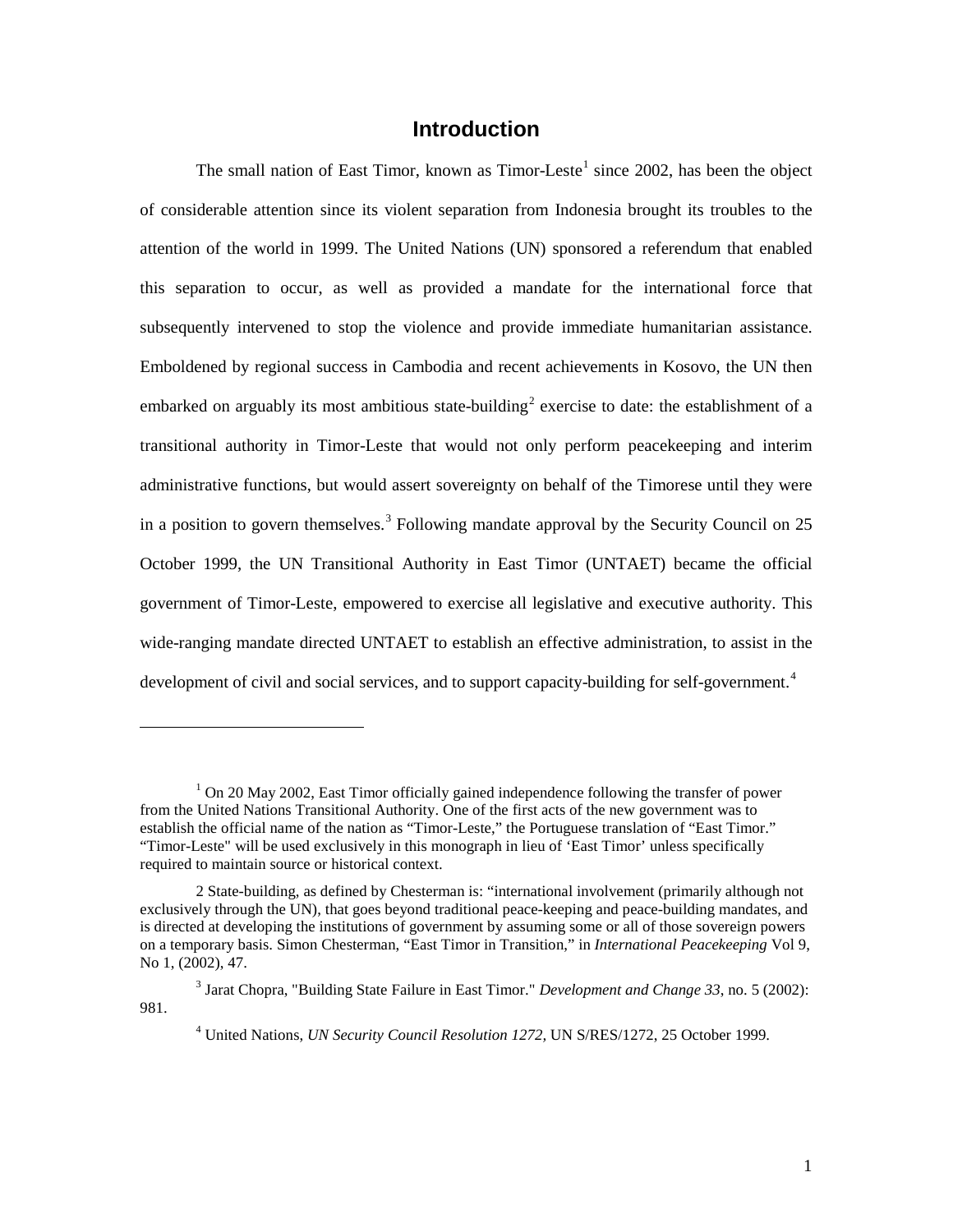UNTAET, and its successor mission UNMISET (UN Mission of Support in East Timor), were both widely regarded as very successful and models for future peacekeeping operations.<sup>[5](#page-7-0)</sup> However, less than a year after the departure of UN peacekeeping forces in 2005, violence returned to Timor-Leste. Armed conflict between police and soldiers, the arbitrary arming of civilians by government officials, and large-scale desertions from both the army and police forces punctuated this crisis. The politicizing of the police and army, and a distinct lack of civilian control over both organizations so soon after the departure of the UN peacekeeping force, implies that little attention had been placed on institutional development of the Timorese<sup>[6](#page-7-1)</sup> security sector. What went wrong?

While much has been written about aspects of the recent failure in Timor-Leste's security sector, only fleeting analysis has been done on how the UN failed to posture this new nation for success. This monograph will examine the UN failure to prepare Timor-Leste's security sector for the withdrawal of peacekeeping forces and civilian advisors in 2005, as evidenced by the 2006 crisis. A brief summary of Timor-Leste's recent history will be used to provide the context for the UN operations. An analysis of relevant literature will follow, including discussion of the official UN accounts published during and after the missions. The monograph will then address three major areas in which the UN was negligent in developing the security sector in Timor-Leste: taking a passive role in defense force creation and development, neglecting institutional development in the police force, and failing to ensure adequate civilian control of both

<span id="page-7-0"></span><sup>5</sup> James Mayall, "Introduction," in *United Nations Interventionism, 1991-2004,* Mats Berdal and Spyros Economides eds. (Cambridge: Cambridge University Press, 2007), 14.

<span id="page-7-1"></span> $<sup>6</sup>$  In this monograph, "Timorese," either as a noun or adjective, is used in reference to the people or</sup> culture of Timor-Leste. Inhabitants of West Timor, a province of Indonesia, will be referred to as "Indonesians."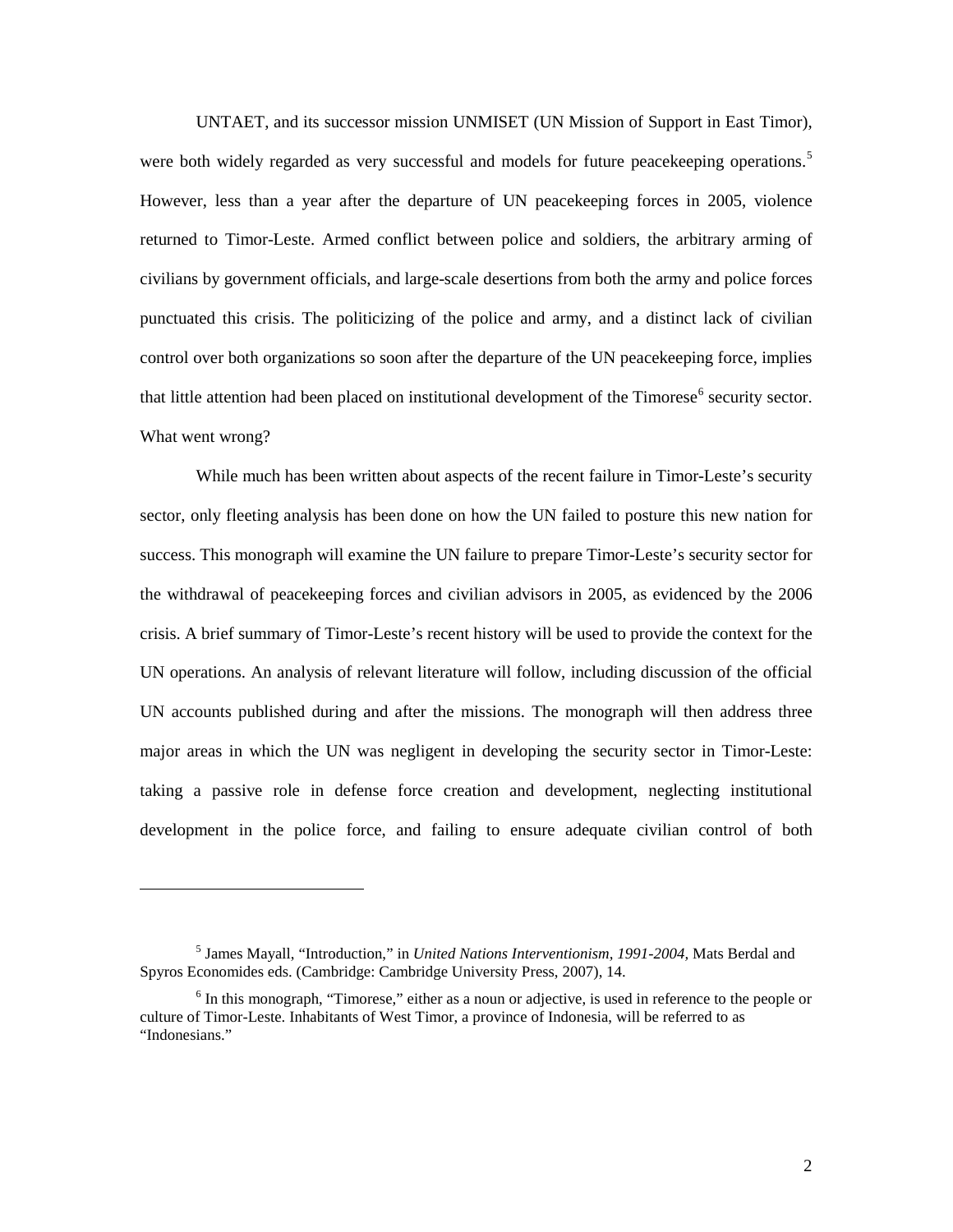organizations. The monograph will conclude by summarizing the lessons learned that may be applicable for future operations.

#### <span id="page-8-0"></span>**Background**

Timor-Leste is a tiny nation in South-East Asia, lying in the south-eastern fringe of the Indonesian archipelago. Comprising the eastern portion of the island of Timor, Timor-Leste has a land area of approximately 5,400 square miles; marginally smaller than the US state of Connecticut. The 2009 population is estimated at slightly greater than one million, giving it a density similar to that of the US state of Virginia. It has a generally tropical climate, with more temperate conditions found in the mountainous interior. Timor-Leste's major natural resource is large offshore oil and gas reserves, and only around eight percent of the country's land is arable. Although located in South-East Asia, Timor-Leste's inhabitants, society, economy and customs bear more resemblance to those found in Melanesia. It is both the newest and the poorest nation in Asia.[7](#page-8-2) For a small country, it has had a tumultuous history.

## <span id="page-8-1"></span>**Brief History**

 $\overline{a}$ 

The island of Timor was colonized by the Dutch and Portuguese in the early  $16<sup>th</sup>$  century. The western half of the island was claimed by the Dutch East India Company and later became a Dutch colony. The eastern portion of the island became Portuguese Timor, a remote trading post and source of natural resources including sandalwood and coffee. Following Japanese occupation of the island during World War II, Indonesian nationalists revolted against Dutch rule, gaining independence in 1949. With US support, the Portuguese returned to reclaim their colony, but did

<span id="page-8-2"></span><sup>7</sup> Simon Chesterman, "East Timor," in *United Nations Interventionism, 1991-2004,* Mats Berdal and Spyros Economides eds. (Cambridge: Cambridge University Press, 2007), 192.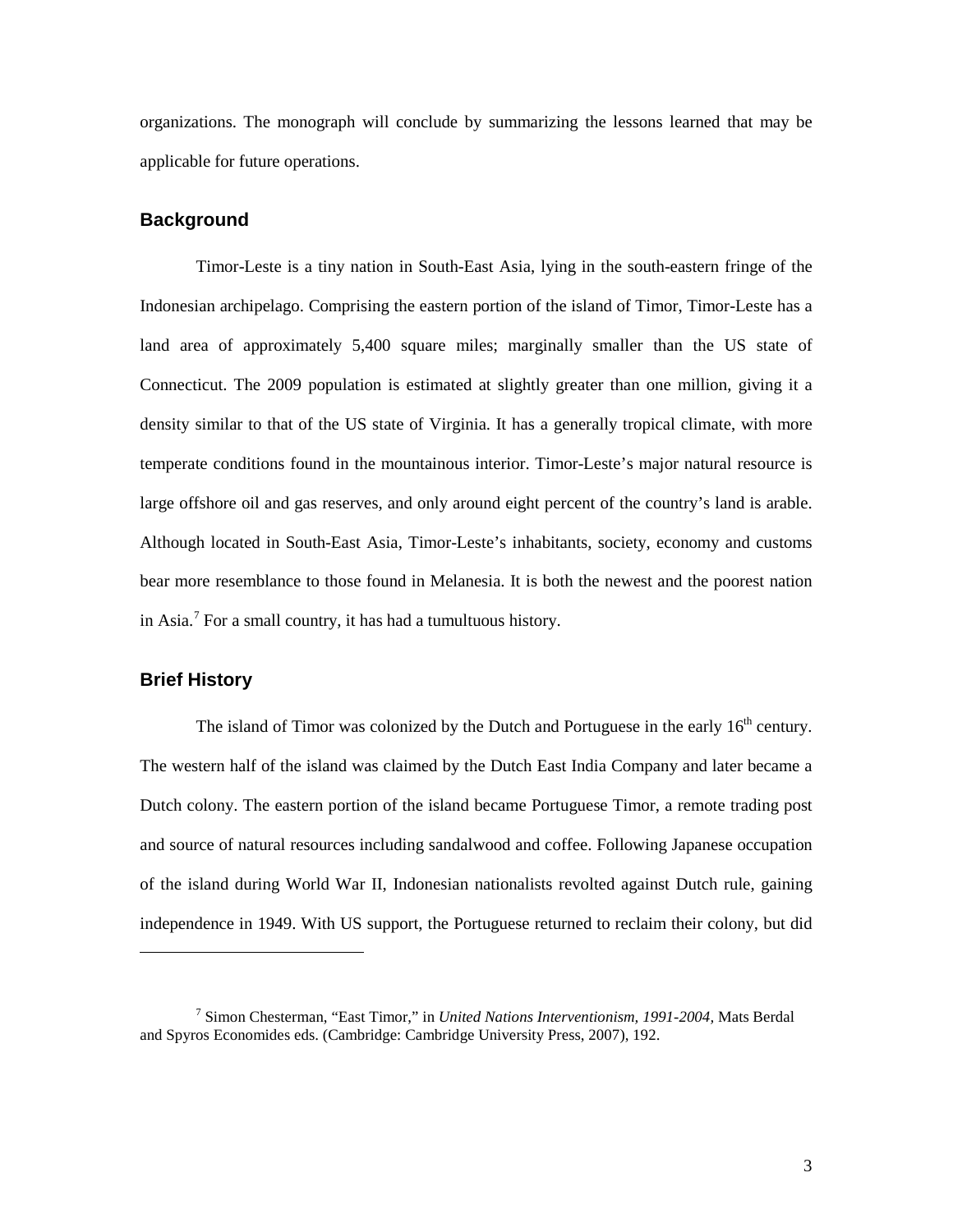little to improve infrastructure and living conditions for the impoverished Timorese.<sup>[8](#page-9-0)</sup> A leftist coup d'état in Portugal in 1974 introduced a government determined to rapidly decolonize possessions in Africa and Asia.<sup>[9](#page-9-1)</sup> As the Portuguese administration withdrew from East Timor, indigenous political parties were legalized and grew rapidly. Elections divided the colony into pro-Portuguese, pro-Indonesian and pro-independence nationalist camps. With the departure of the colonial administration imminent, pro-Portugal Timorese staged a coup to thwart the growing independence movement, aiming to form a nation fashioned on the Portuguese model. A brief civil war entailed, with the victorious pro-independence movement, known as FRETILIN (Revolutionary Front for an Independent East Timor), declaring the nation independent. Nine days later Indonesia invaded and claimed the territory as its  $27<sup>th</sup>$  province.

The Indonesian military quickly secured Timor-Leste's major cities and lines of communications, while FRETILIN's military wing, FALINTIL (Armed Forces for the National Liberation of East Timor) fought a courageous but costly retrograde into the island's mountainous interior. Up to 180,000 Timorese, more than one quarter of the population, are estimated to have been killed during the invasion or died under the subsequent period of Indonesian rule.<sup>[10](#page-9-2)</sup> The US and Australia both turned a blind eye to the occupation, with Suharto's strongly anti-communist

<span id="page-9-0"></span><sup>&</sup>lt;sup>8</sup> The US supported Portugal's post-World War II resumption of colonial rule in Asia and Africa in return for access to Lajes airfield in the Azores, which became a hub for US refueling and antisubmarine aircraft during the Cold War. See Simon Philpott, "East Timor's Double Life: Smells Like Westphalian Spirit," *Third World Quarterly,* Vol.27, No.1, (2006): 138.

<span id="page-9-1"></span><sup>9</sup> Sara Niner, "Martyrs, Heroes and Warriors: The Leadership of East Timor," in *East Timor: Beyond Independence*, ed. Damien Kingsbury and Michael Leach (Melbourne: Monash University Press, 2007), 115.

<span id="page-9-2"></span><sup>10</sup> Damien Kingsbury and Michael Leach, *East Timor: Beyond Independence* (Melbourne: Monash University Press, 2007), 1.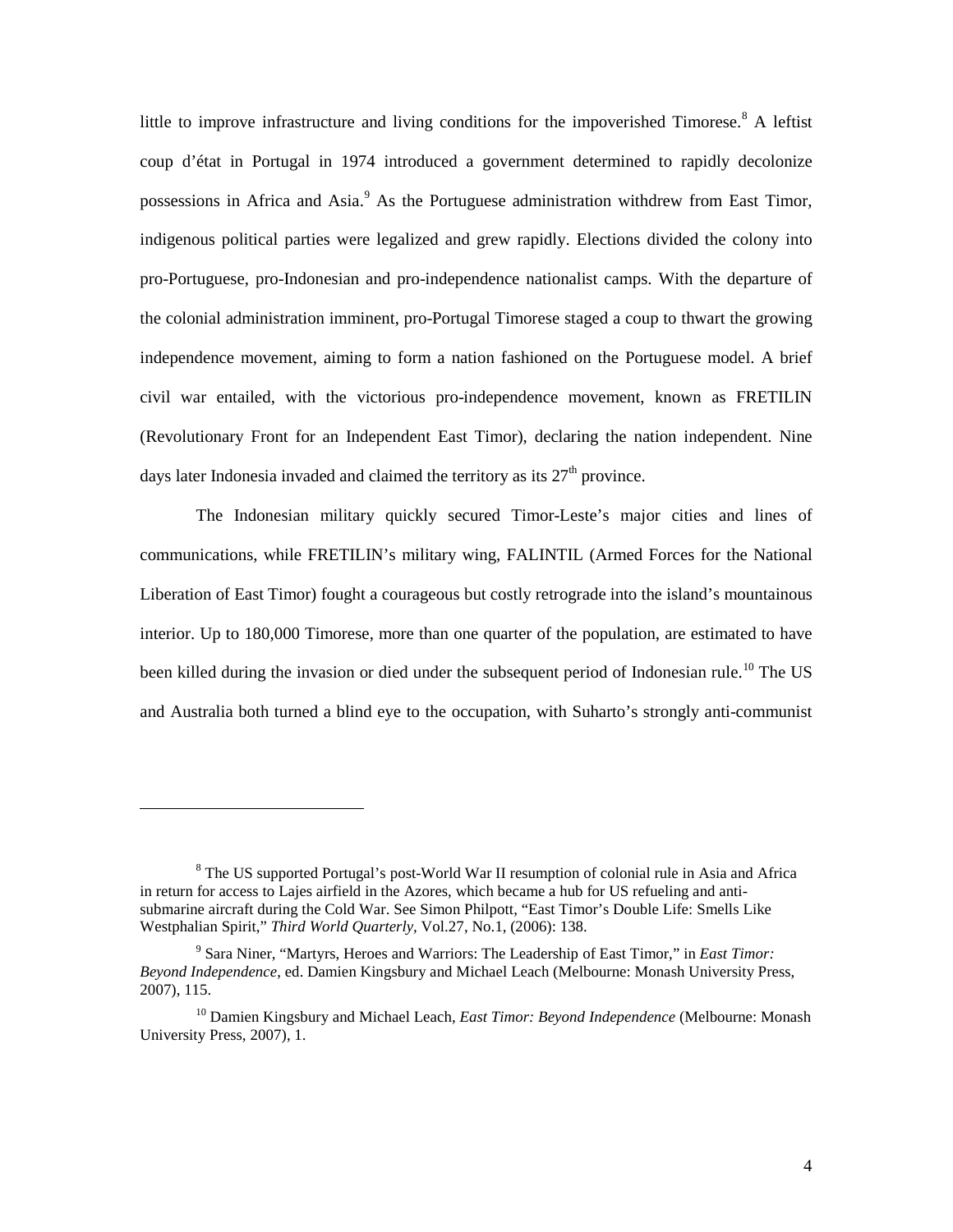Indonesia preferred as rulers rather than the left-leaning FRETILIN.<sup>[11](#page-10-0)</sup> The UN Security Council and General Assembly passed resolutions condemning the invasion, but the US ensured that Indonesia would evade any serious UN action.<sup>[12](#page-10-1)</sup> Indonesia claimed Timor as pacified in 1979, while FRETILIN leadership actively sought support for Timor-Leste's independence from exile in Mozambique. Australia and Indonesia were the only nations that officially recognized the province as Indonesian territory. In 1991, Indonesian forces opened fire at a funeral in the Timorese capitol Dili, killing  $271$  and injuring hundreds more.<sup>[13](#page-10-2)</sup> This event was the catalyst that brought together resistance groups and again thrust the issue of Timorese sovereignty onto the world stage. In a UN-sponsored referendum on 30 August 1999, the population overwhelmingly voted for independence, triggering widespread violence by pro-Indonesian militias.<sup>[14](#page-10-3)</sup> More than 1,500 people were killed and several hundred thousand internally displaced. Diplomatic pressure on a weak Indonesian administration resulted in the deployment of a UN-sanctioned international force to restore security and provide immediate humanitarian aid. This force was succeeded by UNTAET in late 1999, carrying out its mandate of peacekeeping and state-building until Timor-

 $\overline{a}$ 

<span id="page-10-2"></span><sup>13</sup> UN, *Report of the United Nations Independent Special Commission of Inquiry for Timor-Leste*  (UN, 2 October 2006), 17.

<span id="page-10-0"></span><sup>11</sup> James Cotton, *East Timor*, *Australia and Regional Order: Intervention and its Aftermath in Southeast Asia*. (New York: RoutledgeCurzon, 2004), 77-78.

<span id="page-10-1"></span> $12$  Ibid., 149. Generally supportive of Indonesian President Suharto's anti-Communist stance, the US used its power in the UN Security Council to ensure that nothing more than a resolution condemning the action would be raised. US President Ford and Secretary of State Kissinger met with Suharto in Jarkarta on the day prior to Indonesia's invasion in 1975.

<span id="page-10-3"></span><sup>&</sup>lt;sup>14</sup> The Indonesian government has always denied arming and directing the pro-integration (with Indonesia) militia forces that caused so much loss of life and property in 1999. The reluctance of the Indonesian security forces to stop the militias, combined with numerous eyewitness reports of the two forces working in unison, is compelling evidence of Indonesian compliance. Several militia leaders have since come forward and said that their forces were being directed by the Indonesian military. See John R. Ballard, *Triumph of Self-Determination: Operation Stabilize and United Nations Peacemaking in East Timor* (Westport, CT: Praeger Security International, 2008), 104.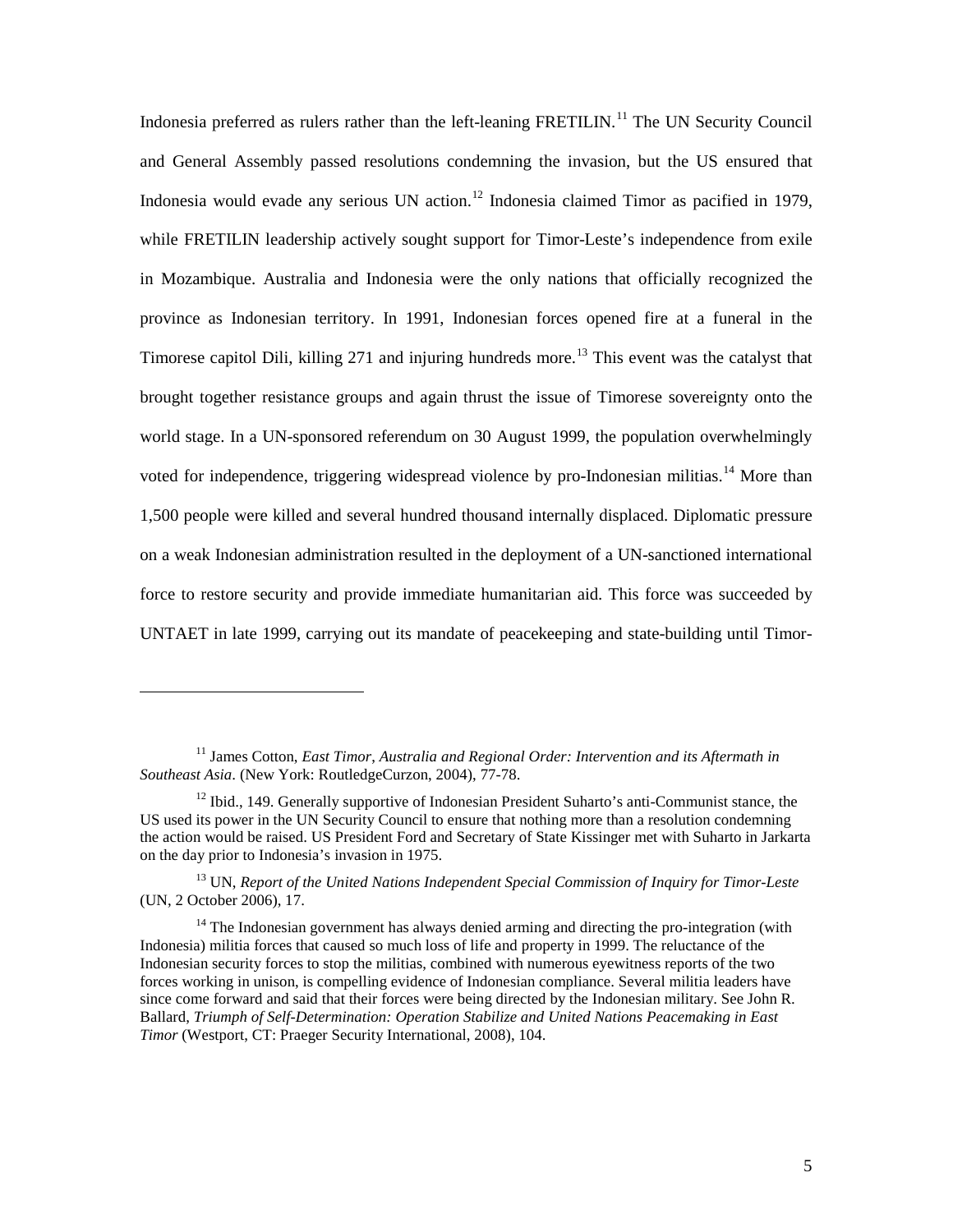Leste officially gained independence in May 2002. UNMISET, a smaller mission designed to support the new state followed, with the UN presence downsized to the UN Office in Timor-Leste (UNOTIL) in August  $2005.<sup>15</sup>$  $2005.<sup>15</sup>$  $2005.<sup>15</sup>$ 

## <span id="page-11-0"></span>**The 2006 Crisis**

 $\overline{a}$ 

Civil unrest exploded in April and May 2006, exposing fault lines between the PNTL (National Police of Timor-Leste) and the F-FDTL (FALINTIL – Timor-Leste Defence Force), and within both organizations. The catalyst for the crisis was a petition to President Xanana Gusmão on 9 January 2006, signed by over one-hundred F-FDTL members, highlighting discrimination of westerners by easterners<sup>[16](#page-11-2)</sup> in the military. After receiving no response to their allegations, this group subsequently known as the "petitioners," marched on Dili. By now the ranks of the petitioners had swelled to over 400, and after a government commission failed to satisfy their complaints, they refused to return to their barracks. With the support of Prime Minister Mari Alkatiri, the F-FDTL chief dismissed the petitioners from the military; while the president gave some support to the petitioner's claims in a national address by highlighting east-west discrimination as a genuine issue for concern.<sup>[17](#page-11-3)</sup>

In late April 2006, the petitioners staged a five-day demonstration at the Government Palace to air their grievances, the first four days seeing isolated violence around the capital, with

<span id="page-11-1"></span><sup>15</sup> Sue Downie, "UNTAET: State Building and Peace Building," in *East Timor: Beyond Independence*, ed. Damien Kingsbury and Michael Leach (Melbourne: Monash University Press, 2007), 29.

<span id="page-11-3"></span><span id="page-11-2"></span><sup>&</sup>lt;sup>16</sup> The 'ethnic' divide between people from the east, known as *Lorosae*, and people from the west, known as *Loromonu*, is long-standing, but has only recently turned violent. During the struggle against the Indonesians, the FALINTIL support base was largely in the east of the country, while people in the West had much greater contact with Indonesian institutions, language and culture. The departure of the common enemy has left a void that has rapidly been filled by east vs west rhetoric, and in some cases, violence.

<sup>17</sup> United Nations, *Special Commission*, 22.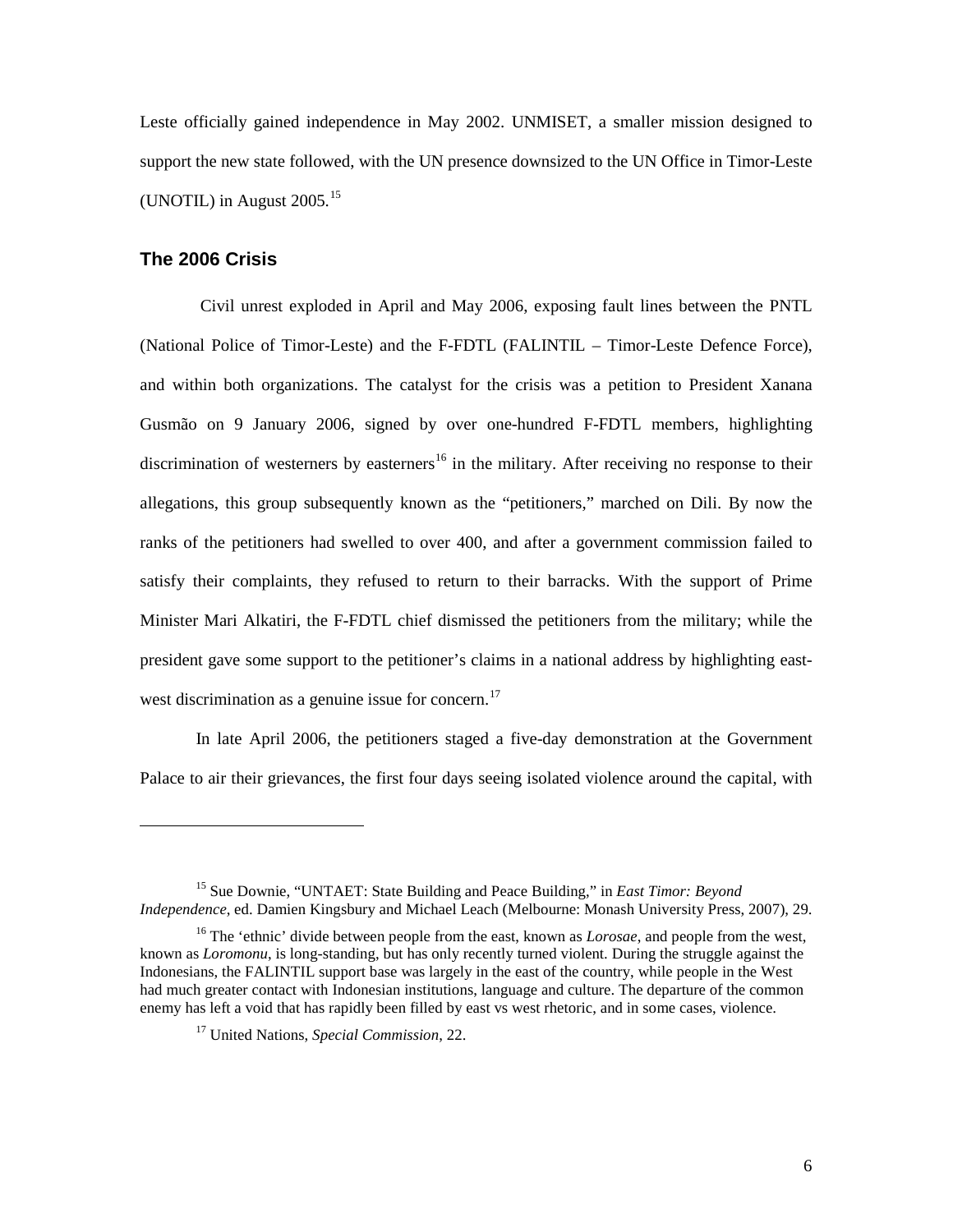the petitioners' numbers again swelling with the arrival of sympathizers and unemployed youths. The prime minister refused to address the crowd. On the final day, the crowd turned violent, breaking through PNTL lines and storming the palace, ransacking offices and burning vehicles. The crowd was crushed with tear gas and warning shots, resulting in the deaths of several civilians. Sporadic violence broke out in the city, with hundreds of houses burned to the ground over the next few hours.<sup>[18](#page-12-0)</sup> That evening, the prime minister called out the F-FDTL to assist the PNTL in restoring order, with each force given specific geographic areas of responsibility. Rumors of massacres by the F-FDTL circulated in the following days, and although unsubstantiated, the F-FDTL was withdrawn to the outskirts of Dili. A policeman was killed by a crowd in Gleno on 8 May 2006, further inflaming the situation. May 23-24 saw armed clashes between groups of F-FDTL and PNTL, and F-FDTL and splinter "rebel" groups, with fourteen people killed.<sup>[19](#page-12-1)</sup>

The crisis culminated with rumors of an imminent F-FDTL attack on the police headquarters in central Dili, with F-FDTL also believing that they were about to be attacked by the police. Small groups of F-FDTL soldiers commenced firing at police headquarters, with UNPOL (UN Police) officers successfully brokering a ceasefire to allow the evacuation of unarmed police officers. Soon after the column of unarmed PNTL officers left the headquarters, they were engaged by a small group of F-FDTL, leaving eight police killed and twenty-seven others seriously injured.<sup>[20](#page-12-2)</sup> The Government of Timor-Leste formally requested international

<sup>18</sup> Ibid., 26.

<span id="page-12-2"></span><span id="page-12-1"></span><span id="page-12-0"></span> $\overline{a}$ 

 $19$  Ibid., 31-37.

<sup>20</sup> Ibid., 37.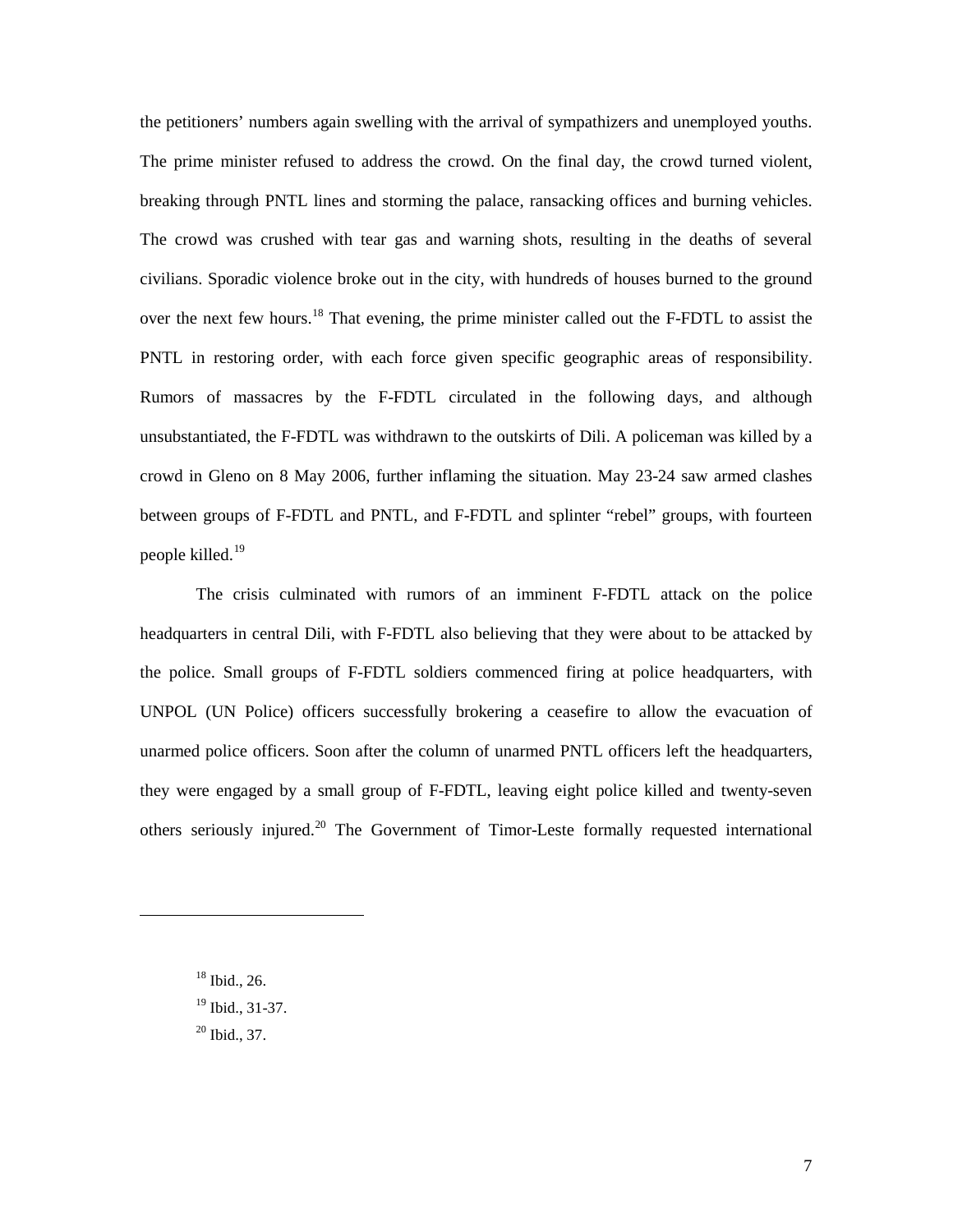assistance on 24 May 2009, with the first Australian troops arriving the following day to restore order.

### <span id="page-13-0"></span>**Literature Review**

The majority of information available regarding security sector development in Timor-Leste lies in secondary source documents. As this is a contemporary issue, there have been only a few significant books published to date, most notably Ballard's *Triumph of Self-Determination[21](#page-13-1)* and Kingsbury and Leach's *East Timor: Beyond Independence*. [22](#page-13-2) A number of social and political scientists have closely monitored Timor-Leste's troubles, with many relevant articles published in reputable journals over the past few years. Of the accessible primary sources, UN and donornation reports are the most relevant.

Ballard's *Triumph of Self-Determination* comprehensively deals with Timor-Leste's struggle for independence, particularly the UN-sponsored referendum, the ensuing violence, and the subsequent military intervention. The last two chapters detail the transition to independent nationhood and the trials and tribulations of state development, and include some references to weaknesses in the fledgling police and military.<sup>[23](#page-13-3)</sup> Although only released in 2008, the book was probably nearing completion by the time of the 2006 crisis, as evidenced by the scant references to this first major test for the new nation.<sup>[24](#page-13-4)</sup> Nonetheless, it is an important volume due to the thorough chronicling of the role of UNTAET and the birth of Timorese state institutions. Ballard

<span id="page-13-1"></span><sup>21</sup> John R. Ballard, *Triumph of Self-Determination: Operation Stabilize and United Nations Peacemaking in East Timor* (Westport, CT: Praeger Security International, 2008).

<span id="page-13-4"></span><span id="page-13-3"></span><span id="page-13-2"></span><sup>22</sup> Damien Kingsbury and Michael Leach eds*., East Timor: Beyond Independence* (Melbourne: Monash University Press, 2007).

<sup>23</sup> Ballard, *Triumph of Self-Determination,*122.

 $^{24}$  Ibid., 122, 140.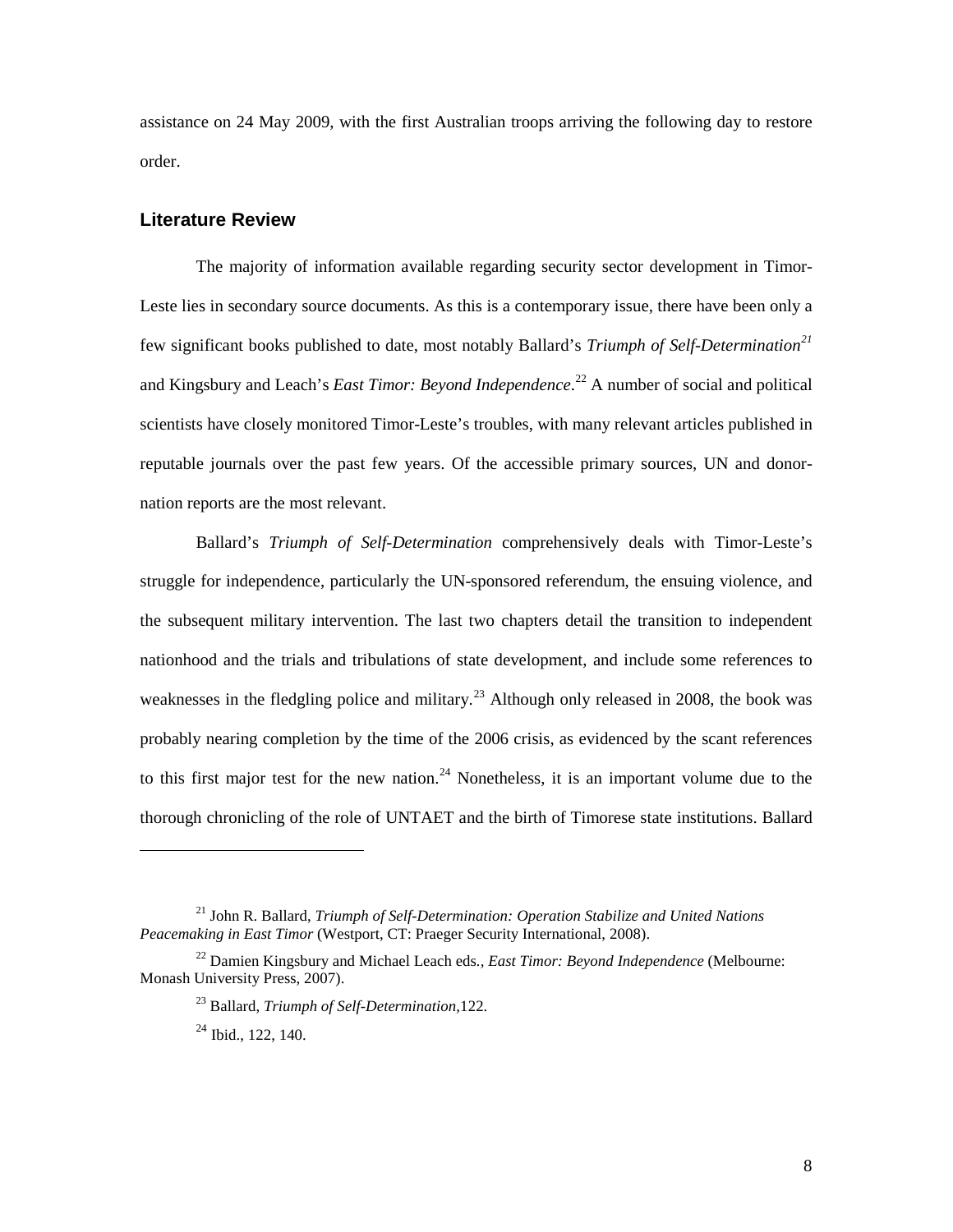also compares the Timor-Leste intervention to four other UN interventions, which provides some context for the ambitious scope of UNTAET.

Kingsbury and Leach's *East Timor: Beyond Independence* of 2007 is one of the few academic publications that examines the 2006 crisis and is a good starting point for further investigation. The book is a collection of essays that specifically examines Timor-Leste post-2002, with authors contributing papers on political development, state-building, and security sector reform. Cynthia Burton's chapter is particularly relevant as she comprehensively examines current issues and future challenges for Timorese security.<sup>[25](#page-14-0)</sup>

Literally hundreds of papers and articles about the birth and troubled youth of the nation of Timor-Leste have been published in academic journals. Of note, Ludovic Hood, Damien Kingsbury, and James Cotton all stand out as having written comprehensive articles discussing inadequacies in the Timorese security sector. Hood's pre-2006 crisis article "Security Sector Reform in East Timor"<sup>[26](#page-14-1)</sup> is almost prophetic, published only a month prior to the crisis and identifying several critical weaknesses in civilian oversight of the military and police. His subsequent article<sup>[27](#page-14-2)</sup> builds on this theme and is critical of UN involvement in security sector reform in general. Kingsbury, besides writing three chapters in the aforementioned book he co-edited, has published elsewhere, including an excellent analysis of the Timor-Leste of 2009.<sup>[28](#page-14-3)</sup> Cotton's article "Timor-Leste and the Discourse of State Failure," argues that for a state to fail, it

<span id="page-14-0"></span><sup>25</sup> Cynthia Burton, "Security Sector Reform" in *East Timor: Beyond Independence*, ed. Damien Kingsbury and Michael Leach (Melbourne: Monash University Press, 2007), 100.

<span id="page-14-1"></span><sup>26</sup> Ludovic Hood, "Security Sector Reform in East Timor, 1999-2004." *International Peacekeeping* 13, no. 1 (March 2006): 60-77.

<span id="page-14-2"></span> $^{27}$  Ludovic Hood, "Missed Opportunities: The United Nations, Police Service and Defence Force Development in Timor-Leste, 1999-2004." *Civil Wars* 8, no. 2 (June 2006): 142-162.

<span id="page-14-3"></span><sup>28</sup> Damien Kingsbury, "East Timor in 2008: Year of Reconstruction." *Southeast Asian Affairs* (2009): 357-369.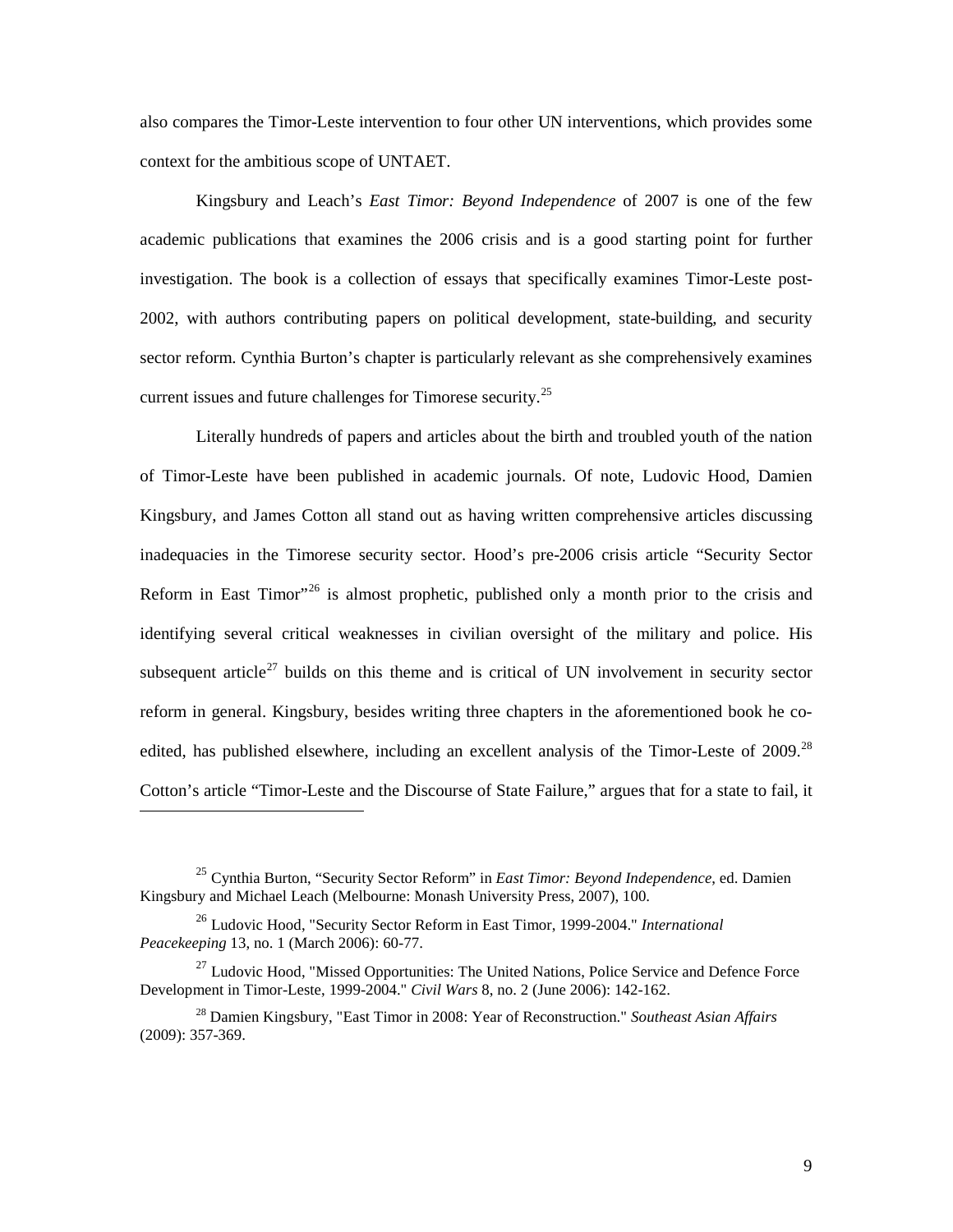must have been a fully-functioning state to begin with, implying that UNTAET had failed in its role as transitional administrator. Edward Rees authored a comprehensive study of the FALINTIL in 2004, $^{29}$  $^{29}$  $^{29}$  which highlights many of the F-FDTL's observed weaknesses. Other important articles will be addressed as they become relevant to the argument.

The numerous reports published by the UN during 1999-2006 are excellent primary sources that provide an insight into the workings of the Transitional Administration and subsequent support mission. The mandate<sup>[30](#page-15-1)</sup> provided to UNTAET by the UN Security Council in late 1999 is worthy of examination due to the freedom of action provided to the Special Representative of the Secretary General (SRSG). The biannual reports from the SRSG during UNTAET and UNMISET document the UN position on its own performance and progress, and rationale for decisions to change the scope of UN support post-independence. While not overly self-critical or critical of the Timorese, these documents are important historical records in analyzing the development of Timor-Leste's security sector.

In June 2006, the Minister for Foreign Affairs of Timor-Leste wrote to the UN Secretary General inviting the UN to conduct an independent inquiry into the tragic events of April and May of that year. The resulting *Report of the United Nations Independent Special Commission of Inquiry for Timor-Leste* was published in early October 2006 and remains the authoritative work in detailing the circumstances surrounding the incident. The commission had unfettered access to over 200 witnesses and more than 2000 documents, and provides an excellent chronology of

<span id="page-15-1"></span><span id="page-15-0"></span><sup>29</sup> Edward Rees, *Under Pressure - FALINTIL: Three Decades of Defence Force Development in Timor Leste 1975-2004* (Geneva: Centre for the Democratic Control of Armed Forces, 2004), 1-36.

<sup>30</sup> United Nations, *Security Council Resolution 1272,* UN S/RES/1272 (25 October 1999).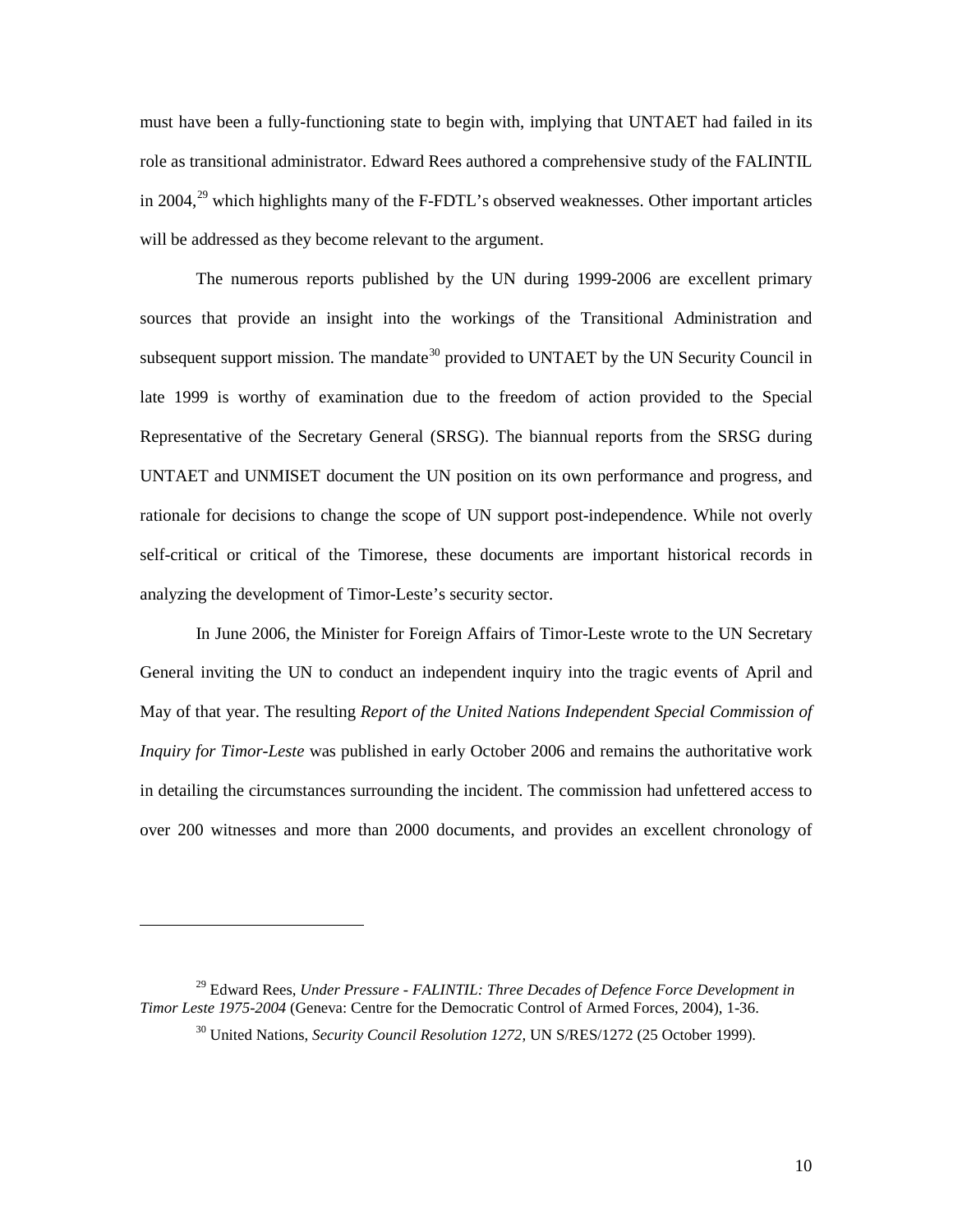significant events<sup>[31](#page-16-0)</sup> and an insightful background to the crisis stretching back as far as Portuguese decolonization.[32](#page-16-1) The *Report* is unsurprisingly critical of the Timorese government, concluding that the crisis could "be explained largely by the frailty of state institutions and the weakness of rule of law."<sup>[33](#page-16-2)</sup> The UN itself escapes any serious criticism.<sup>[34](#page-16-3)</sup> The strength of the *Report* lies in the more than twenty recommendations it makes to the Timorese government and donor nations to strengthen state institutions to prevent such incidents in the future. However, it does not directly address exactly how and why these state institutions, in particular those of the security sector, were so weak that they literally disintegrated during their first real test. Granted, such issues lie beyond the terms of reference provided the commission for their report, but their extensive investigation has uncovered many leads worth pursuing. For example, the *Report* identifies that the F-FDTL received civilian oversight from the Secretary and his Secretariat of Defence, but the Secretariat at the time of the crisis was critically understaffed with under one-third of positions filled.<sup>[35](#page-16-4)</sup> While the Ministry of Interior, charged with oversight of the PNTL, was significantly better staffed, the majority of staff were serving police officers who retained strong personal ties with senior members of the force.<sup>[36](#page-16-5)</sup> These and many other insights from this report make it one of the key sources for this monograph.

<span id="page-16-2"></span> $33$  Ibid., 2.

- <span id="page-16-3"></span><sup>34</sup> Ibid., 63-64.
- <span id="page-16-4"></span><sup>35</sup> Ibid.*,* 53.
- <span id="page-16-5"></span><sup>36</sup> Ibid.*,* 57.

<span id="page-16-0"></span><sup>31</sup> United Nations, *Special Commission,* 5-7.

<span id="page-16-1"></span><sup>32</sup> Ibid., 16-22.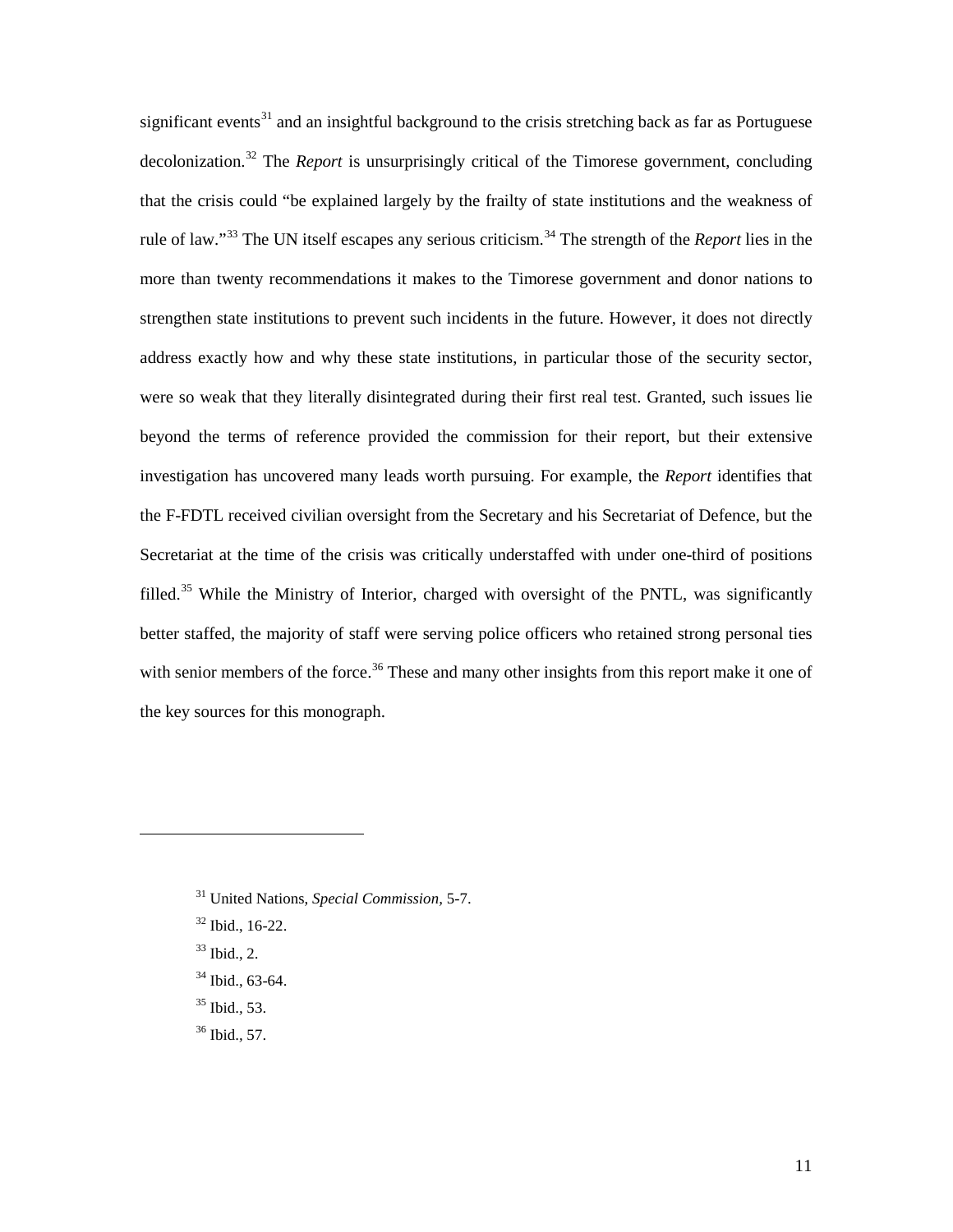## **Defense Force Creation and Development**

<span id="page-17-0"></span>This chapter will examine the origins, creation and development of the F-FDTL. With its roots entrenched in the venerated FALINTIL guerrilla force, the F-FDTL holds a key place in the Timorese narrative.<sup>[37](#page-17-2)</sup>

## <span id="page-17-1"></span>**Origins of the F-FDTL**

 $\overline{a}$ 

Portuguese forces and the colonial administration returned to Timor-Leste following the end of World War II. While fighting costly counter-insurgencies in Africa, Portugal was forced to build up troops in Portuguese Timor in the early 1960's due to rising anti-colonial unrest. By 1963, half of Portuguese Timor's revenues were required to support the military, adding to the discontent of the Timorese.<sup>[38](#page-17-3)</sup> Organized political opposition was growing.

FALINTIL was born into conflict. On 20 August 1975, the UDT (Timorese Democratic Union) political party staged a successful coup d'état against the departing Portuguese administration, seizing power in the face of their main political rivals FRETILIN. Formed as the military organ of FRETILIN, FALINTIL comprised around 20,000 Timorese, many of whom had received military training from the Portuguese as conscripts. FALINTIL soundly defeated the UDT in a three month civil war, ending with FRETILIN's declaration of independence for Timor-Leste in late November. Throughout this period, Indonesia conducted a clandestine destabilization campaign throughout Timor-Leste, the subsequent turmoil providing the rationale for their invasion in December of that year. FALINTIL now faced a much more powerful

<span id="page-17-3"></span><span id="page-17-2"></span> $37$  Narrative is the central mechanism through which identities and ideologies are expressed and absorbed. For a comprehensive definition, see United States Army, Field Manual 3-24 *Counterinsurgency* (Washington: Department of the Army, 2006), 1-14.

<sup>38</sup> Ballard, *Triumph of Self-Determination*, 7.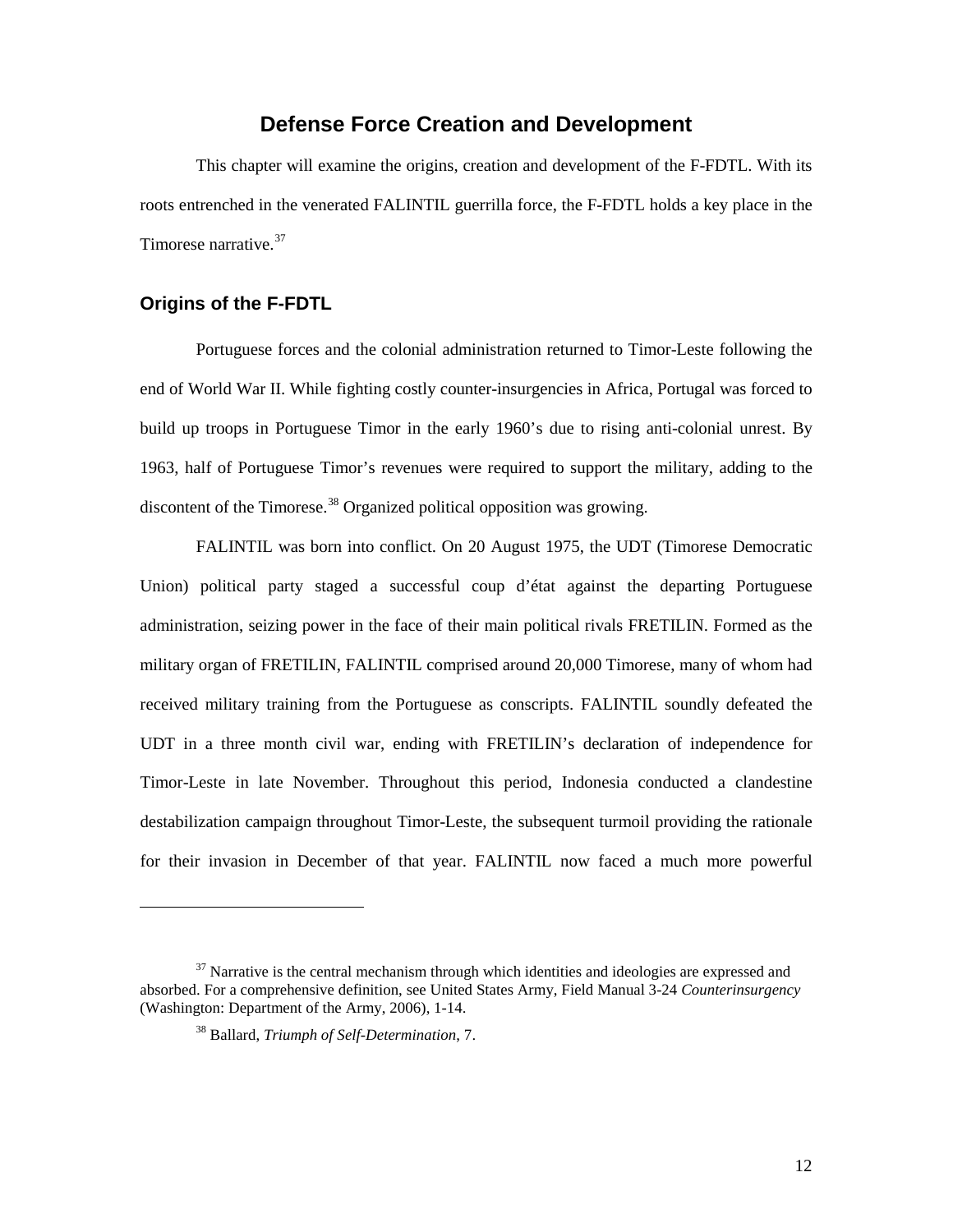opponent. Many of Timor-Leste's elites fled to Portugal and Mozambique, and there remains a deep division between those who fled and those who stayed to fight the Indonesians.<sup>[39](#page-18-0)</sup> While FALINTIL inherited small arms from the Portuguese, they were no match for Indonesian regular and special forces using modern US weapons and aircraft.<sup>[40](#page-18-1)</sup> FALINTIL's first commander, Nicolau Lobato,<sup>[41](#page-18-2)</sup> was killed during a major Indonesian offensive in late 1978, and the force was driven underground and began to operate as guerrillas. The next few years saw FALINTIL gain the wider support of the Timorese people at the grass-roots level. Supporters from within the population, the *clandistios*, provided arms, money and provisions to FALINTIL at great risk to themselves and their families. This group and their descendants are revered in Timorese society, with many today still staunch FALINTIL loyalists.

Xanana Gusmão became the commander-in-chief of FALINTIL in 1981. He recognized the futility of partisan resistance against the occupying Indonesians, and advocated for FALINTIL to become a broad-based resistance movement, accommodating former adversaries. To achieve this, he removed FALINTIL from FRETILIN against the wishes of senior FRETILIN leadership, making it a truly non-partisan resistance group. The effects of this split re-emerged during the 2006 crisis, with many hard-line FRETILIN aligning with Minister of Interior Rogerio Lobato, while President Gusmão retained the allegiance of senior F-FDTL personnel.<sup>[42](#page-18-3)</sup> While FALINTIL had put up a stubborn and sometimes heroic resistance, Gusmão understood that FALINTIL could not defeat Indonesia through military means alone, and recognized that

<span id="page-18-0"></span><sup>39</sup> Oliver P. Richmond and Jason Franks, "Liberal Peacebuilding in Timor-Leste: The Emperor's New Clothes?" *International Peacekeeping*, Vol 15, No 2 (2008): 189.

<sup>40</sup> Ballard, *Triumph of Self-Determination*, 10.

<span id="page-18-3"></span><span id="page-18-2"></span><span id="page-18-1"></span><sup>&</sup>lt;sup>41</sup> Lobato is a Timorese folk hero. He was the elder brother of Rogerio Lobato, Minister of the Interior during the 2006 crisis.

<sup>42</sup> Rees, *Under Pressure - FALINTIL*, 41.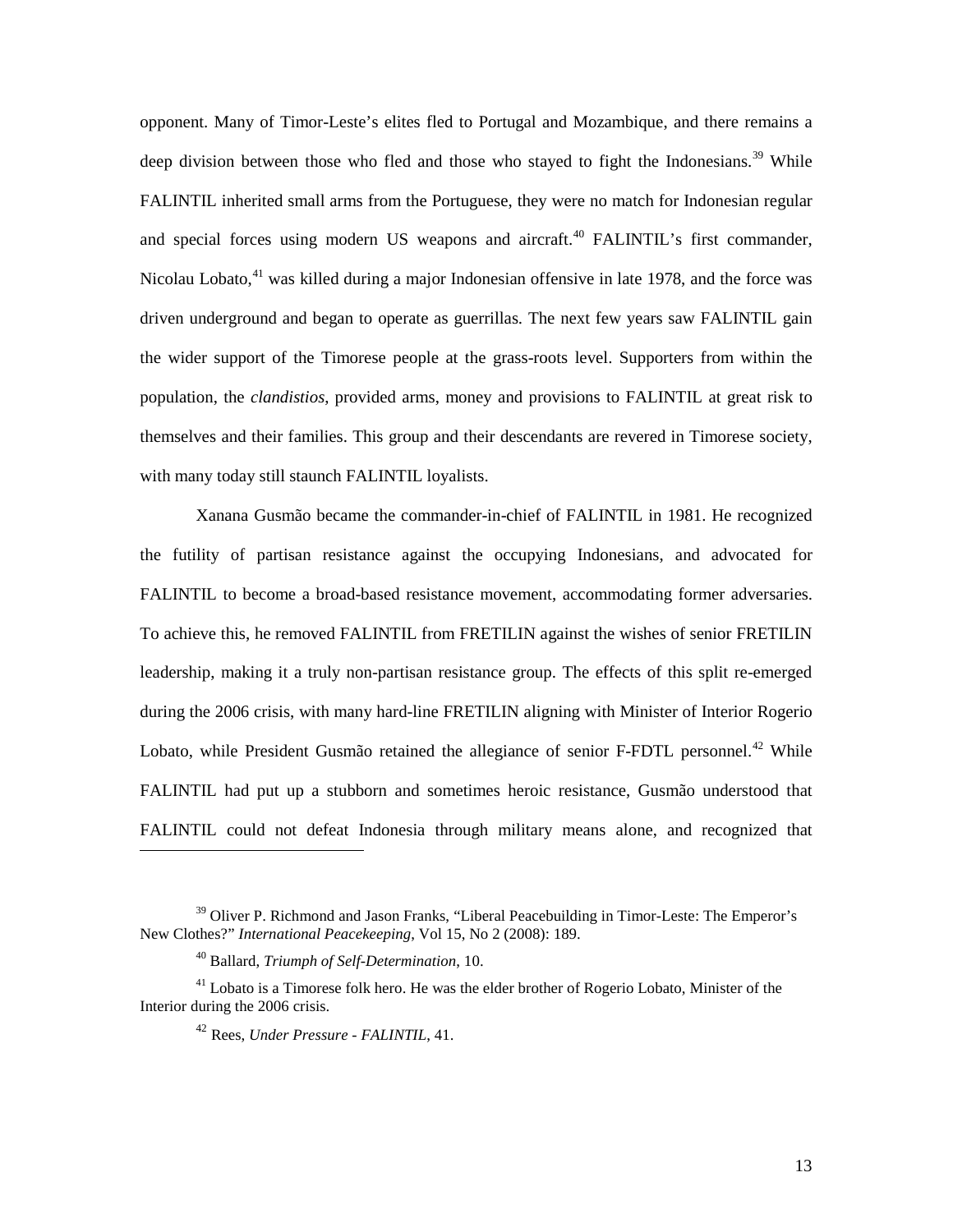achieving national unity would be the first step in realizing independence. During this period, many locally conscripted Timorese soldiers deserted to the ranks of the FALINTIL, while many captured FALINTIL guerillas changed sides to fight for their enemy. Rees elaborates that both "treachery and self-sacrifice were but a few of the trends at work amongst FALINTIL at the time."<sup>[43](#page-19-1)</sup> Some current F-FDTL commanders spent some of this period as Indonesian auxiliaries, which has led to questions of their allegiance from opponents. Gusmão was captured by Indonesia in 1992, retaining the title of commander-in-chief throughout his imprisonment and after his release in 1999. His loyalists held all key FALINTIL appointments at the time of international intervention in 1999, and have subsequently formed the officer corps of the F-FDTL.<sup>[44](#page-19-2)</sup> Indeed, Gusmão's FALINTIL deputy Taur Matan Ruak is the founding and current chief of the F-FDTL.

During the INTERFET (International Force for East Timor) mission, the FALINTIL showed incredible discipline by obeying Gusmão and Ruak's directions to remain in their cantonments and refrain from violence, as they had during the UN sponsored referendum.<sup>[45](#page-19-3)</sup>

## <span id="page-19-0"></span>**UNTAET and the F-FDTL**

UN Security Council Resolution 1272, the decree that established UNTAET, made no express reference to the disarmament of FALINTIL or for the establishment of a defense force in Timor-Leste. The FALINTIL guerrillas remained in their cantonments, but due to rules prohibiting donor organizations providing aid to armed groups, they received very little

<span id="page-19-1"></span><sup>43</sup> Ibid.

<span id="page-19-2"></span> $44$  Ibid., 45.

<span id="page-19-3"></span><sup>45</sup> Ballard, *Triumph of Self-Determination*, 51.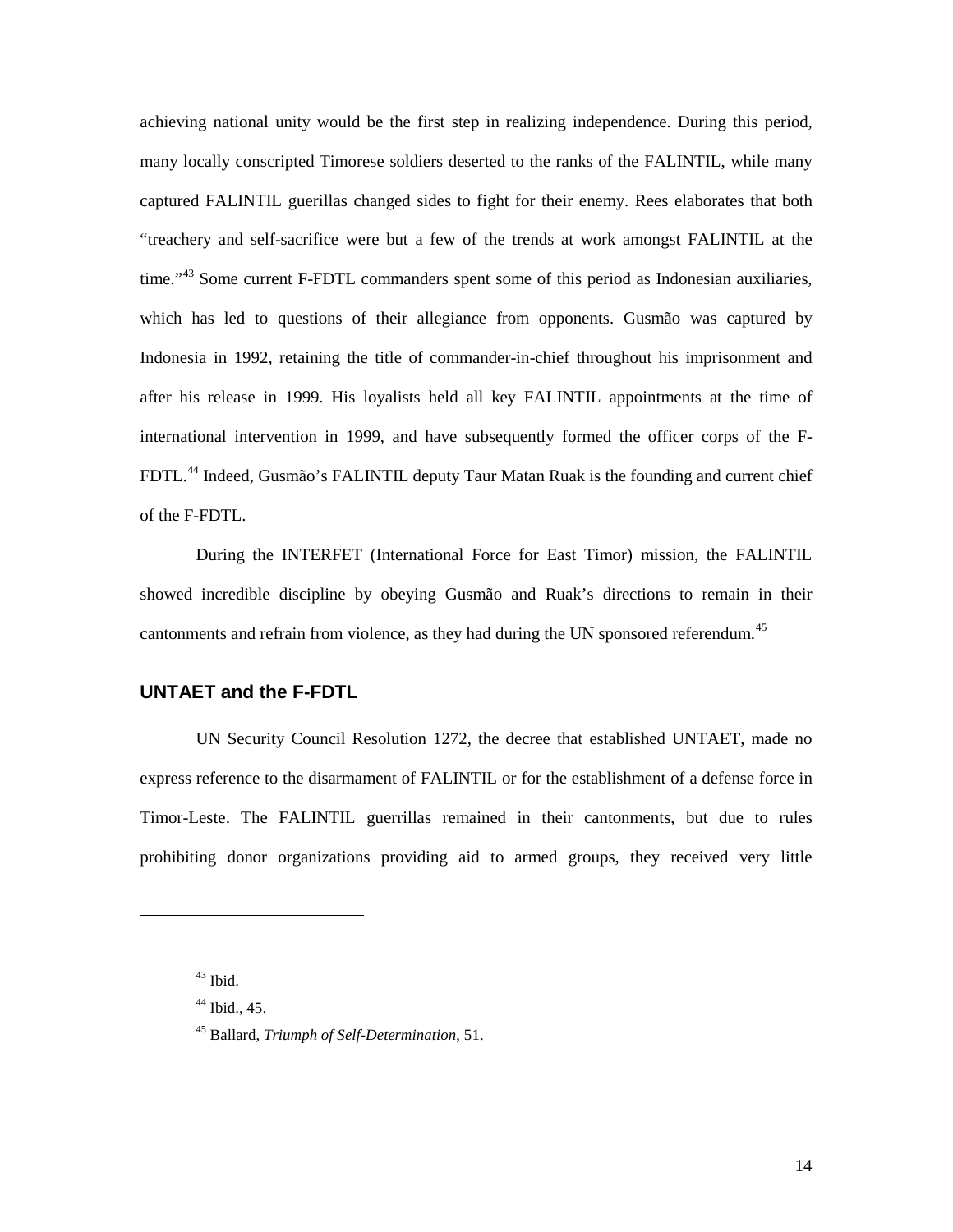assistance. The fact that many of the fighters had never lived in close proximity to each other before served to inflame political and social differences of opinion.<sup>[46](#page-20-0)</sup> Shaped by his prior experience in Kosovo,<sup>[47](#page-20-1)</sup> UNTAET Administrator Sergio Vieira de Mello initially wanted to disband the FALINTIL, but his idea was met with an uproar and disbelief from the Timorese. The UN failed to understand the special place of FALINTIL in Timorese society.<sup>[48](#page-20-2)</sup>

Timor-Leste was the second major UN operation of the year, and De Mello was under significant pressure from both his headquarters in New York City and from influential Timorese such as Ramos-Horta and Gusmão to complete the mission and transfer authority as soon as possible. The initial security plan for Timor-Leste was for a strong police force and no military. Cross-border incursions by pro-Indonesian militia in late 1999 and early 2000, coupled with the question of what to do with thousands of armed FALINTIL guerrillas led to calls for the establishment of a defense force. In late 2000, several studies were made on security sector reform for Timor-Leste, the most prominent being conducted by the Centre for Defence Studies, King's College, London.<sup>[49](#page-20-3)</sup> The study provided three courses of action for developing a defense force in Timor-Leste: the first described a 5,000 man force comprising 1,500 regulars, 3,500 oneyear conscripts, and a small fleet of helicopters and patrol boats; the second proposed a 3,000 man force comprising 1,500 regulars and 1,500 one-year conscripts, with the prospect of developing a navy in the longer term; the final option was an all-volunteer force of 1,500 regulars and 1,500 reservists, also with longer-term aspirations for developing a navy. The third course of

<sup>46</sup> Rees, *Under Pressure – FALINTIL,* 46-47.

<span id="page-20-1"></span><span id="page-20-0"></span> $47$  The UN had been instrumental in disbanding the Kosovo Liberation Army (KLA) as part of the Kosovo peace process. The KLA became the Civilian Protection Corps.

<sup>48</sup> Samantha Power, *Chasing the Flame* (New York: The Penguin Press, 2008), 311.

<span id="page-20-3"></span><span id="page-20-2"></span><sup>49</sup> *Independent Study on Security Force Options and Security Sector Reform for East Timor* (London: Centre for Defence Studies, August 2000).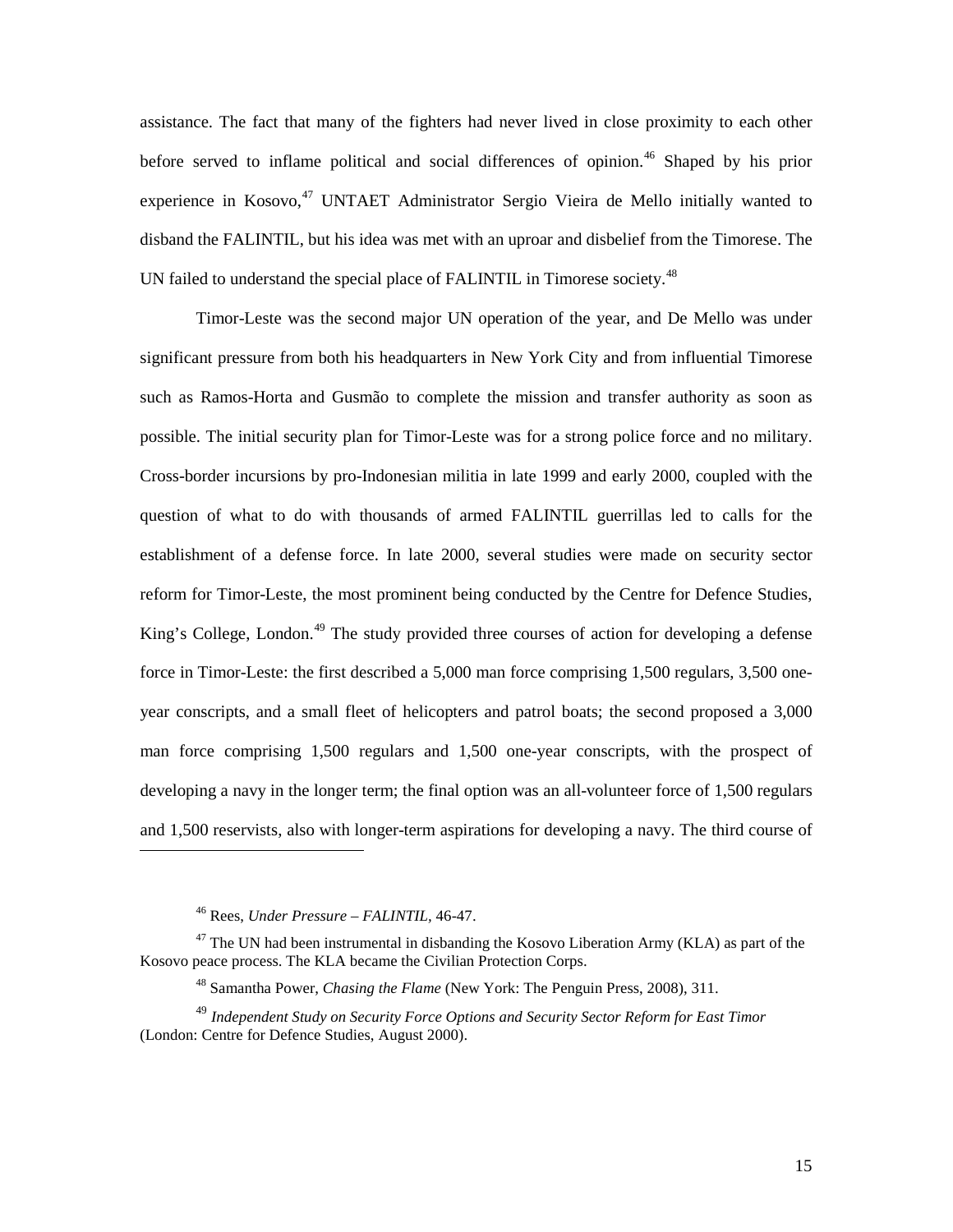action was considered most suitable by Timorese elites and those engaged with the Transitional Authority. By September 2000 the East Timor Transitional Cabinet<sup>[50](#page-21-0)</sup> had approved the idea. De Mello and the Cabinet were heavily influenced by Gusmão, who was keen to reduce tensions between FALINTIL and the UN Administration. The basic plan was to form a modest twobattalion defense force from suitable FALINTIL candidates. Gusmão leveraged de Mello by assuring that remaining FALINTIL fighters would be demobilized. In return, actual selection of the force would become an internal FALINTIL process; conducted by Gusmão loyalists.<sup>[51](#page-21-1)</sup> So while the UN had solved the immediate problem of demobilizing the FALINTIL guerillas, Timor-Leste was left with a defense force comprising largely of ex-guerilla fighters, fiercely loyal to their wartime commanders.

The Office for Defence Force Development (ODFD) was created by donor nations and UNTAET in November 2000 to provide assistance in developing this new force. The ODFD was manned by retired and serving military officers from donor nations, who sought to provide planning, training, management, and technical assistance to the F-FDTL. While the ODFD was successful in many areas, in particular the technical and infrastructure aspects of creating the F-FDTL, it was far less successful in others. Firstly, the ODFD did not answer to UNTAET. ODFD and a small number of Timorese officers were solely responsible for the development of strategic policy and force management. This process was therefore conducted with scant civilian direction and oversight, which permitted the ODFD to go forward as it saw fit. Rees notes that the ODFD "has suffered in executing its role due to the vague lines of authority between it, the respective

<span id="page-21-1"></span><span id="page-21-0"></span><sup>&</sup>lt;sup>50</sup> The East Timor Transitional Cabinet was an interim body, consisting of two Timorese and two UN-appointed members.

<sup>51</sup> Rees, *Under Pressure - FALINTIL,* 47.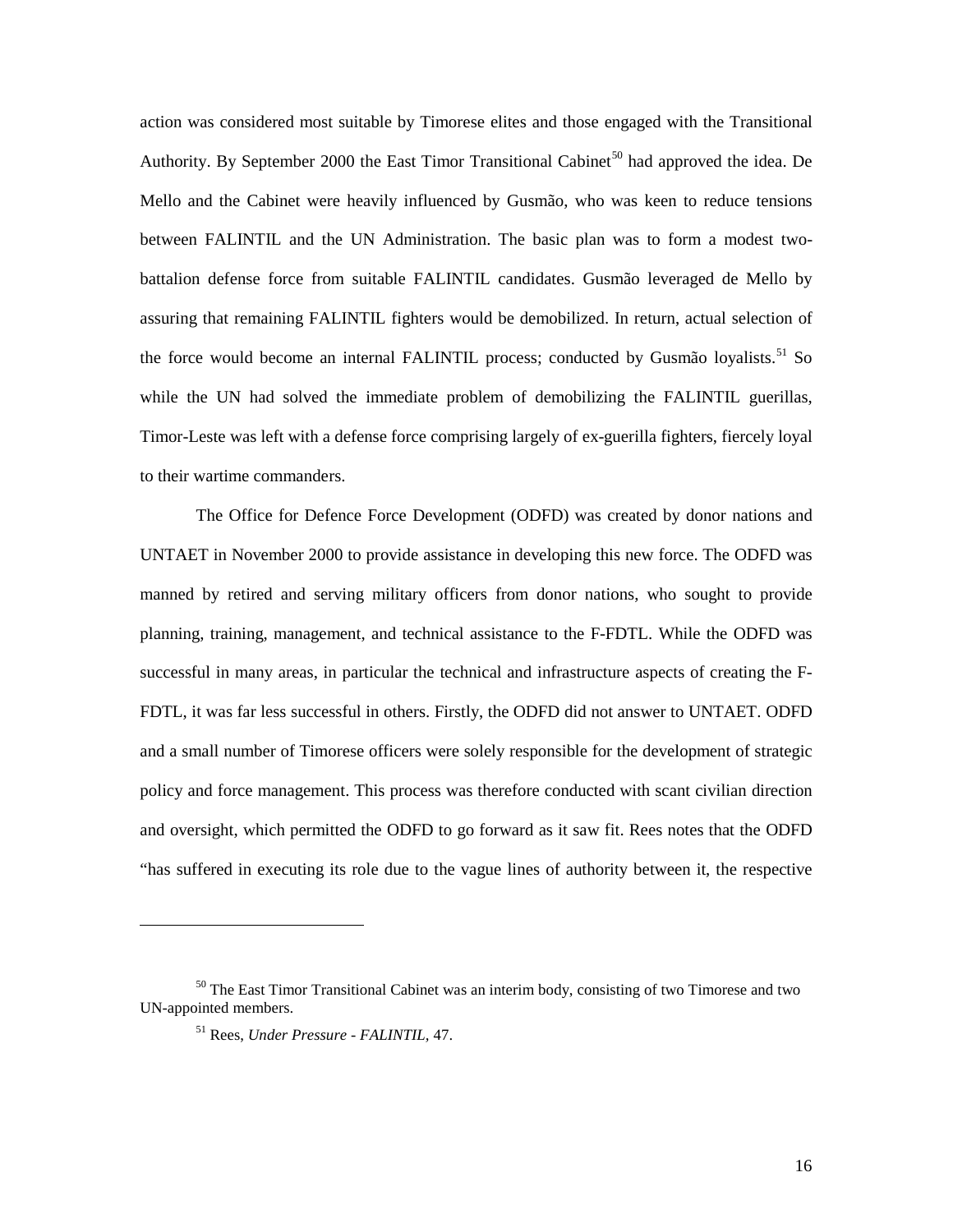home governments of its personnel, the [Timorese Government] and the successive UN missions."<sup>[52](#page-22-0)</sup> The ODFD concept was sound, but hindsight has shown that it was a mistake not to place it under the control of the Transitional Authority. In practice, the UN had deferred defense force development and oversight to the quasi-independent ODFD, despite being the legal governing body in Timor-Leste for over two and a half years.<sup>[53](#page-22-1)</sup>

From the beginning, F-FDTL recruitment was controversial. The first battalion was raised in June 2001 and moved to barracks in the east of the country. As the F-FDTL leadership was given a free reign on personnel selection, the vast majority of soldiers selected for service in this battalion were ex-FALINTIL Gusmão loyalists. The following year a second battalion was raised from a cadre of first battalion troops, with young recruits without prior FALINTIL service making up the bulk of the unit. Establishing the units in such a manner was to have a profound effect by the time of the 2006 crisis.

Surprisingly, the UN has very little experience in actually creating a host-nation defense force. In both Cambodia and Kosovo, recent and somewhat successful operations, opposing groups were disarmed, demobilized and reintegrated, in some cases with troops recruited directly into the new military force. The FALINTIL situation looks similar on the surface, but in the cases of Cambodia and Kosovo the new military force answered to an indigenous government which was being assisted by the UN. In Timor-Leste the UN *was* the government. In the case of Timor-Leste this was complicated even further by the new nation lacking a constitution to define the roles and responsibilities of this new force. Rees concludes that "UNTAET had to retire

<span id="page-22-0"></span><sup>52</sup> Ibid., 14.

<span id="page-22-1"></span><sup>&</sup>lt;sup>53</sup> Hood, "Security Sector Reform," 71.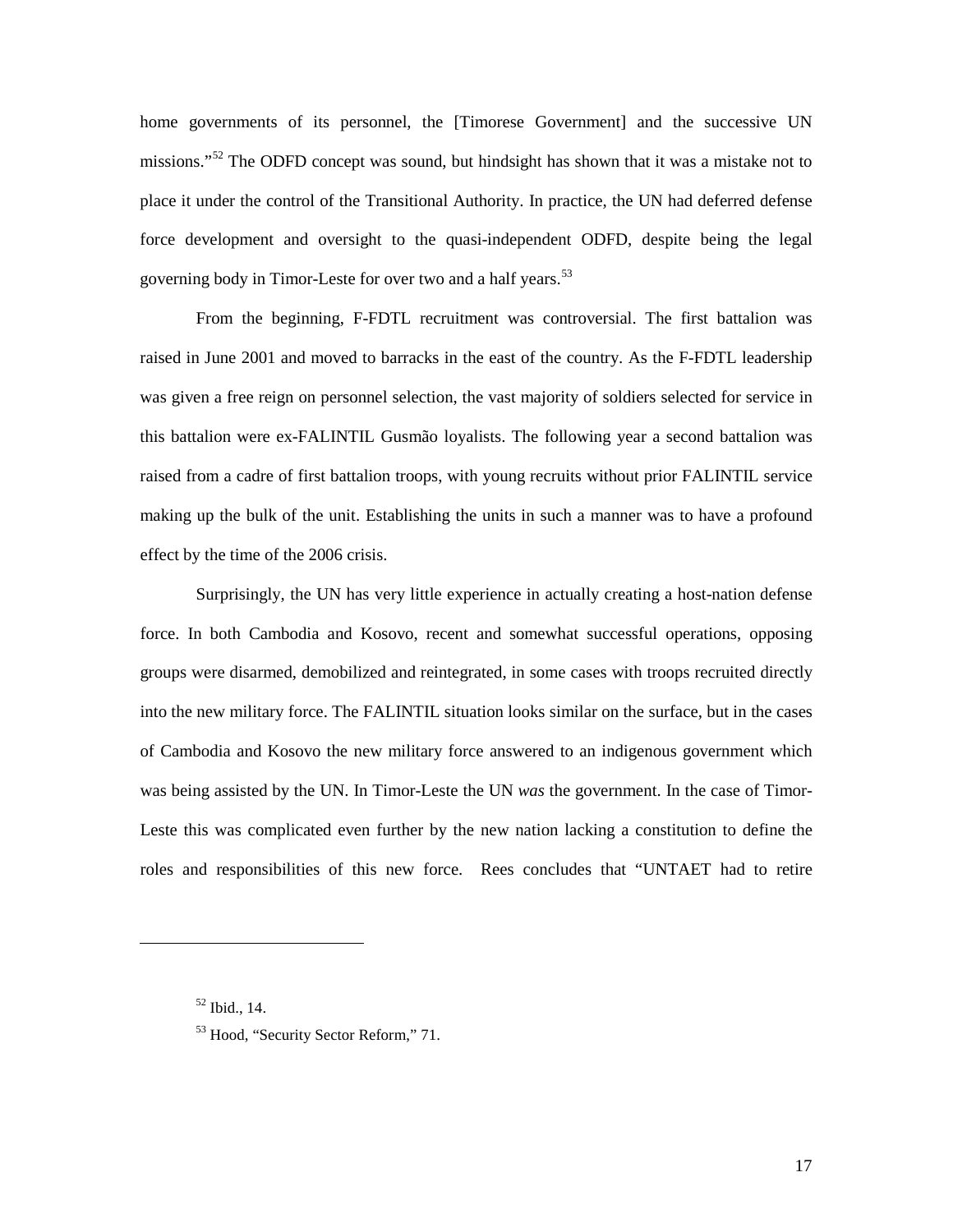FALINTIL and establish a national defense force. Given its lack of contextual knowledge UNTAET was manipulated and made mistakes in this process."<sup>[54](#page-23-1)</sup>

## <span id="page-23-0"></span>**International Assistance**

Several nations have been providing assistance to the F-FDTL. Australia and Portugal have been the major actors, with the United States, Brazil, the United Kingdom and a few others providing lesser contributions. A first conference of potential donor nations was held in November 2000, resulting in the creation of the ODFD and initial agreements for bilateral military support activities. As discussed previously, ODFD greatly assisted Timor-Leste in rapidly developing a defense capability, but it did so with little UN or Timorese oversight.

Australia was one of the first nations to take an active role in developing the F-FDTL, announcing an  $A\$ 26 million military aid program in late 2000.<sup>[55](#page-23-2)</sup> Australia provided staff officers to the ODFD and F-FDTL High Command, full-time training teams in F-FDTL training establishments, and took the lead in barracks and training infrastructure development. Selected F-FDTL officers and soldiers undergo advanced training courses in Australia. Australia's interests lie in a stable Timor-Leste, but must be viewed in the context that this relationship will always be subordinate to the Australia's relationship with Indonesia. Australia is therefore interested in a gainfully employed F-FDTL, but is also keen to ensure that this does not provoke the Indonesian military across the border.<sup>[56](#page-23-3)</sup> Portugal has also been a major provider of resources and training

<span id="page-23-1"></span><sup>54</sup> Rees, *Under Pressure – FALINTIL,* 46

<span id="page-23-2"></span><sup>55</sup> Cotton, *Regional Order*, 135.

<span id="page-23-3"></span><sup>56</sup> Rees, *Under Pressure – FALINTIL,* 61.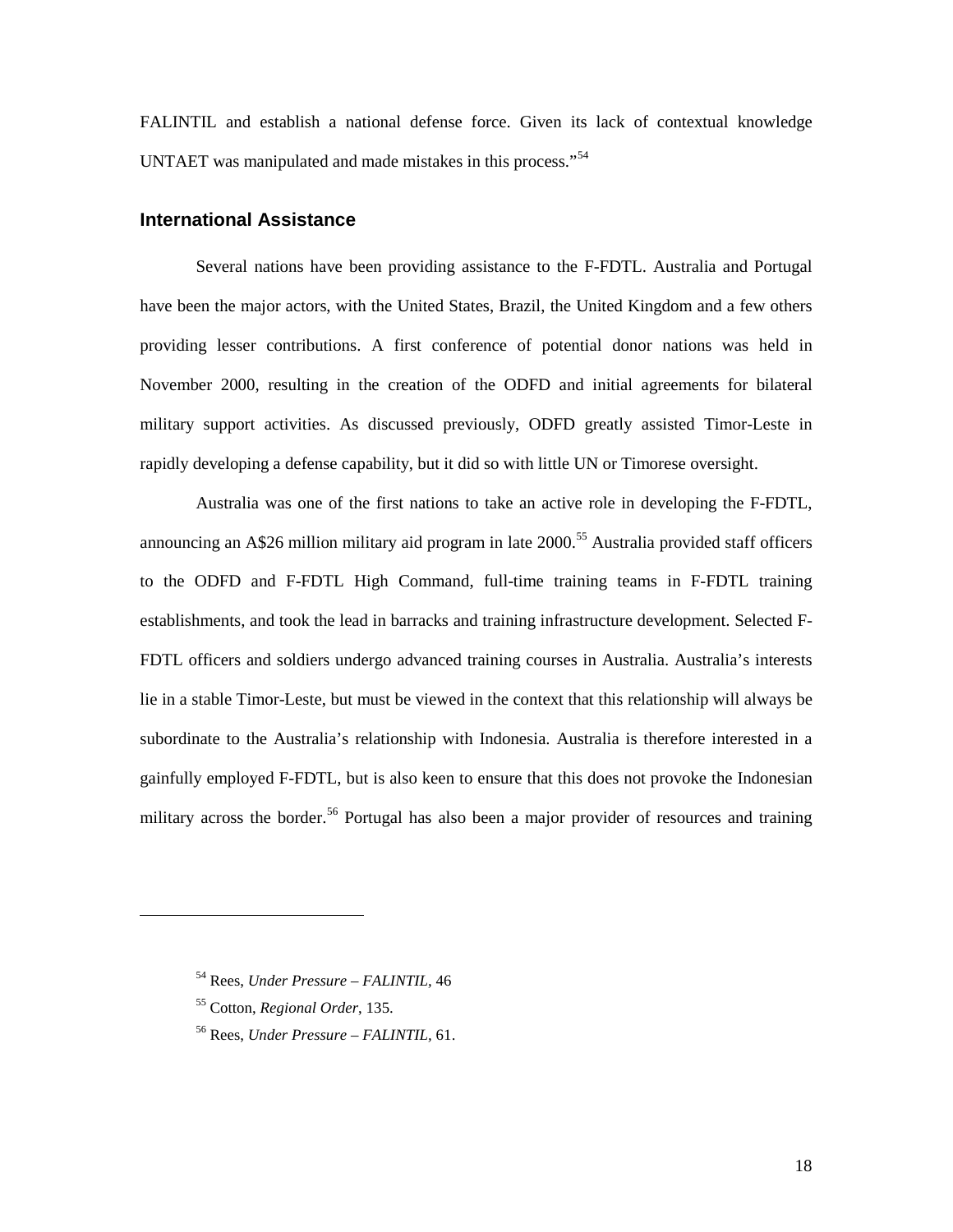assistance to the F-FDTL and PNTL, mainly due to historical ties and the prevalence of Portuguese language amongst the Timorese elite.

The assistance that donor nations have provided the F-FDTL has been invaluable. The uniforms, weapons, facilities, and most importantly, training that have been provided have transformed the F-FDTL from a guerrilla-based force into a small defense force. With time and continued international support, it promises to one day become a professional organization. Unfortunately, this assistance has come at a price. Through the ODFD, donor nations have been able to control virtually all aspects of defense force development, and may not have built the force that Timor-Leste really needs. By ignoring the question of defense force development, UNTAET empowered the ODFD and donor nations, enabling them to build the force as they saw fit. This has invariably led to a focus on the more tangible lower-end tactical skills such as individual soldier training – with easily quantifiable results that can be displayed back in the donor nation to allow assessment of value for money. Many of the bilateral offers of assistance made at the 2000 and subsequent annual donors' conferences were caveat to strengthening civilian oversight of the F-FDTL through the Secretariat of the Secretary of State for Defence (SSOD). By late 2002, the Secretariat manning had been cut from more than forty personnel to less than fifteen. In January 2004, the Secretariat only had four junior civil servants.<sup>[57](#page-24-0)</sup> Donor nations did not suspend their assistance.

The F-FDTL is too small to defend against the perceived aggressor, Indonesia, but is too expensive for the poor nation to afford, consuming around eight percent of the government

<span id="page-24-0"></span><sup>57</sup> Ibid., 11.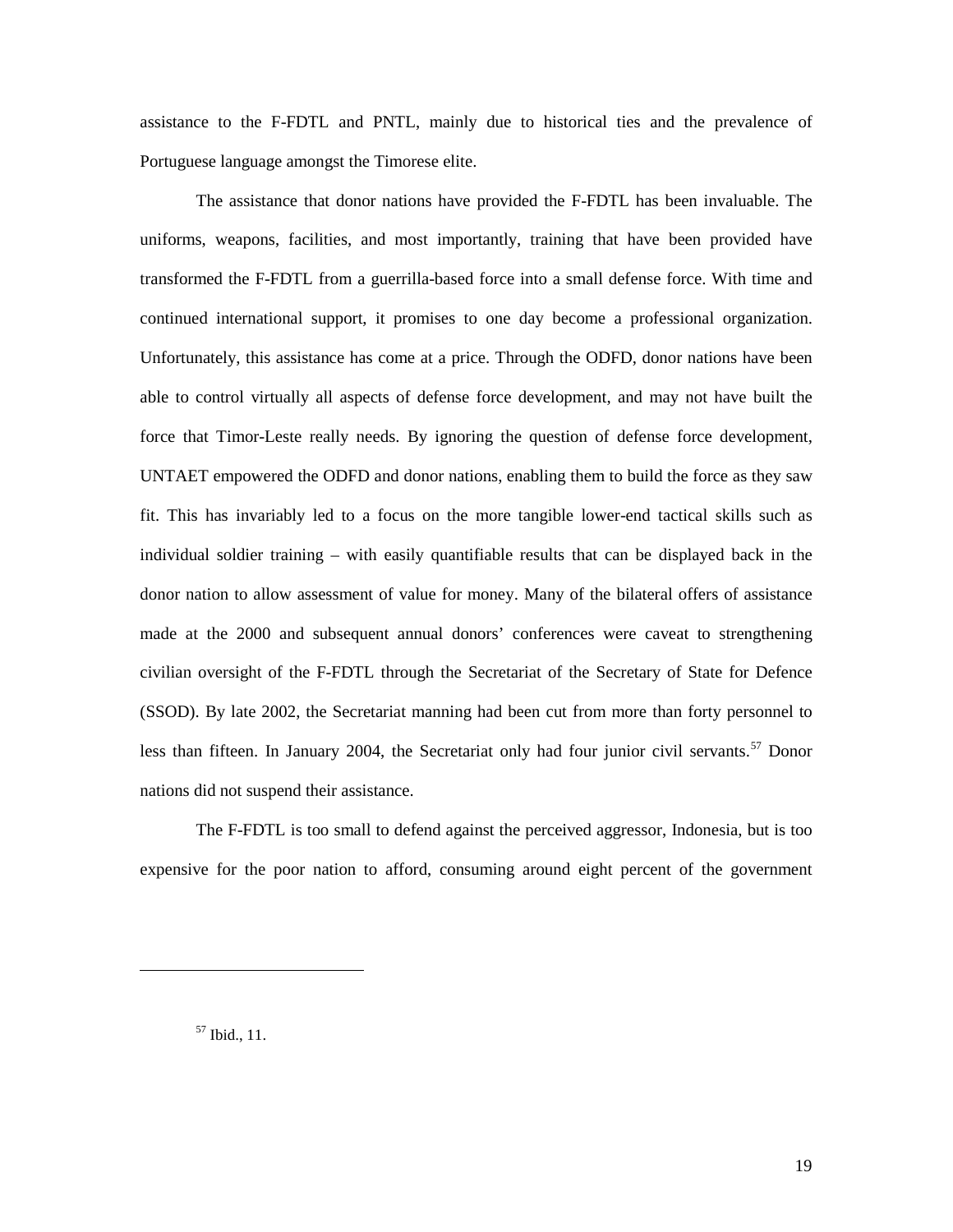budget.<sup>[58](#page-25-1)</sup> International actors, including the UN, have provided Timor-Leste with a defense force that lacks a mission and could be considered a very costly exercise in job creation.

#### <span id="page-25-0"></span>**F-FDTL Issues at the time of the 2006 Crisis**

The F-FDTL held a very tenuous relationship with the PNTL from the beginning. The first issue stemmed from a lack of defined operational role for the F-FDTL. At the time it was created, F-FDTL leadership saw that their future mission would be to 'protect the nation,' which was generally assumed to be best achieved by securing the frontier with Indonesia. The development and deployment of the Border Patrol Unit (BPU) by the PNTL took this primary mission away from the F-FDTL and sparked initial tensions between the organizations. The creation of additional special units, discussed in more detail in the next section, also eroded away more possible missions for the F-FDTL. While the constitution did call for the F-FDTL to be prepared to assist the civil authority, supporting legislation had yet to be written. Without a clear purpose and rationale for operational employment, development of the F-FDTL floundered.

The second major issue concerned resourcing. As the PNTL was under operational control of the UN until the conclusion of UNMISET, it received significant resources directly from its UNPOL mentors. Additionally, several nations were conducting bilateral programs directly with the PNTL, under the coordination of the UN. Conversely, the F-FDTL received very little resources directly from the UN. The ODFD administered most resources for the F-FDTL, generally provided by donor nations represented in the Office (particularly Australia and Portugal) or by conducting bilateral training support missions in Timor-Leste. The PNTL received new uniforms, weapons, vehicles and communications equipment. The F-FDTL

<span id="page-25-1"></span><sup>58</sup> Kingsbury, *Beyond Independence*, 24.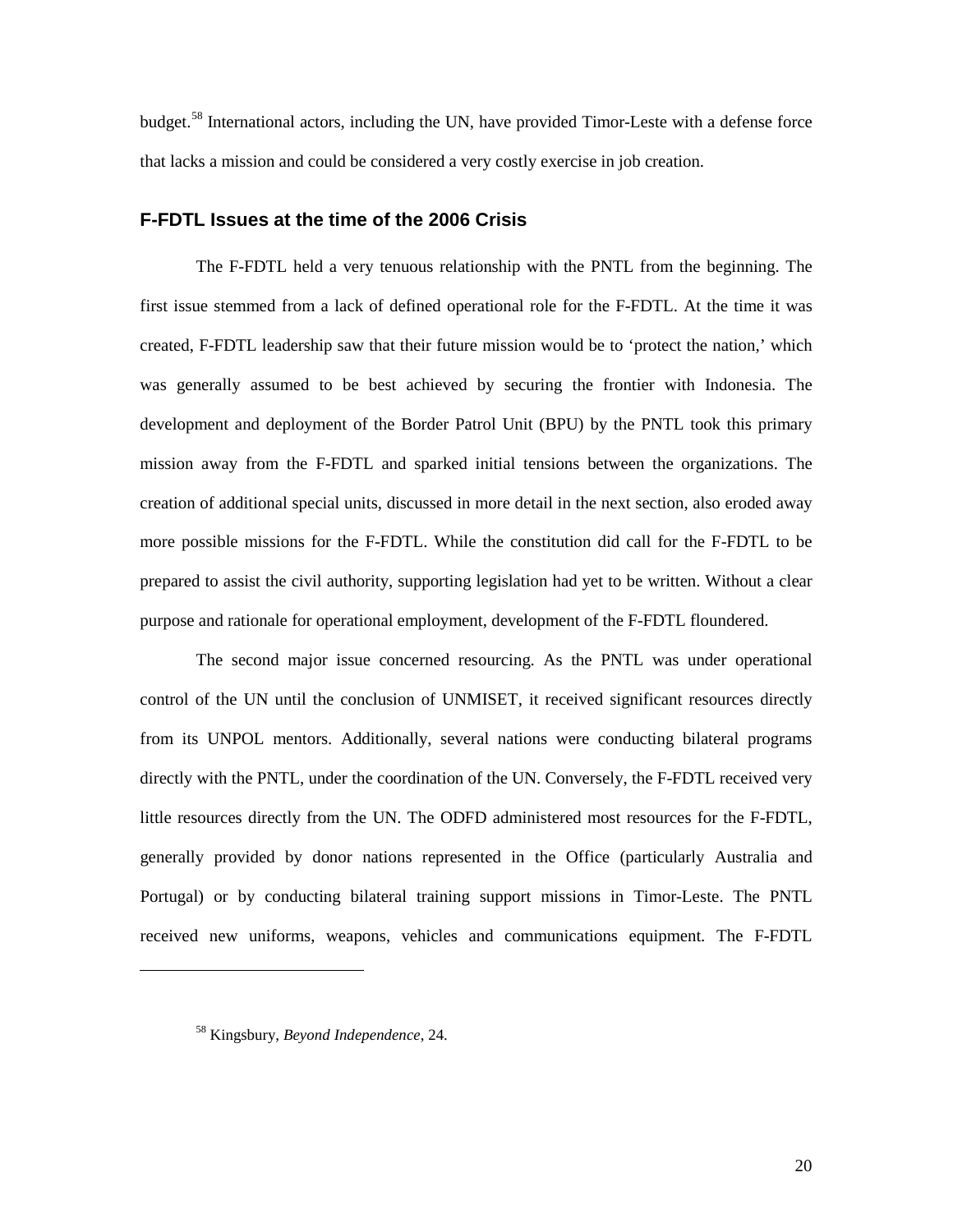received second-hand or surplus uniforms and weapons from donor nations, along with a smattering of obsolete communications equipment and vehicles. The F-FDTL and their sympathizers saw this as UN and Timorese Government bias towards the PNTL, which did not even exist during FALINTIL's twenty-four year struggle against Indonesia.

The final and perhaps defining rift between the F-FDTL and the PNTL was one of ethnicity. As previously discussed, the F-FDTL's first battalion of infantry was comprised exclusively of FALINTIL loyalists, predominantly from the eastern part of the country. The PNTL as an organization was incredibly reliant on the Dili-based UNPOL, whose recruiting criteria saw mainly Indonesian educated, urban Timorese join the force. Indeed, some 350 Timorese who had previously been members of the Indonesian police were recruited into the PNTL, with only four weeks of transition training.<sup>[59](#page-26-0)</sup> While both organizations were far from homogeneous, particularly after the raising of the second battalion of F-FDTL, the perception in the community was that the military represented the east of the country, and the police the west.

The F-FDTL and PNTL clashed several times in the years leading up to the 2006 crisis. Civil disturbances and a cross-border armed militia attacks in late 2002 and early 2003 saw elements of the F-FDTL deployed in support of the civil authority, despite the lack of supporting legislation. All of the suspects detained by the F-FDTL during the operation were handed over to the PNTL, who released the majority immediately and the remainder several days later. In January 2004, the F-FDTL clashed with and detained a number of PNTL officers in Los Palos. Subsequent government inquiries highlighted low morale in the F-FDTL, but refused to apportion blame for the incident.

<span id="page-26-0"></span><sup>&</sup>lt;sup>59</sup> Hood, "Missed Opportunities," 149.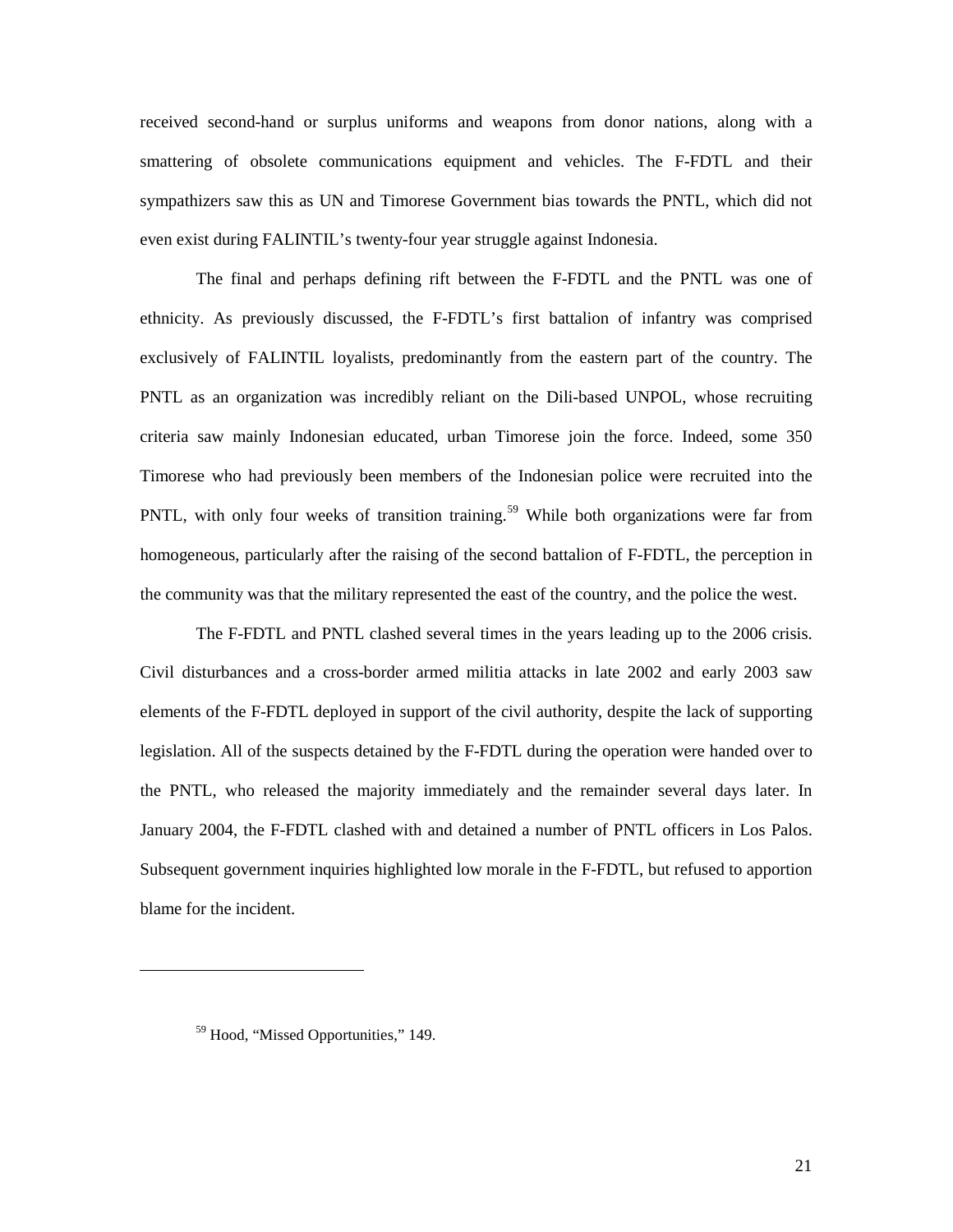The petition to President Gusmão of 9 January 2006 alleged mismanagement and discrimination within the F-FDTL. When no reply had been received three weeks later, the petitioners began deserting their barracks and returning to their homes. A subsequent protest in Dili brought about government action by the way of a commission, but it failed to resolve the petitioners' grievances.<sup>[60](#page-27-1)</sup> The majority of the F-FDTL second battalion left their barracks on 17 February 2006, complaining that as "westerners," they had been denied promotion and opportunities regularly bestowed on "easterners." At the time, the F-FDTL high command was almost entirely composed of ex-FALINTIL from the east of the country.<sup>[61](#page-27-2)</sup> The ranks of the petitioners were augmented by ex-FALINTIL and *clandistinos* who failed to be selected for service in the F-FDTL. The final straw was the dismissal of nearly 600 F-FDTL soldiers, including more than 400 petitioners, the results of which were outlined previously.

## <span id="page-27-0"></span>**Summary**

 $\overline{a}$ 

UNTAET missed a historical opportunity by essentially remaining passive in the creation of a defense force in Timor-Leste. While initially proactive in securing donor support and encouraging independent studies on security sector development, UNTAET's creation of the quasi-independent ODFD essentially divested the UN of this important responsibility. By not understanding the importance of FALINTIL in the Timorese narrative, in particular the long-term effects of the split from FRETILIN, the UN failed to recognize how selective recruiting would politicize the F-FDTL. Rees points out that "the process that determined the future of FALINTIL, and the shape of F-FDTL, is responsible for creating many of the present problems associated

<sup>60</sup> United Nations, *Special Commission*, 21.

<span id="page-27-2"></span><span id="page-27-1"></span><sup>61</sup> James Cotton, "Timor-Leste and the Discourse of State Failure," *Australian Journal of International Affairs 61*, no. 4 (2007): 460.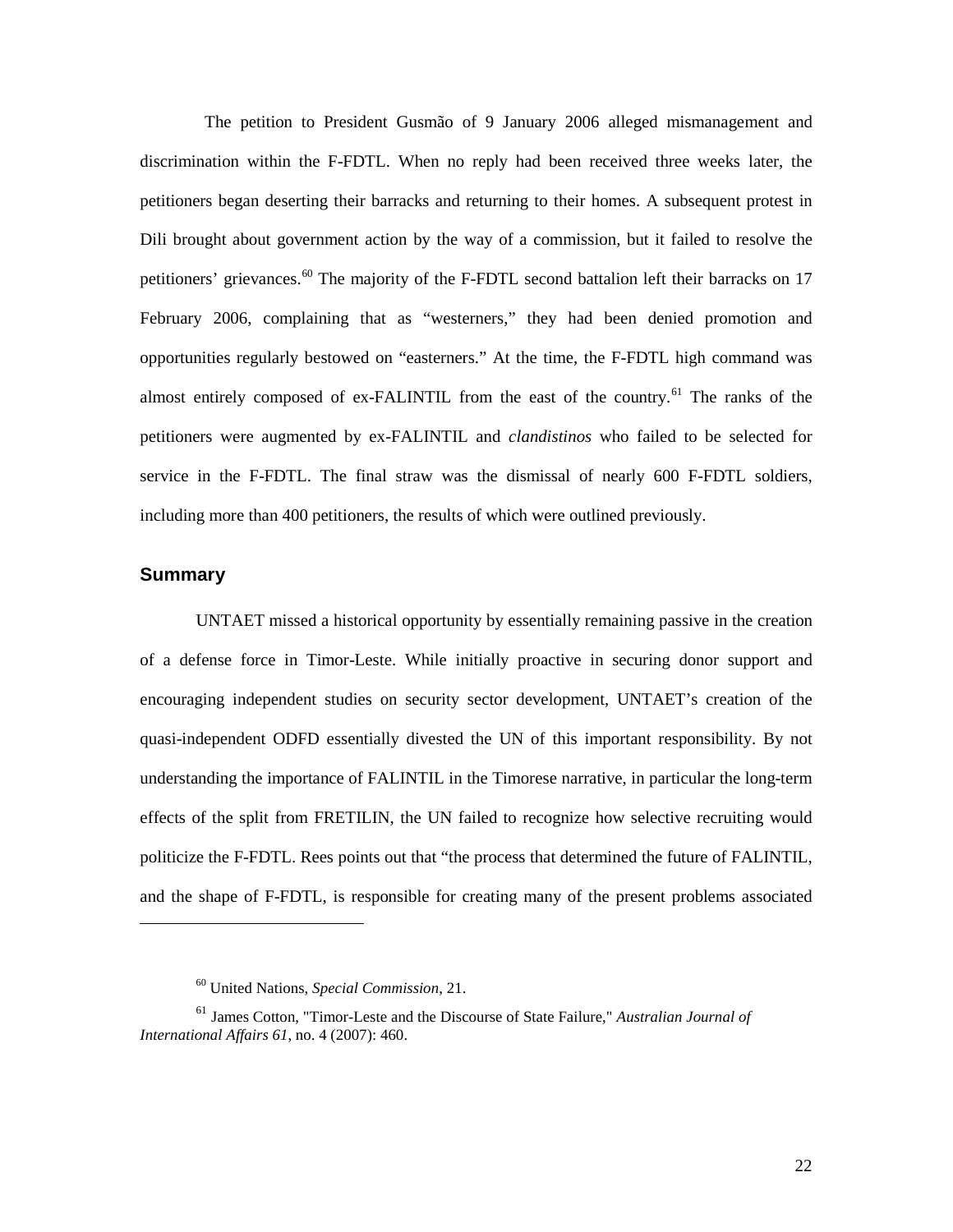with the legitimacy of the F-FDTL."<sup>[62](#page-28-2)</sup> Donor nations, while clearly providing more benefit than harm, brought with them agendas and held the power to develop the F-FDTL as they saw fit. The F-FDTL is too small to achieve its mission of defending the nation, but is arguably too large and expensive for Timor-Leste to maintain. If UNTAET had seen the lack of direction for defense force development in the mandate as an opportunity rather than as a burden, it may have been able to take on the challenge and build a non-partisan defense force that compliments other security organs rather than competes with them. All of these factors contributed to the rift between the F-FDTL and PNTL, highlighted in the violence and breakdown of both organizations in the 2006 crisis. Many of the problems that plagued the development of the F-FDTL had an impact of the ongoing parallel development of the PNTL, which is the subject of the following section.

## **Development of the PNTL**

<span id="page-28-0"></span>This chapter will examine UN performance in developing the PNTL as an institution. Unlike the relationship between FALINTIL and its successor force the F-FDTL, the PNTL had no real preceding Timorese organization to build upon.

## <span id="page-28-1"></span>**Origins of the PNTL**

<span id="page-28-2"></span> $\overline{a}$ 

During the Portuguese period, Portuguese national and Timorese colonial police enforced Portuguese law in the colony. Life in Portuguese Timor was hard, and the state ruled with a firm hand. Several minor indigenous uprisings were crushed by the Portuguese, the largest of these seeing Portugal deploy thousands of colonial troops from Mozambique and Macau to quell the

<sup>62</sup> Rees, *Under Pressure - FALINTIL,* 47.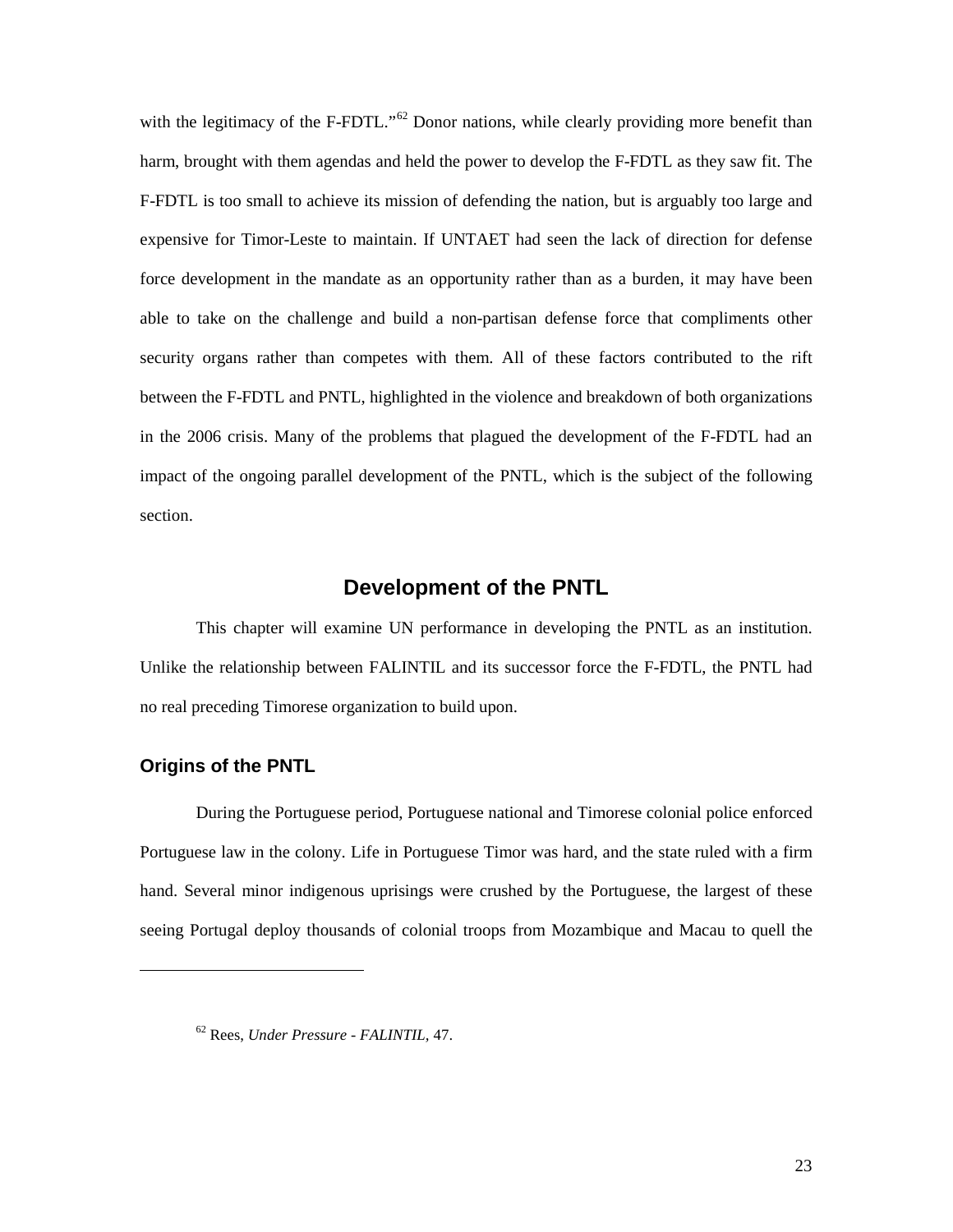unrest. During the Indonesian occupation, order in Timor-Leste was maintained by both the Indonesian police and military. The Indonesian National Armed Forces (TNI) took the lead during the 1975 invasion and subsequent counter-insurgency campaign against FALINTIL. The Indonesian National Police (POLRI), a paramilitary force by western standards, was tasked with enforcing Indonesian law in the nation's newest province. The TNI and POLRI were brutal in their dealings with the Timorese, systematically inflicting human rights abuses including murder, torture, rape, political imprisonment, and forced re-settlement.<sup>[63](#page-29-0)</sup> Strict government censorship and movement restrictions curtailed the Timorese in their efforts to organize and to gain international recognition for their plight. Unfortunately, it took the barbarous Santa Cruz Cemetery massacre in 1991 to finally bring some of these injustices to world attention.

Generations of Timorese were greatly influenced by their experiences at the hands of the Portuguese and Indonesians. In particular, the excesses of violence and abuses of human rights inflicted by the TNI and POLRI during the Indonesian occupation made most Timorese fearful and suspicious of police. The PNTL still bears the scars from this period. Many civilians deeply distrust the organization; the inclusion of hundreds of former POLRI officers in the PNTL, with some currently holding senior ranks is still grounds for concern for many. Conversely, other than their brief training period and infrequent interactions with UNPOL officers, PNTL members' understanding of how a police force operates has also been adversely affected by their recollections of the POLRI. Corruption, excessive use of violence, and other human rights abuses

<span id="page-29-0"></span><sup>63</sup> John Taylor, *The Indonesian Occupation of East Timor 1974–1989* (London: Catholic Institute for International Relations, 1990), 100-110. See also Amnesty International, *East Timor Violations of Human Rights: Extrajudicial Executions, "Disappearances," Torture and Political Imprisonment, 1975– 1984* (London: Amnesty International Publications, 1985), 53-60.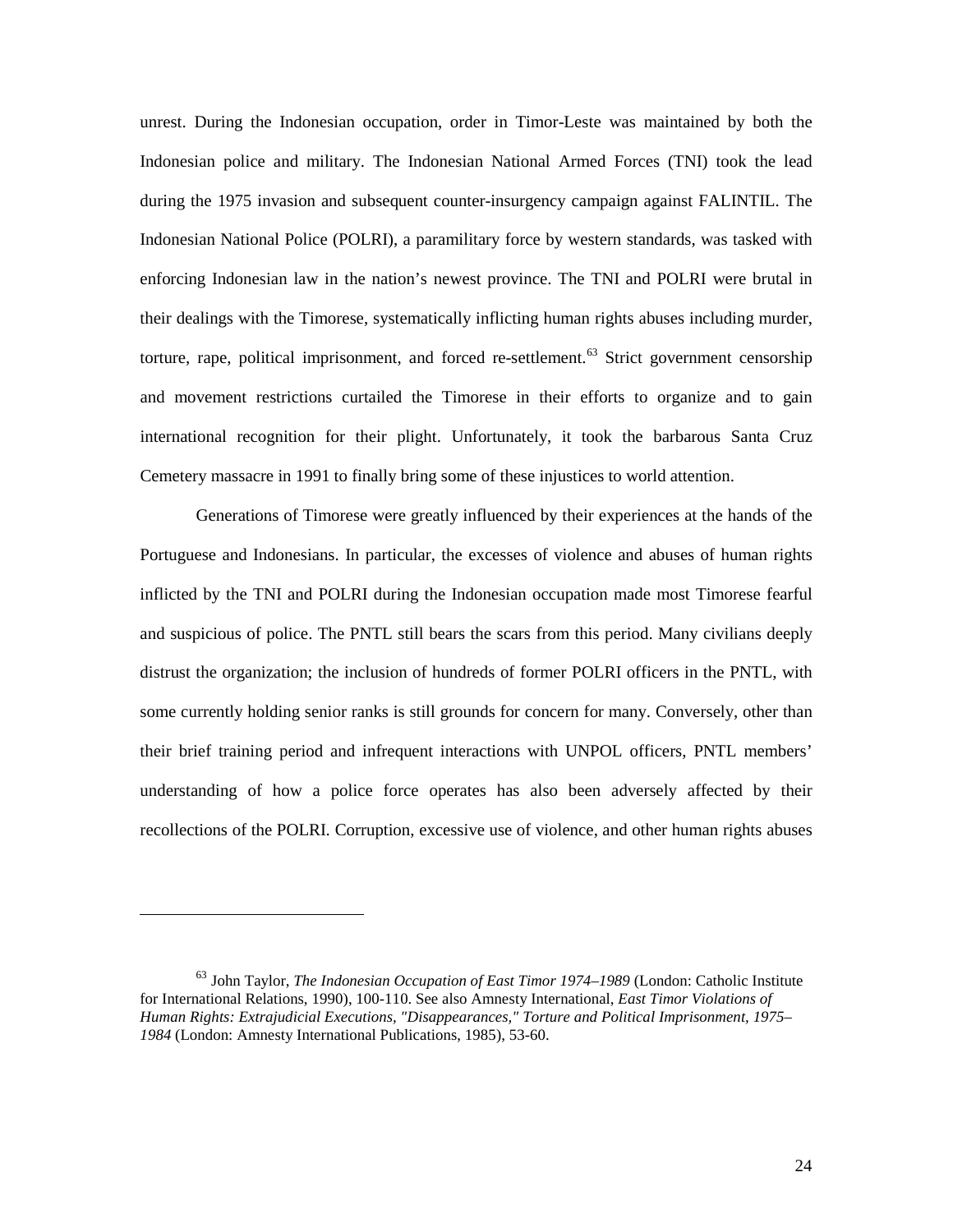were carried out by POLRI routinely during the Indonesian occupation; thus many Timorese joined the PNTL with this preconceived model of policing.

## <span id="page-30-0"></span>**UNTAET**

 $\overline{a}$ 

There is much criticism of the slow pace of the deployment of the UNTAET mission into Timor-Leste. Although Security Council Resolution 1272 had authorized 1,600 UNPOL officers, only one-quarter had arrived three months into the mission.<sup>[64](#page-30-1)</sup> As the second major operation for the year, the UN found it difficult to attract quality staff quickly. Martin and Mayer-Rieckh criticize the UN as being slow to recruit officers, and providing them insufficient induction training and limited understanding of the Timorese cultural context.<sup>[65](#page-30-2)</sup>

UNTAET set a very ambitious objective of recruiting and training 2,800 Timorese police officers in just thirty months. A police academy was established in Dili, with UNTAET training more than 1700 recruits prior to independence in 2002. One of the still-contentious issues regarding police recruitment was the integration of some 350 former Indonesian POLRI officers into the PNTL. These officers were provided one month of transition training compared to the three months provided to normal recruits. Hood believes that "there is a strong argument to be made that the UN should have thought twice about recruiting former members of the previous repressive regime's security apparatus."<sup>[66](#page-30-3)</sup> The perceptional harm that this act did to the PNTL has greatly outweighed the experience that these officers brought with them. These ex-POLRI

<sup>64</sup> Power, *Chasing the Flame*, 315.

<span id="page-30-3"></span><span id="page-30-2"></span><span id="page-30-1"></span><sup>65</sup> Ian Martin and Alexander Mayer-Rieckh, "The United Nations and East Timor: From Self-Determination to State-Building," *International Peacekeeping* Vol. 12, No.1, (Spring 2005): 134.

<sup>66</sup> Hood, "Security Sector Reform," 64.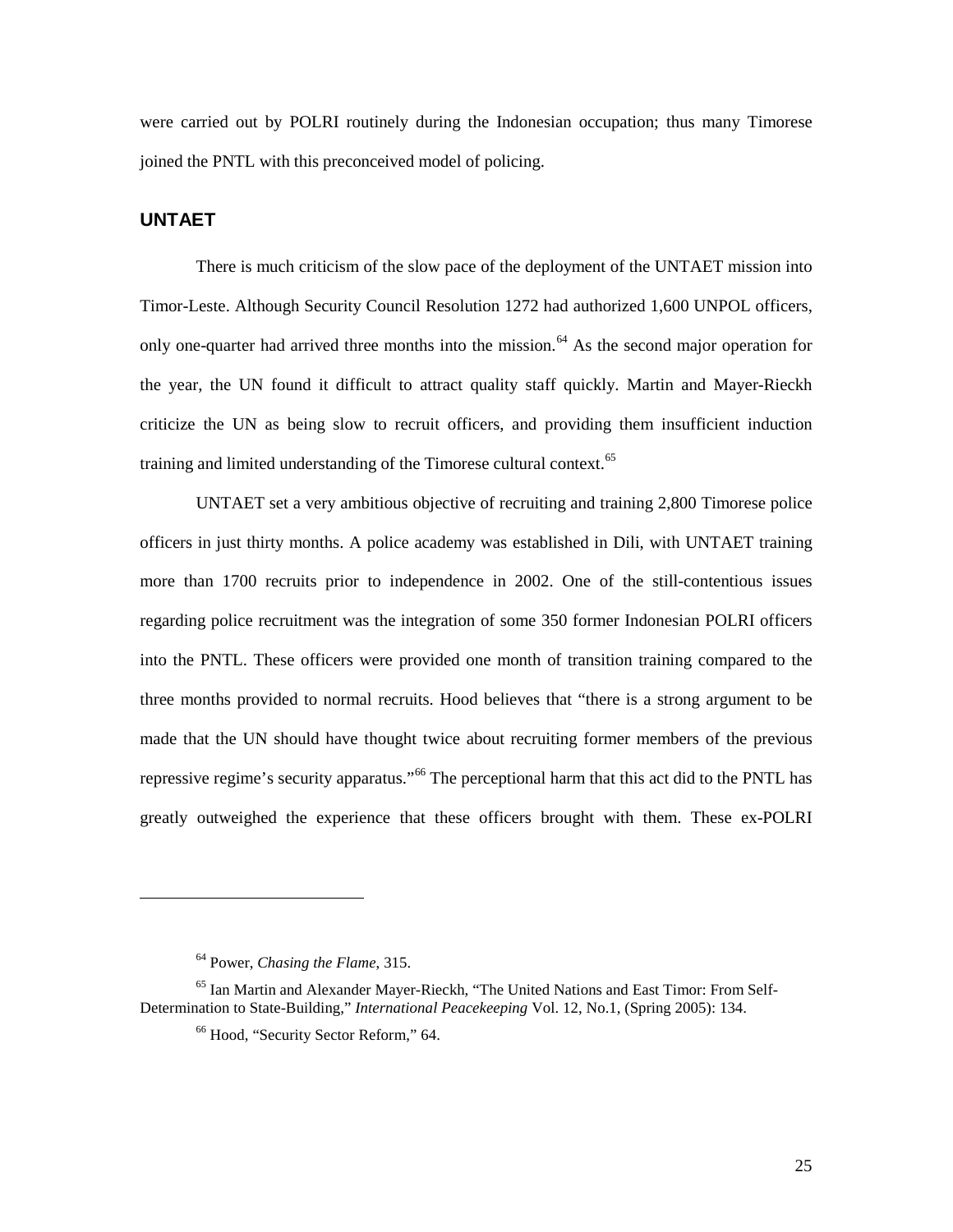officers were put on a career 'fast-track,'<sup>[67](#page-31-0)</sup> and many still hold senior positions in the PNTL. With three months of formal training plus an additional six months of on-the-job training, the transition from civilian to police officer in Timor-Leste was brief by even Asian standards. This was compounded by the fact that the training was conducted through interpreters, effectively halving the actual instruction time.<sup>[68](#page-31-1)</sup> A critical failing in the early stages of UNTAET was that no international police officers assigned to the mission as UNPOL were specifically assigned for police development.<sup>[69](#page-31-2)</sup> As none of the police were specifically recruited for their experience as trainers, an assumption is that the UN believed that any policeman assigned to UNPOL would be adequate to turn Timorese recruits into PNTL officers.

UNTAET was primarily focused on meeting quotas of trained personnel; prioritizing quantity over quality. More than forty nations were represented in UNPOL, but UNTAET failed to provide an agreed upon model for training standards and government involvement.<sup>[70](#page-31-3)</sup> This resulted in a wide variation in the quality of training, in particular on-the-job training under UNPOL mentorship. Totally dependent on the UN for resources and leadership, the PNTL had no incentive to develop middle management, administrators and resource managers. UNTAET had recognized this by late  $2001$ ,<sup> $71$ </sup> but could do little to change the situation prior to independence.

UNTAET also failed to adequately engage the Timorese to develop a long-term vision for their indigenous police force. While the UN Secretary General remarked in an early report to

- $70$  Burton, "Security Sector Reform," 105.
- $71$  United Nations, S/2001/983, 9.

<span id="page-31-4"></span><span id="page-31-3"></span><span id="page-31-2"></span><span id="page-31-1"></span><span id="page-31-0"></span><sup>67</sup> Sven Gunnar Simonsen, "The Authoritarian Temptation in East Timor," *Asian Survey*, Vol. XLVI, No. 4 (July/August 2006): 589.

<sup>68</sup> Hood, "Security Sector Reform," 64.

 $69$  Ibid., 63.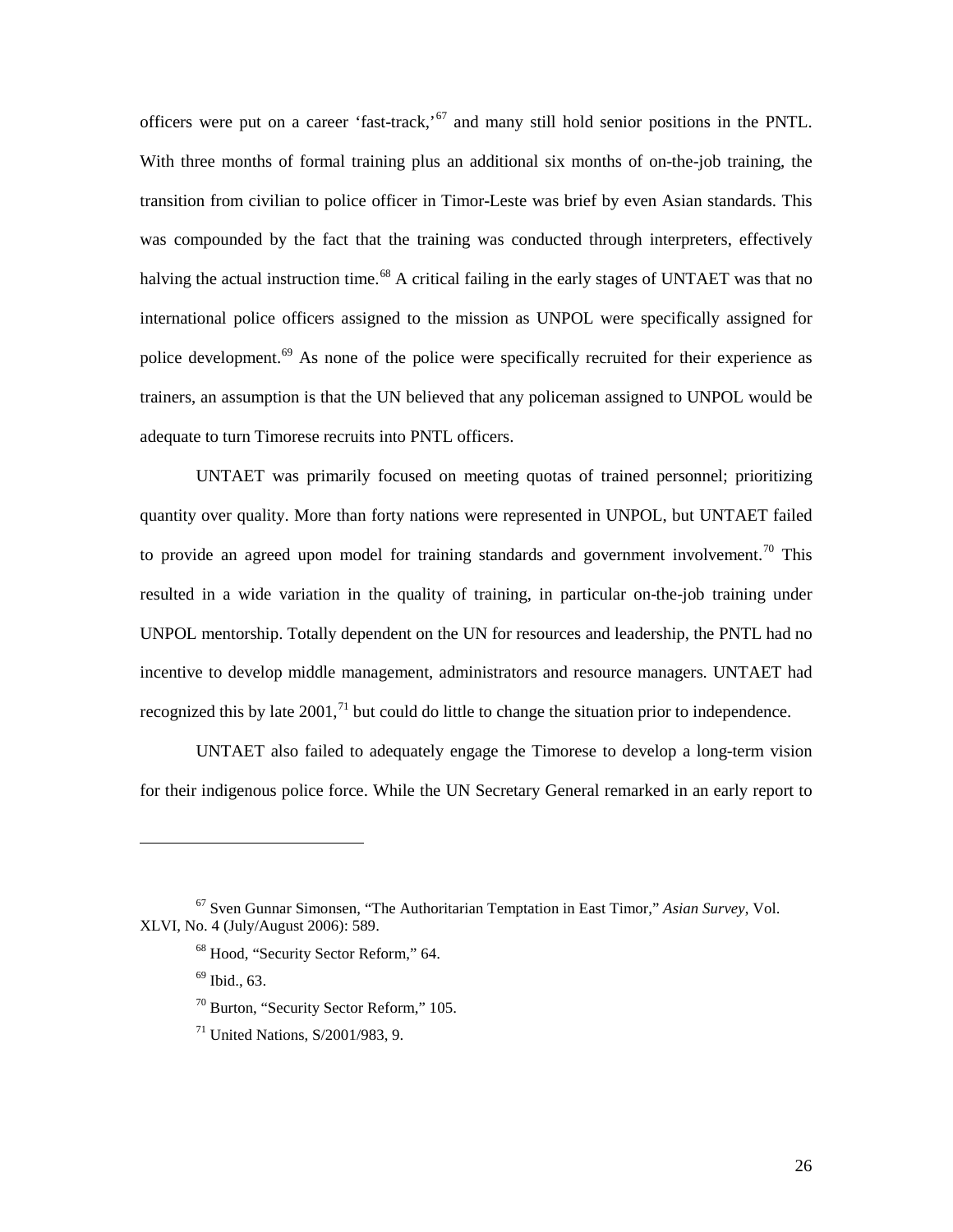the Security Council that "a key objective is to ensure that the East Timorese themselves become the major stakeholders,"<sup>[72](#page-32-1)</sup> this did not transpire for the PNTL. The early history of the PNTL is marked by frequent and rapid changes in direction and priority by UNTAET. The most visible display of this uncertainty to the common Timorese was the service's three name changes in as many months during 2002. Hood remarks that "UNTAET's leaders did not engage East Timor's political leaders in PNTL establishment, creating a force lacking strategic vision, coherent identity and institutional loyalty."<sup>[73](#page-32-2)</sup>

## <span id="page-32-0"></span>**UNMISET**

<span id="page-32-3"></span><span id="page-32-2"></span><span id="page-32-1"></span> $\overline{a}$ 

UNTAET had laid the framework for one-hundred civilian advisors to be part of its successor mission, UNMISET. Nearly half of these positions were allocated to the financial sector,<sup>[74](#page-32-3)</sup> with none tasked with institutional development of the PNTL.<sup>[75](#page-32-4)</sup> In what can only be termed a half-hearted attempt, UNPOL only tasked two out of its more than 1000 officers to concentrate on institutional development of the  $PNTL<sup>76</sup>$  $PNTL<sup>76</sup>$  $PNTL<sup>76</sup>$  UNMISET tried several initiatives to try and foster identity and institutional development in the PNTL, including capacity-building workshops and combined committees, but found little success. Emerging problems in the PNTL, particularly with corruption, frequent excessive use of force, and general lapses in discipline

- <sup>73</sup> Hood, "Security Sector Reform," 61.
- <sup>74</sup> United Nations, S/2001/983, 10.
- <span id="page-32-4"></span><sup>75</sup> Hood, "Missed Opportunities," 146.
- <span id="page-32-5"></span><sup>76</sup> Hood, "Security Sector Reform," 65.

<sup>72</sup> United Nations, S/2000/53, 9.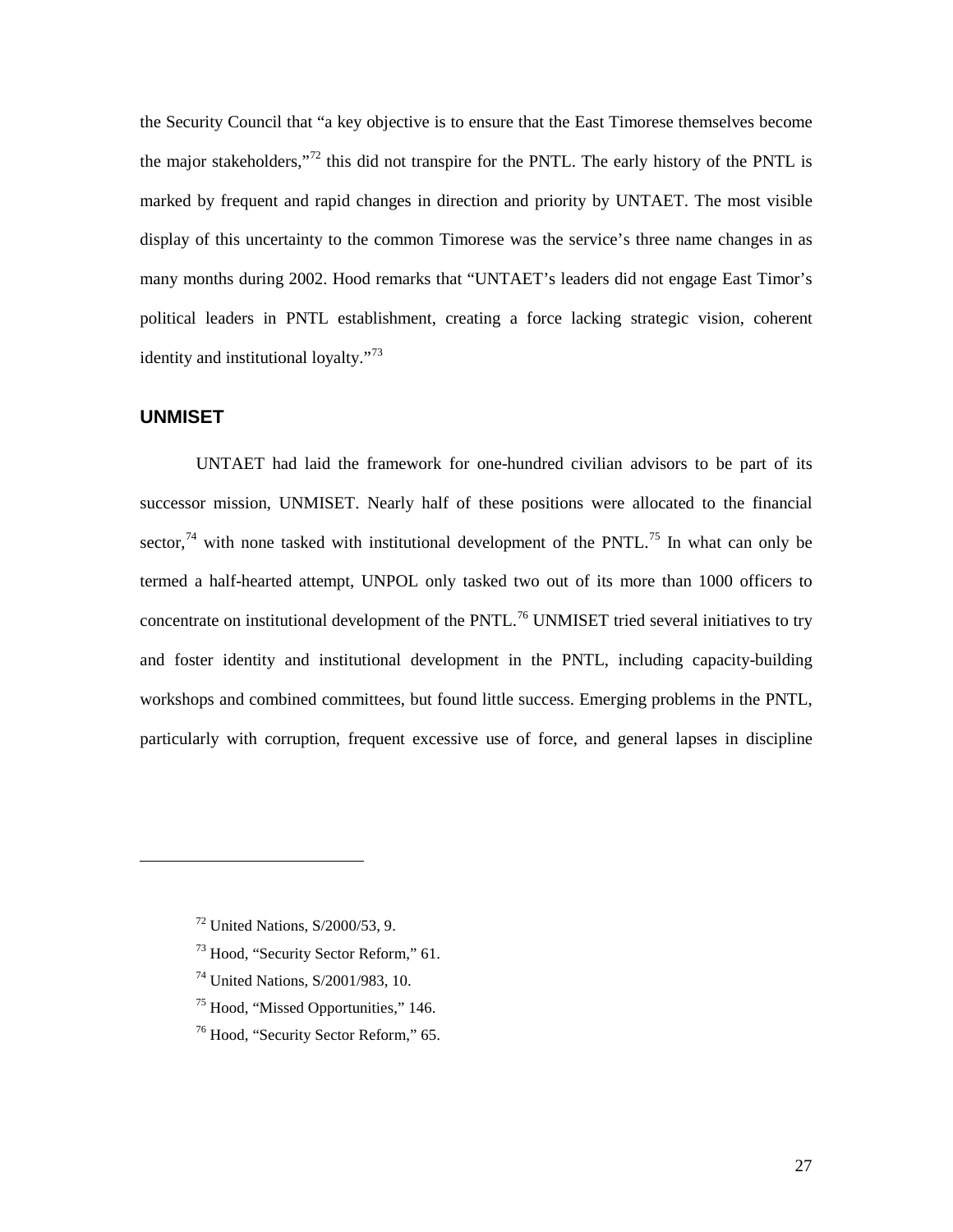forced the UN Secretary General to inform the Security Council that "building the [PNTL] is a long-term endeavour, well beyond UNMISET's mandate."<sup>[77](#page-33-0)</sup>

The minor rift that was developing between the PNTL and the F-FDTL was heightened by the appointment of Rogerio Lobato as the Minister of the Interior in 2002.<sup>[78](#page-33-1)</sup> Lobato. a FRETILIN hardliner and younger brother of national folk-hero Nicolau Lobato – the FALINTIL commander prior to Gusmão – actively campaigned to delegitimize the F-FDTL as the successor to FALINTIL. Lobato used loyal FALINTIL veterans to promote distrust of the F-FDTL through public demonstrations, and raised the stakes by ever-increasing the role of the PNTL in state security. Nowhere was this more manifest than in the creation of special units within the PNTL. The creation of the BPU, which assumed responsibility for security of the Indonesian border in October 2003, was taken as an insult by many in the F-FDTL who believed that they held moral responsibility for protecting the nation from external threats. The Special Police Unit (SPU) was created primarily for crowd control, and was modeled on the Portuguese Republican National Guard (GNR), deployed in the same capacity in Dili during UNTAET, UNMISET and more recently after the 2006 crisis.<sup>[79](#page-33-2)</sup> The Rapid Deployment Service (RDS) is a group of 300 PNTL who have received additional tactical training, and are able to deploy throughout the country at short notice, primarily to support the BPU on the frontier. The PNTL special units combine to erode the relevance of the F-FDTL, and are the cause of much angst amongst the latter and its supporters.

<sup>77</sup> United Nations, S/2002/1223, 7.

<sup>78</sup> Rees, *Under Pressure - FALINTIL,* 23

<span id="page-33-2"></span><span id="page-33-1"></span><span id="page-33-0"></span> $79$  The GNR is a para-military organization, who has proven very effective in crowd control during their deployments in Timor-Leste. On occasion, they have been criticized for excessive use of force, as have more recently the SPU.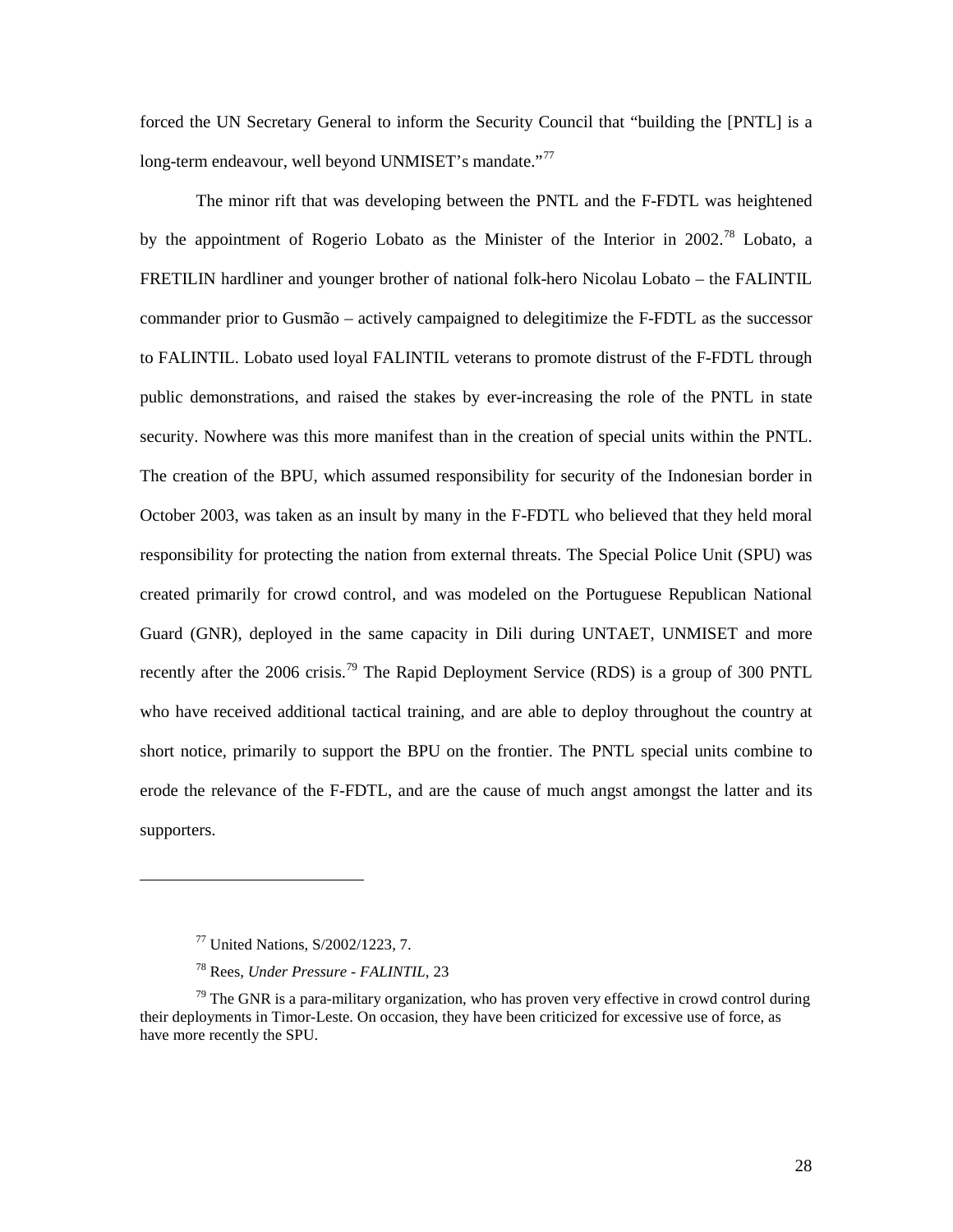The first real test for the PNTL was a series of civil disturbances in Baucau and Dili in November and December 2002. The PNTL proved inadequate in defusing critical situations without quickly resorting to the use of force, the UN conceding that their premature employment in such situations risked lowering their public standing.<sup>[80](#page-34-1)</sup> Unfortunately, the aggressive downsizing of UNTAET and then UNMISET left gaping holes in the capability of the mission. From 2003, the UN Special Representative made several successful submissions to delay the downsizing, even succeeding in extending the mission for an additional year. Unfortunately, by this time UNMISET lacked the specialist manpower to rectify the problems emerging in the PNTL, even though this concern had been raised several times with the UN Security Council.<sup>[81](#page-34-2)</sup>

#### <span id="page-34-0"></span>**PNTL in the Lead**

At the conclusion of UNMISET, the PNTL took the lead in policing throughout Timor-Leste, with UNPOL reduced to an advisory role. This increase in autonomy raised tensions between the police and the military. With the F-FDTL leadership dominated by Gusmão loyalists, some elites and members of government tried to counter this with increased resourcing of the PNTL.<sup>[82](#page-34-3)</sup> Nowhere was this more profound than within the PNTL's special units. The weaponry and firepower of the special units quickly increased once the new Timorese government gained primacy for policing.<sup>[83](#page-34-4)</sup> Minister of the Interior Lobato had tried to increase PNTL weaponry during 2003, but was prohibited to do so by the UN mandate. The PNTL received its first 180

<sup>80</sup> United Nations, S/2003/243, 4.

 $81$  Ibid., 9.

<sup>82</sup> Cotton, *Regional Order*, 161.

<span id="page-34-4"></span><span id="page-34-3"></span><span id="page-34-2"></span><span id="page-34-1"></span><sup>&</sup>lt;sup>83</sup> Andrew Goldsmith and Sinclair Dinnen, "Transnational Police Building: Critical Lessons from Timor-Leste and Solomon Islands," *Third World Quarterly* 28, no. 6 (2007): 1098.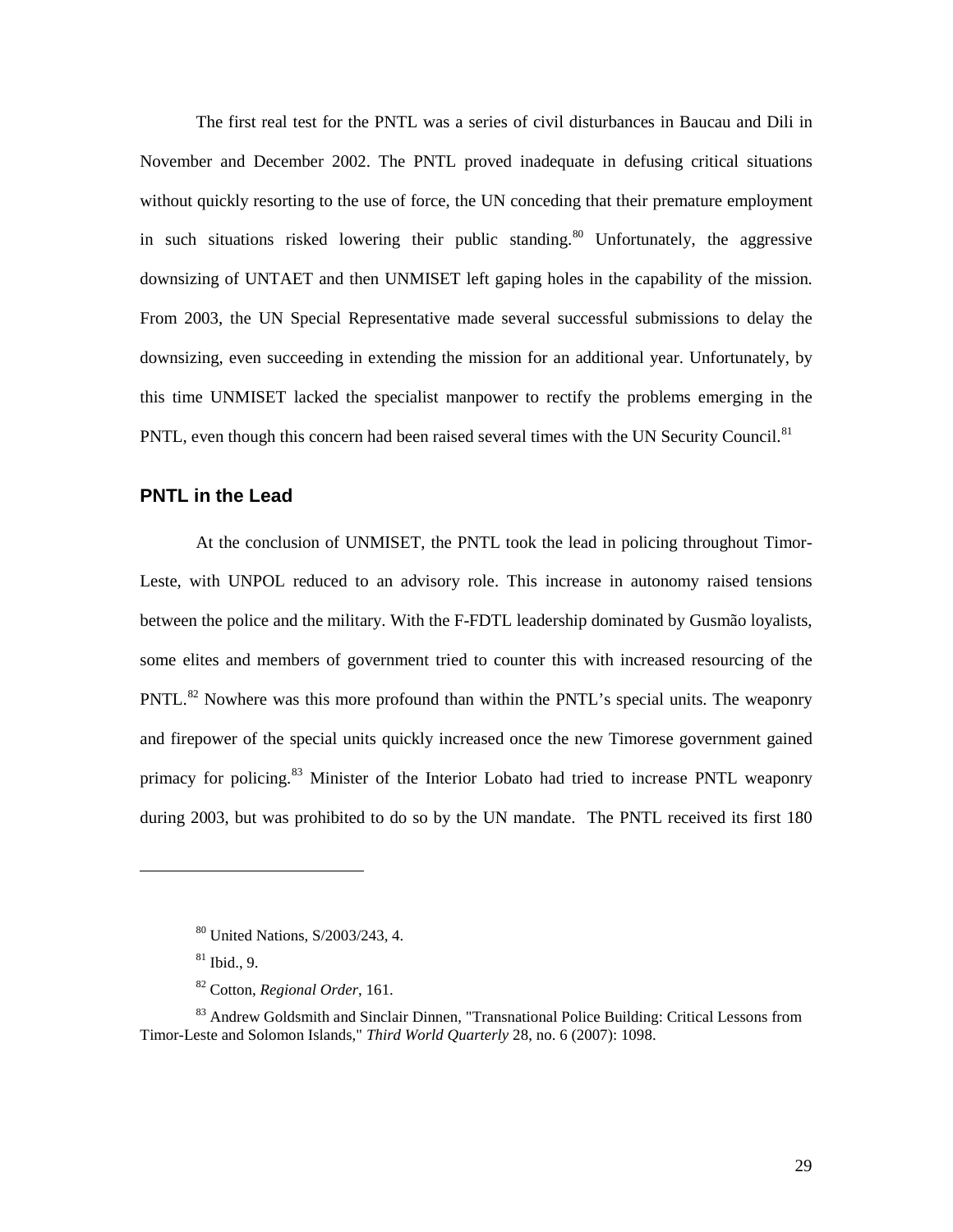HK33 semi-automatic assault rifles, donated by Malaysia, on the day after the expiration of the mandate in May 2004. Two hundred and seventy more rifles had been purchased by the end of that year. Lobato stated his intention to increase the police reserve to battalion size, and skewed the selection process to ensure that the majority were recruited from western districts.<sup>[84](#page-35-1)</sup>

With several donor nations and the UN becoming acutely concerned with the development of the PNTL, a security sector investment program plan was commissioned to identify weaknesses and recommend solutions. Unfortunately, the plan was largely written by foreign consultants, with limited Timorese input, and was based on international 'best practices' for security sector reform.<sup>[85](#page-35-2)</sup> The international community once again failed to gain an understanding of the root causes of the Timorese problem, importing reform models that were largely irrelevant to the Timorese situation.

## <span id="page-35-0"></span>**PNTL Issues at the time of the 2006 Crisis**

As outlined in the previous section, a fracture was rapidly widening between the police and military due to an expansion of roles for PNTL through its special units, an F-FDTL perception of a priority of resourcing for the PNTL, and the rising importance of ethnicity and its politicization in both organizations. Leading into 2006, these tensions further increased due to several incidents that highlighted the poor human rights record of the police, and the fact that the police enjoyed higher pay and better conditions of service.<sup>[86](#page-35-3)</sup> An incident between soldiers and

<span id="page-35-1"></span><sup>84</sup> United Nations, *Special Report*, 19.

<span id="page-35-2"></span><sup>85</sup> Burton, "Security Sector Reform," 100.

<span id="page-35-3"></span><sup>86</sup> Kingsbury, *Beyond Independence,* 22.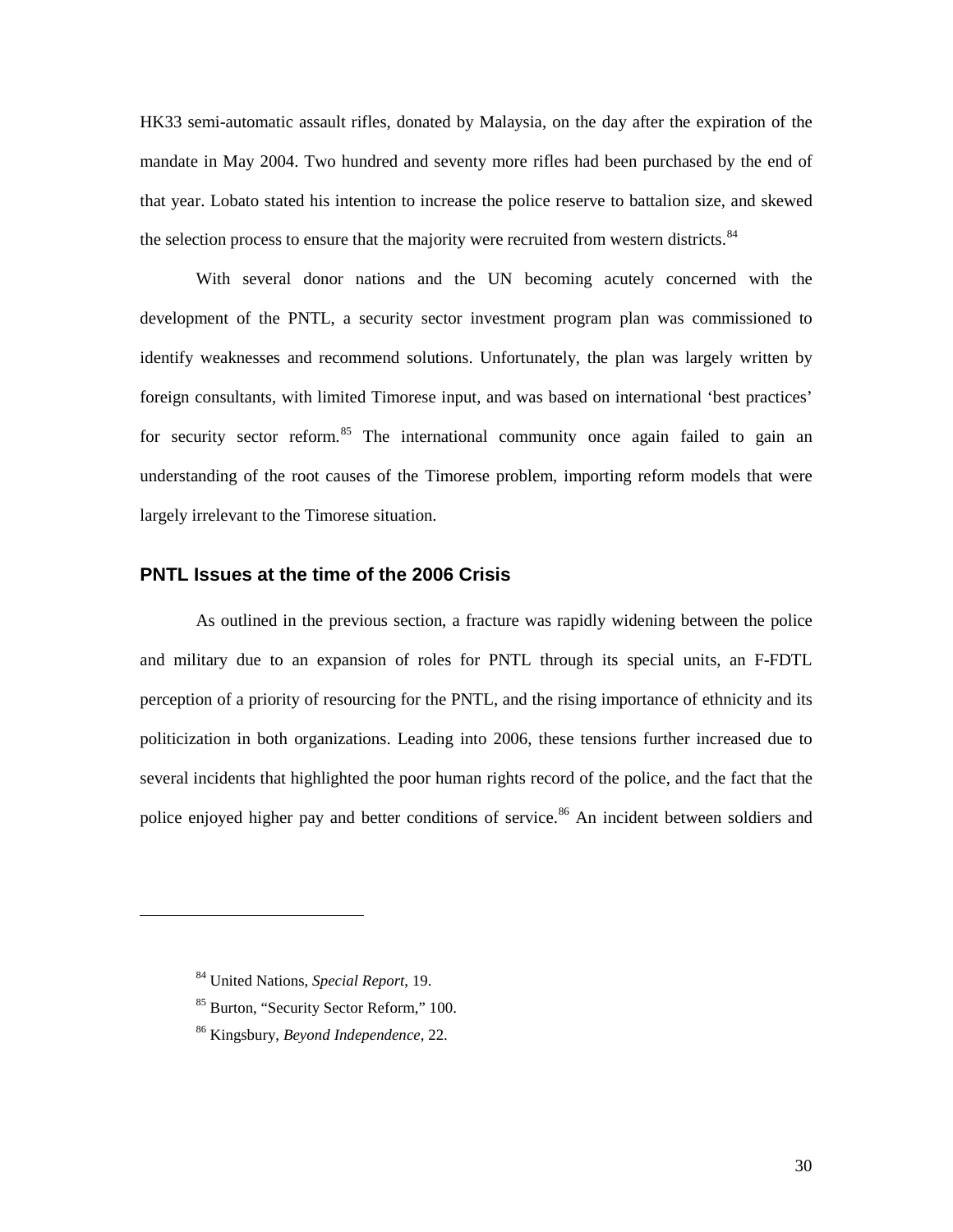policeman at a football game in Los Palos in 2005 saw the police station subsequently burnt down.

Unemployed urban youth in Dili became disturbingly embroiled in the issue as an extension of the perceived ethnicity division between the PNTL and F-FDTL. As some members of the PNTL had previously served in the Indonesian police, the organization was seen as biased towards "westerners."<sup>[87](#page-36-0)</sup> This had been exaggerated by UN recruiting practices for PNTL officers, which required basic literacy and a preference towards English and Indonesian languages; traits more commonly found in the west of the country. Youth with origins in the east of the country felt aligned with the concerns of military. Youth from the west aligned with the police, and later the F-FDTL petitioners who were said to have suffered discrimination at the hands of their "eastern" superiors. Gangs formed around ethnicity, with violent clashes between groups increasing through late 2005 and into the 2006 crisis.

International observers and senior members of the F-FDTL were particularly concerned about the increasing number of weapons being brought into the country by the G-RDTL. The awarding of a monopoly contract for weapons purchase to the prime minister's younger brother in July 2005 raised serious questions about the motives for the exponential increase in police armament since the conclusion of the UN mandate.<sup>[88](#page-36-1)</sup>

The actions of Minister of the Interior Lobato began to fracture the PNTL. A parallel command structure was emerging, with several special units increasingly being directly resourced

<span id="page-36-1"></span><span id="page-36-0"></span><sup>87</sup> James Cotton, Timor-Leste and the Discourse of State Failure," *Australian Journal of International Affairs* 61, no. 4 (2007): 460.

<sup>88</sup> Burton, "Security Sector Reform," 101.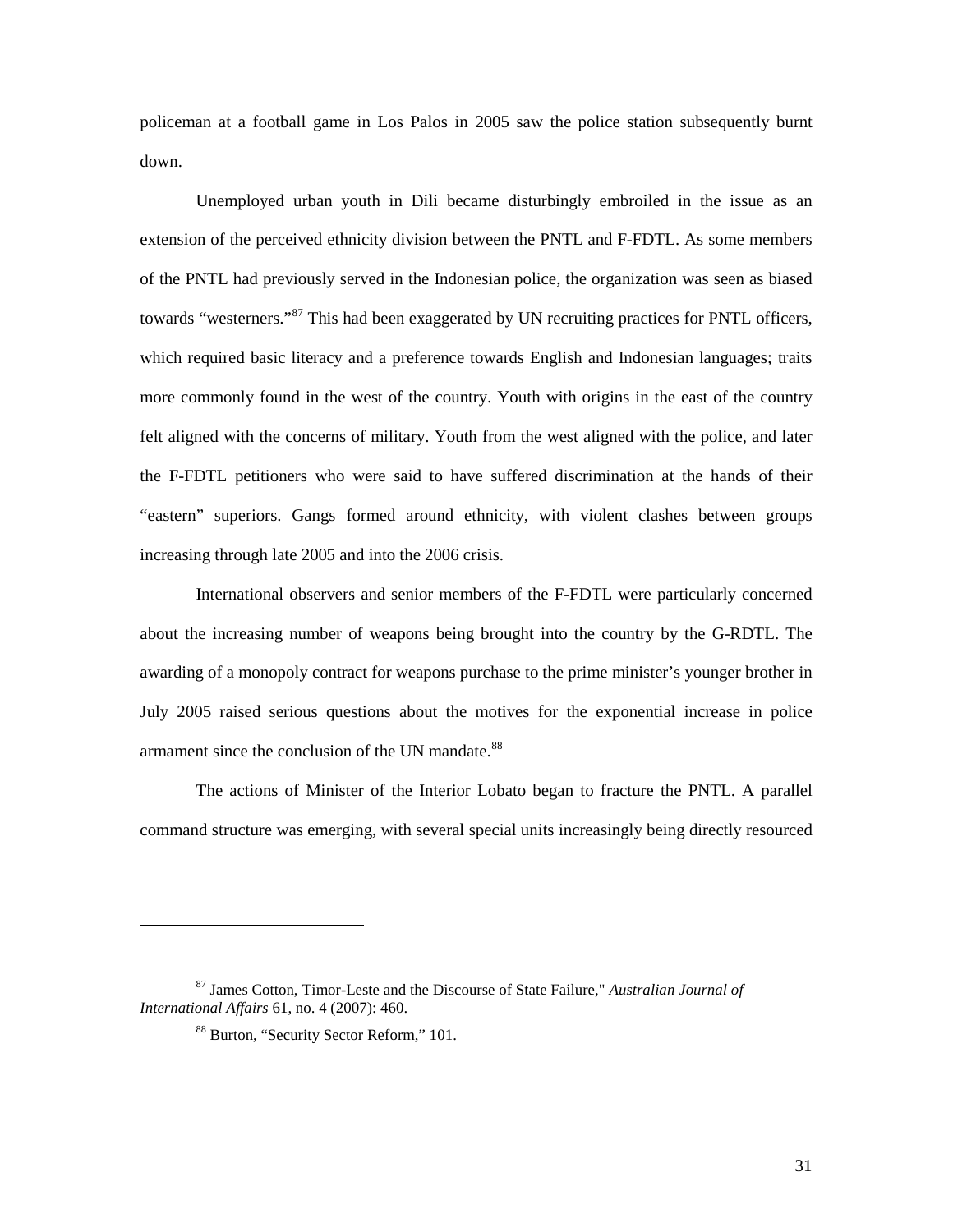by the Office of the Minister, negating the chain of command. This disenfranchised many PNTL officers, many of whom deserted their posts at the onset of the 2006 crisis.

#### <span id="page-37-0"></span>**Summary**

Due to their experiences under Portuguese and Indonesian rule, the Timorese people were long accustomed to treating police with deep suspicion.<sup>[89](#page-37-1)</sup> The UN failed to recognize that all previous police forces in Timor-Leste had been oppressive, and this shaped the perceptions of the public and of those recruited into the service. UNTAET's incorporation of hundreds of former POLRI officers into the organization confirmed these fears for many. UNTAET was hamstrung by a slow build-up of UNPOL officers, and negligent in not influencing the UN to source specialized police trainers and management experts. UNTAET also set up its successor mission for failure by not rectifying this problem, even though it had been recognized and conveyed to the Security Council on several occasions. The UN had sacrificed quality for quantity in building the PNTL, in an effort to meet the ambitious timelines set by the Security Council and major contributing nations. The failure to include Timorese at every level of decision making denied them ownership of the PNTL, and hampered efforts to instill a long-term vision for the force.

Goldsmith and Dinnen theorize that "most police-building exercises flounder or fail because of their narrow technical focus and of inadequate understanding of the environmental and political contexts in which they occur."<sup>[90](#page-37-2)</sup> The UN certainly displayed a narrow technical focus

<span id="page-37-2"></span><span id="page-37-1"></span><sup>89</sup> Andrew Goldsmith and Sinclair Dinnen, "Transnational Police Building: Critical Lessons from Timor-Leste and Solomon Islands," *Third World Quarterly* 28, no. 6 (2007): 1092.

 $90$  Ibid., 1095.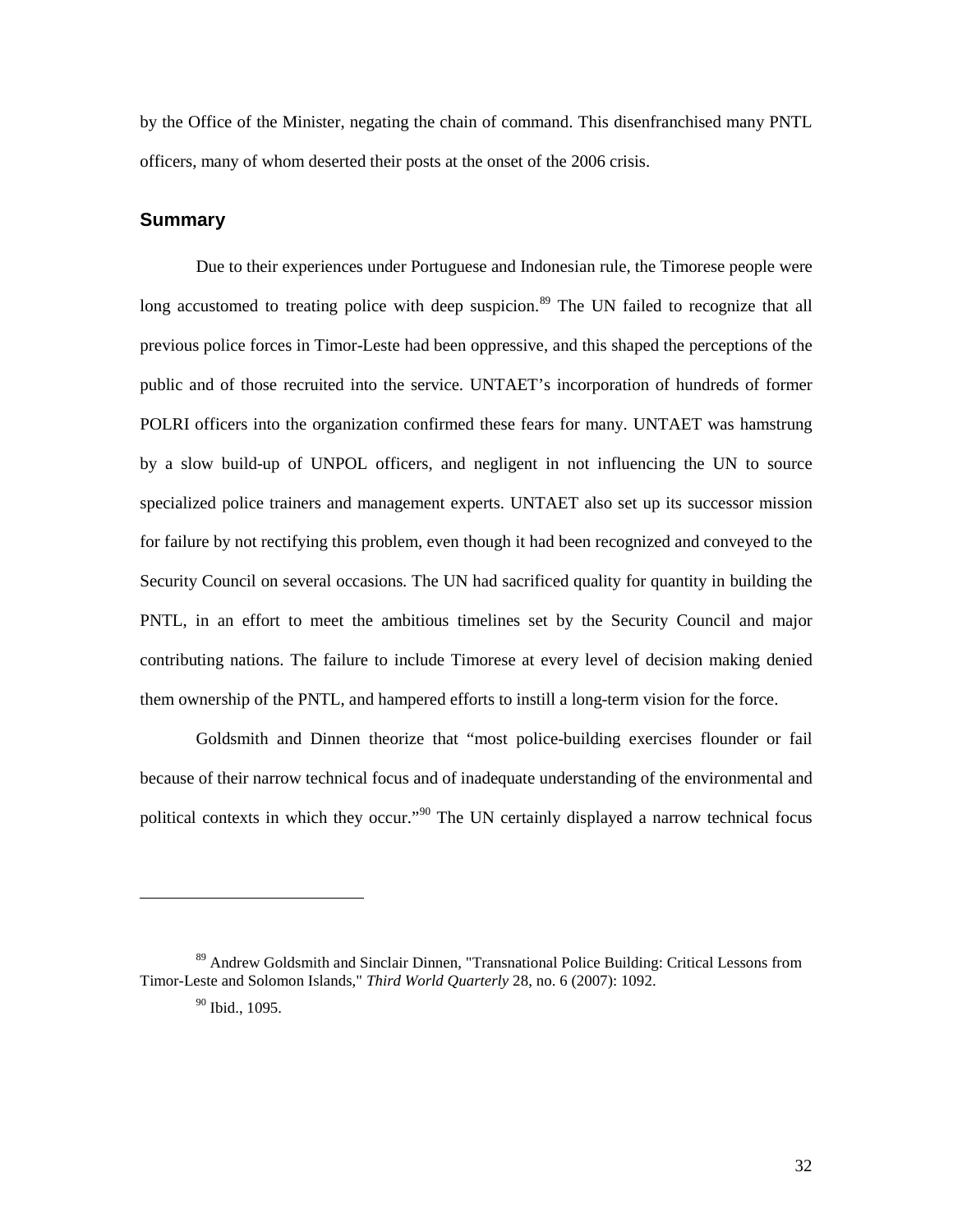and poor contextual understanding in its development of the PNTL; its failure to understand the Timorese political context is discussed in more detail in the following section.

## **Civilian Control of the Security Sector**

<span id="page-38-0"></span>This chapter will examine civilian control of the security sector in Timor-Leste, during both the period of UN administration and post-independence. The creation of a flawed constitution, the rush to transfer power to an immature and poorly-staffed Timorese Government (G-RDTL), and the resulting delays in the passage of key legislation have hampered effective and apolitical civilian control of the security sector.

During the Indonesian occupation, the threat of a common enemy brought resistance groups and political opponents together. By the time that Gusmão led his FALINTIL guerrillas to split from FRETILIN to become a "party-independent" force in 1987, FRETILIN had commenced contact with other resistance groups, including their old enemies the UDT. By 1989, FRETILIN had replaced their Marxist ideology with nationalism, and took the name CNRT (Timorese Council of National Resistance), and included many other resistance groups.<sup>[91](#page-38-2)</sup> The CNRT had unified Timorese resistance, with the FRETILIN leadership ensuring that they remained firmly in control.

#### <span id="page-38-1"></span>**UNTAET and the G-RDTL**

<span id="page-38-2"></span> $\overline{a}$ 

The UNTAET exit strategy was reliant on establishing a functioning Timorese government. The date of 20 May 2002 was proposed by FRETILIN for Timor-Leste's

<sup>91</sup> Cotton, *Regional Order*, 152.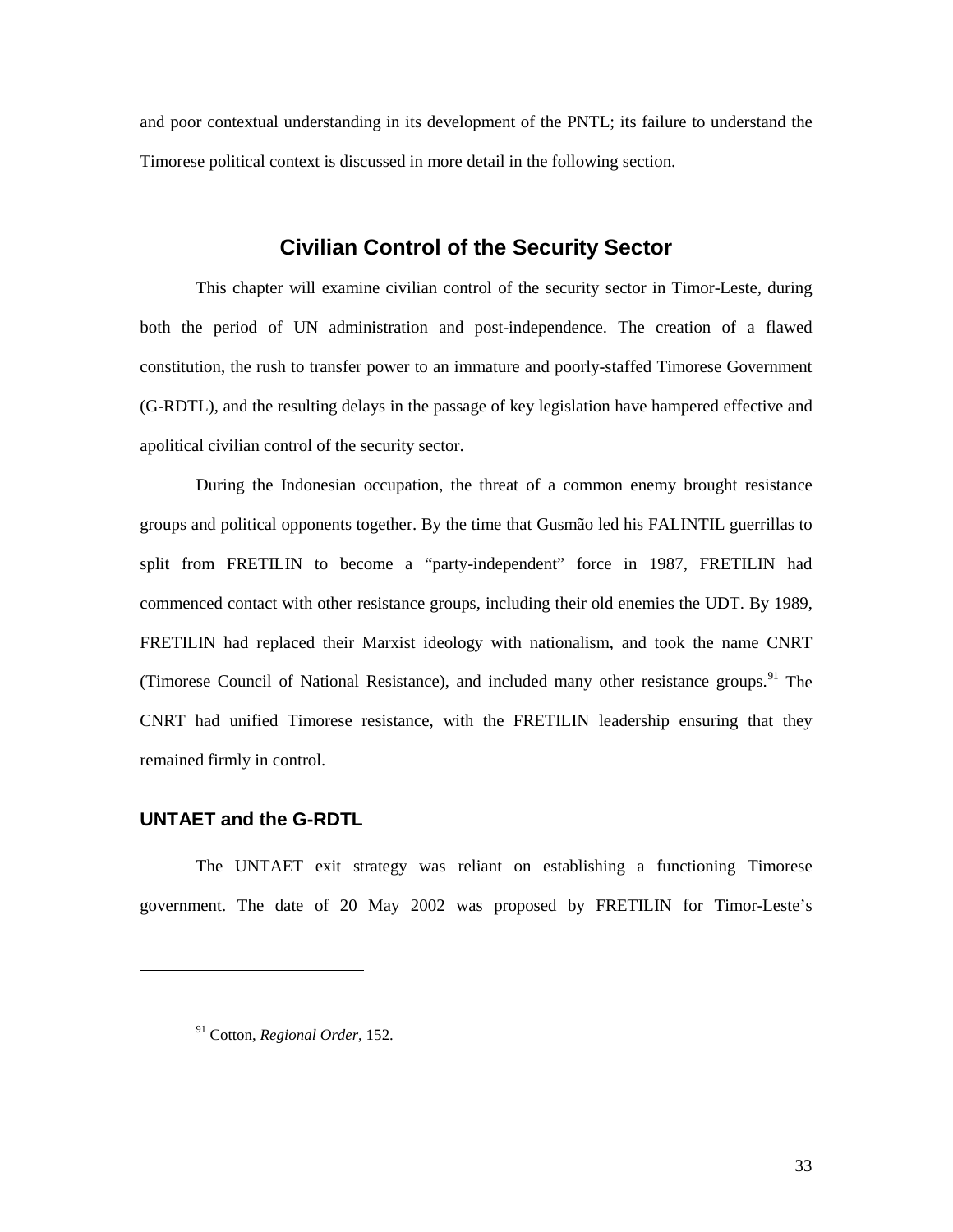independence, the twenty-eighth anniversary of the creation of the first Timorese political party.<sup>[92](#page-39-0)</sup> Once accepted by the Transitional Administration, both the UN and the Timorese proved reluctant to deviate from this ambitious schedule.

FRETILIN, as the largest and most organized political group, was well positioned to influence the Transitional Administrator. As the senior member of the CNRT, FRETILIN dominated early interaction with the Transitional Authority, although this was at times moderated by limited representation from other political parties in the Council. Twelve months prior to the election of the Constituent Assembly in August 2001, FRETILIN strategically split from the CNRT to focus on the election; in which it won the majority of seats.

The first and most important task of the new FRETILIN-dominated Constituent Assembly was the drafting of a new constitution, and set itself the ambitious target of ninety days in which to do so. The rationale for such a rapid process was to allow the then constitutionallyempowered government to pass critical operating legislation prior to independence and the transition to Timorese control. Several draft documents had been circulating among prominent Timorese for months, the major differences being in the role of the future president. The FRETILIN draft proposed a Portuguese-style semi-presidential executive, with the president firmly subordinate to the legislature rather than the more widely used French model that provides greater balance between the institutions.<sup>[93](#page-39-1)</sup> FRETILIN used its power in the Constituent Assembly to ensure that its draft was selected, tipping the balance of power towards the prime minister and

<span id="page-39-1"></span><span id="page-39-0"></span> $92$  The Timorese Social Democrats Association (ASDT), the forerunner of FRETILIN, was formed on 20 May 1974. See Ballard, *Triumph of Self-Determination,* 198.

<sup>&</sup>lt;sup>93</sup> Goldstone, "UNTAET with Hindsight," 86.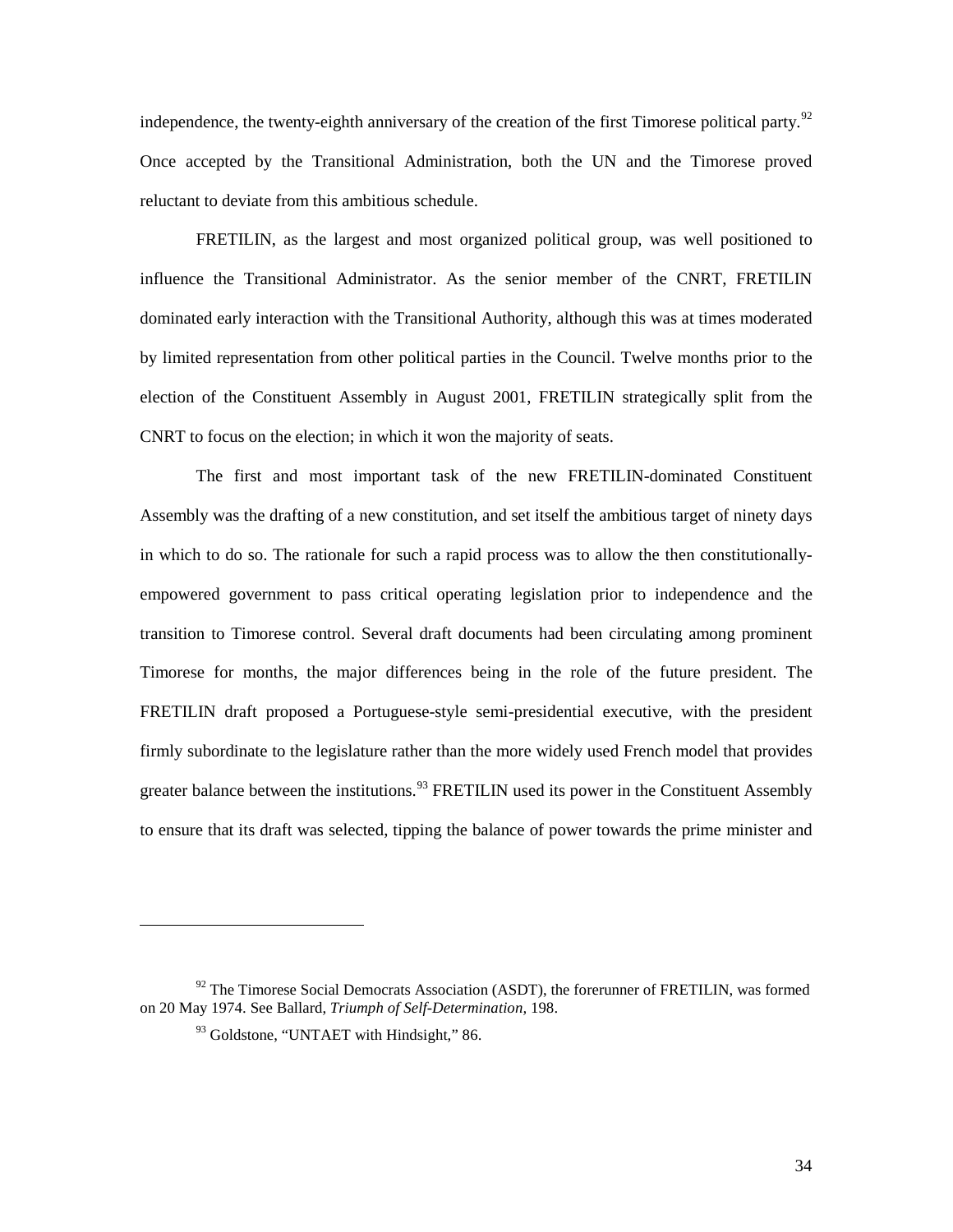cabinet, at the expense of the future president.<sup>[94](#page-40-0)</sup> While Gusmão had the ear of Transitional Administrator de Mello and was certain to be elected the nation's first president, Alkatiri and his hard-liners had ensured that once UNTAET concluded, FRETILIN would be firmly in charge. The president would become commander-in-chief of the F-FDTL in name only; the real power to control the military and the police would lie with the prime minister and his cabinet. UNTAET acquiescence to have the constitution drafted in just ninety days, with a distinct lack of public consultation, provided a flawed document that distributed power unevenly between the executive and legislative branches of the government and undermined the notion of balanced civilian control of the military and police. Alkatiri was much more committed to the dominance of FRETILIN than to successful plural politics, including the notion of a questioning opposition.<sup>[95](#page-40-1)</sup> The new constitution also stipulated that the FRETILIN-dominated interim Constituent Assembly would transform into the national parliament upon independence, without an election; a development that Richmond and Franks label "transforming democracy into dictatorship."<sup>[96](#page-40-2)</sup> This stipulation is arguably a product of the time that Alkatiri and around half of his cabinet spent in exile in Mozambique, a nation not known for its healthy democracy or respect for the rule of  $law.<sup>97</sup>$  $law.<sup>97</sup>$  $law.<sup>97</sup>$ 

The apparent rush to draft the constitution satisfied both UNTAET and much of the Timorese elite's wishes for a rapid transfer of power to indigenous authorities. Immediately after the 1999 popular consultation, many prominent Timorese envisaged a five-year transition to

<sup>&</sup>lt;sup>94</sup> Cotton, "State Failure," 463.

<sup>95</sup> Kingsbury and Leach, *Beyond Independence,* 20.

<span id="page-40-3"></span><span id="page-40-2"></span><span id="page-40-1"></span><span id="page-40-0"></span><sup>&</sup>lt;sup>96</sup> Oliver Richmond and Jason Franks, "Liberal Peacebuilding in Timor Leste: The Emperor's New Clothes?" *International Peacekeeping* 15, no. 2 (2008): 192.

<sup>97</sup> Kingsbury and Leach, *Beyond Independence*, 24.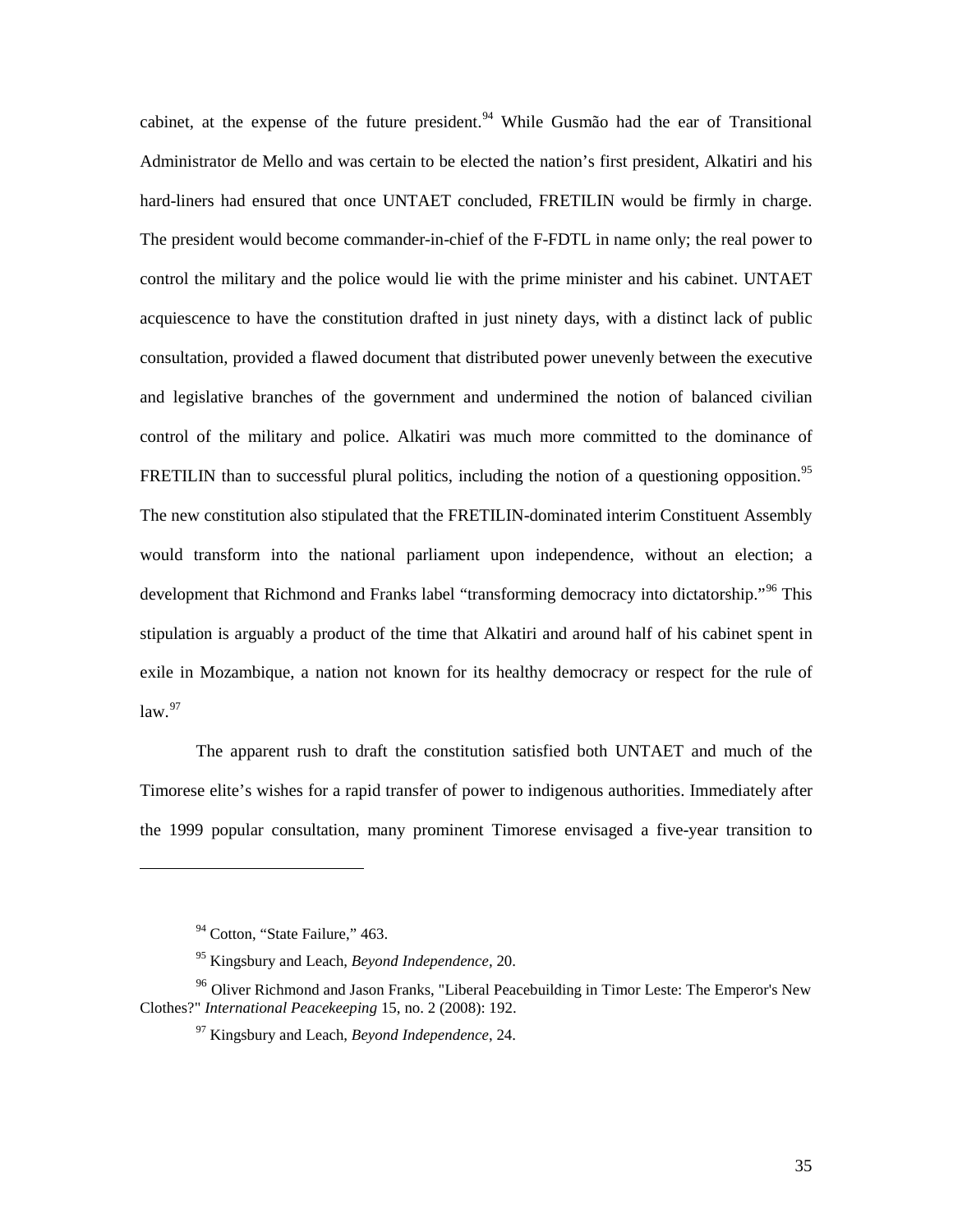independence.<sup>[98](#page-41-1)</sup> Once it was understood that the Transitional Administration favored an expedited transfer, Timorese elites applied pressure both directly and through the media ensure this occured. Indeed, the brevity of the intervention from the UN standpoint was determined by both the Security Council's limited patience for nation-building and judgment by the Secretariat on the depth of the pockets of contributing nations.<sup>[99](#page-41-2)</sup> In practice, the constitutional deadline was extended by several months, but independence was not delayed as a result. The period prior to independence in which the new government would have available to draft, debate and pass new legislation into law was consequentially reduced by seventy-five percent.

The UN did make some efforts to empower the G-RDTL to participate directly in developing security policy. UNTAET established a National Security Council in late 2001, but Timorese participation was limited. Many critical aspects of Timor-Leste's security system were deficient at the time of independence, with a distinct lack of military and police policy documents, and unclear civilian oversight procedures.<sup>[100](#page-41-3)</sup>

#### <span id="page-41-0"></span>**The Timorese Public Service**

Perhaps the greatest challenge that faced UNTAET in establishing the G-RDTL was not the conduct of popular elections to select Timorese for high office, but in finding suitable candidates to fill vital positions in Timor-Leste's public service. The violent separation from Indonesia in 1999 saw the departure of virtually all of the province's civil servants. UNTAET established a Public Service Commission as early as January 2000, with the Public Service

<span id="page-41-3"></span><span id="page-41-2"></span><span id="page-41-1"></span><sup>98</sup> Anthony Goldstone, "UNTAET with Hindsight: The Peculiarities of an Incomplete State," *Global Governance,* Vol. 10, Iss. 1 (Jan-Mar 2004): 84.

 $99$  Ibid., 85.

<sup>&</sup>lt;sup>100</sup> Downie, "UNTAET: State Building and Peace Building," 99.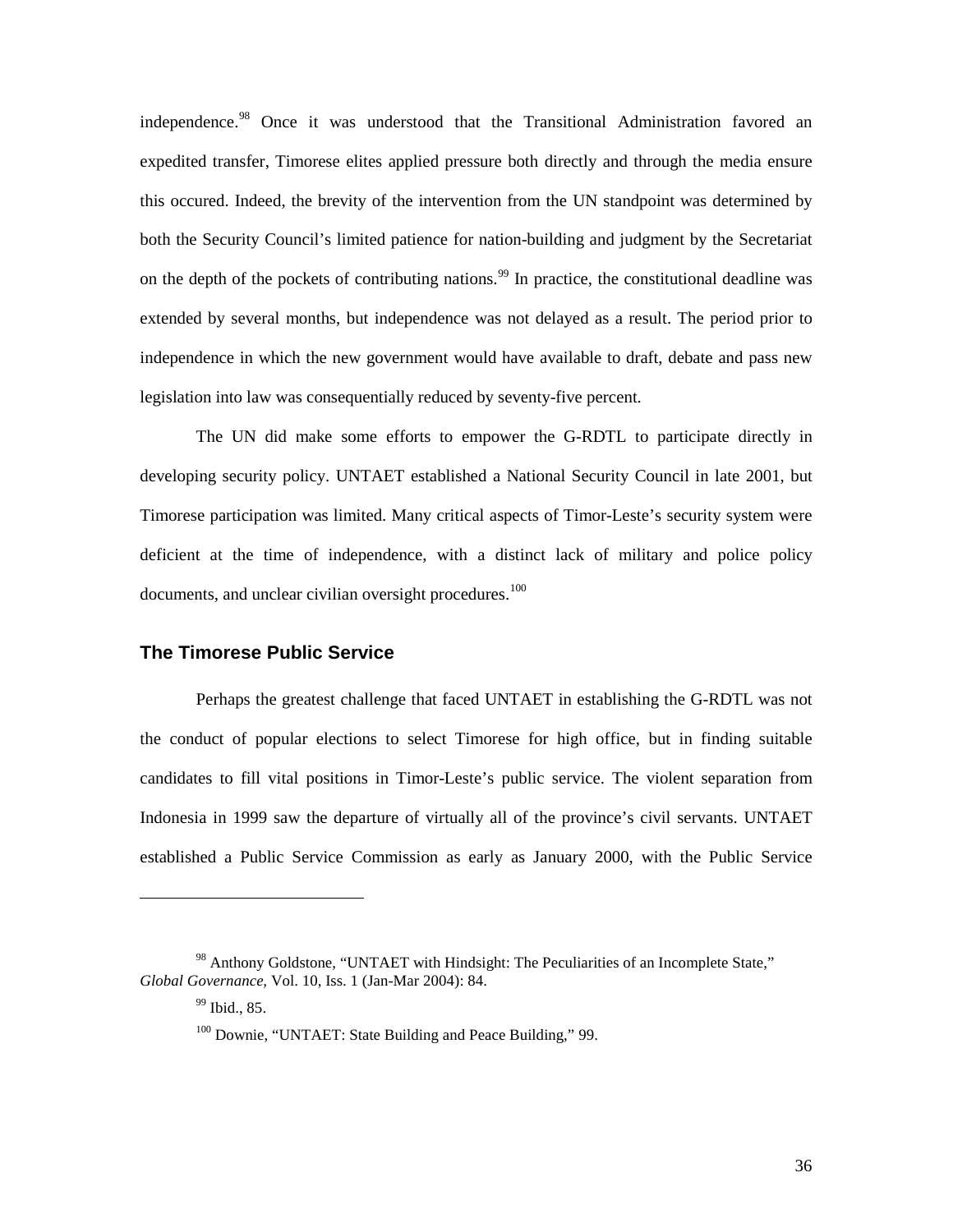Academy opening in Dili less than four months later. While UNTAET optimistically reported in January 2001 that it had recruited seventy percent of the projected number of civil servants required for the G-RDTL,  $^{101}$  $^{101}$  $^{101}$  quantity could not make up for a deficiency in quality. Most Timorese, regardless of education standard, simply had no experience in operating a government and its institutions. Throughout UNTAET, the fledgling Timorese institutions were heavily reliant upon international staff. Nearly all of the UN Secretary General's biannual reports to the Security Council from late 2001 through to the end of UNMISET highlighted difficulties in securing suitably qualified Timorese and international staff to work in the civil service. The UN Secretary General's last report on UNTAET to the Security Council highlights the difficulties in building Timor-Leste's public service, stating that recruitment, training and capacity-building have taken much longer than anticipated.<sup>[102](#page-42-2)</sup> Incredibly, downsizing of the civilian component of UNTAET continued as planned. At the time of Timor-Leste's independence, which marked the end of the UNTAET mission, only half of the management positions in the new Timorese administration had been filled.<sup>[103](#page-42-3)</sup> Poor staffing levels and a lack of suitably qualified civil servants would hamper G-RDTL ability to draft quality legislation, exercise apolitical control of the military and police, and ensure that the forces would be used legally during times of crisis.

## <span id="page-42-0"></span>**Legislation**

<span id="page-42-3"></span><span id="page-42-2"></span><span id="page-42-1"></span> $\overline{a}$ 

A UN report from early 2001, which detailed the decision to raise a defense force, stated that "enabling legislation for the [F-FDTL], providing for civilian oversight and accountability of

<sup>&</sup>lt;sup>101</sup> United Nations, S/2001/42, 3.

<sup>&</sup>lt;sup>102</sup> United Nations, S/2002/432, 2.

<sup>&</sup>lt;sup>103</sup> Downie, "UNTAET: State Building and Peace Building," 40.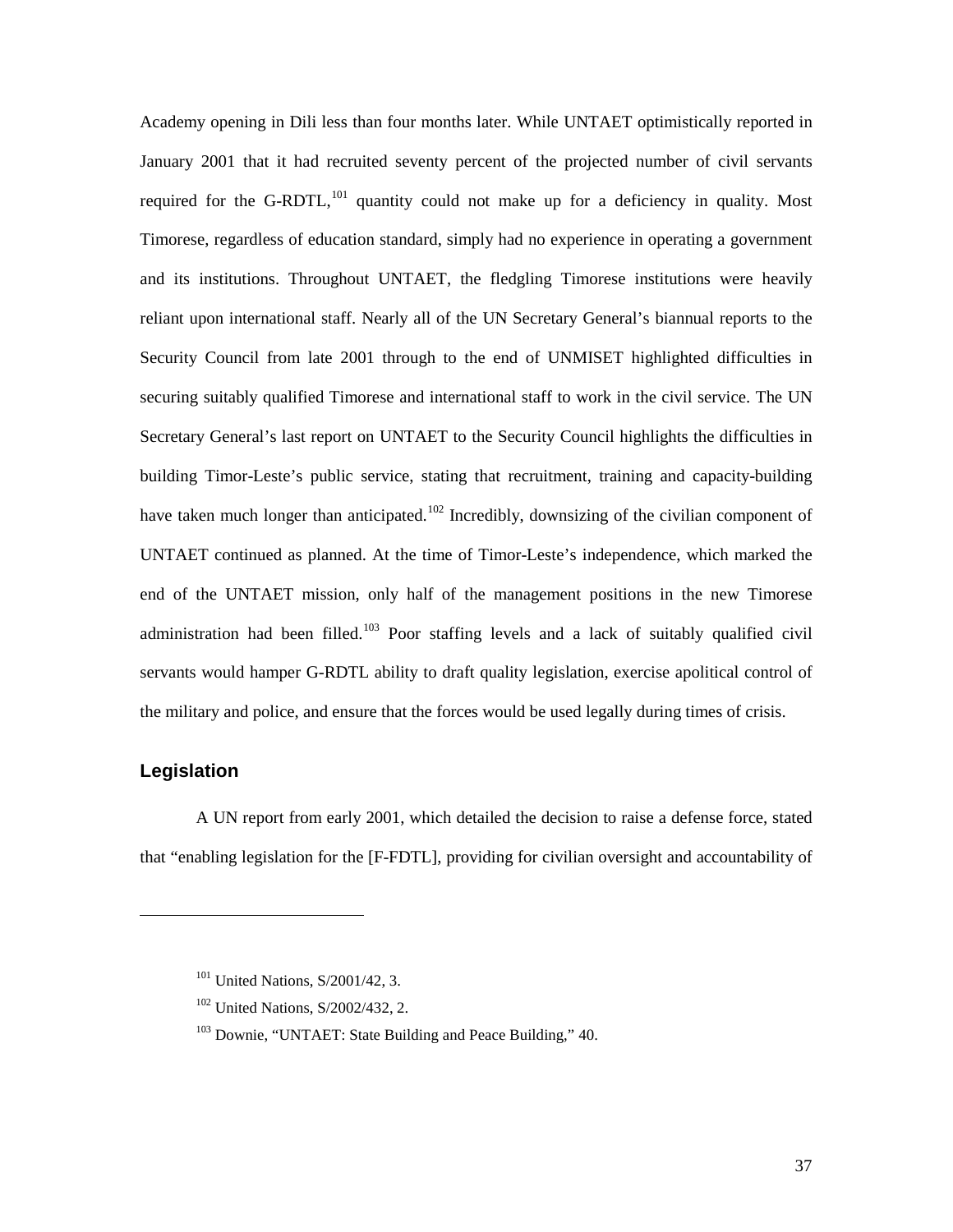the force, will be adopted prior to the enlistment of soldiers."<sup>[104](#page-43-1)</sup> The delay in the adoption of a constitution and the fixation on 20 May 2002 for independence, compressed the amount of time available for the Constituent Assembly to pass critical operating legislation. Laws for policing and defense were hurriedly passed in May 2004, but lacked clear definition of roles for the PNTL and F-FDTL. The F-FDTL was charged with maintaining "external security" of the nation, even though the security of the border was being maintained by the PNTL's BPU. The PNTL was charged with maintaining "internal security," but the F-FDTL was also given a mission to "support the civilian authority" in times of internal crisis. There was no definition of the circumstances, chain of command, and procedures for internal deployment of the F-FDTL in such a crisis. Burton explains that "experience in Latin America and Africa has shown that a lack of clear separation between the organs of internal and external security can lead to tensions and confusion between defence and police forces."<sup>[105](#page-43-2)</sup>

#### <span id="page-43-0"></span>**Oversight Mechanisms**

 $\overline{a}$ 

Constitutionally, the president is appointed Commander-in-Chief of the F-FDTL, but operational control was to be exercised by the Secretariat of Defense.<sup>[106](#page-43-3)</sup> Since its inception, the Secretariat has suffered from a critical shortage of suitably qualified staff. The UN *Special Commission* identified that only four of the eighteen civil service posts were filled over the period  $2004-2006$ .<sup>[107](#page-43-4)</sup> The staff shortage left the Secretariat unable to focus beyond the immediate tasks

<sup>&</sup>lt;sup>104</sup> United Nations, S/2001/42, 4.

<sup>&</sup>lt;sup>105</sup> Burton, "Security Sector Reform," 101.

<span id="page-43-4"></span><span id="page-43-3"></span><span id="page-43-2"></span><span id="page-43-1"></span><sup>&</sup>lt;sup>106</sup> Some sources document the Secretariat as the "Ministry of Defence." It is the same organization.

<sup>107</sup> United Nations, *Special Commission*, 53.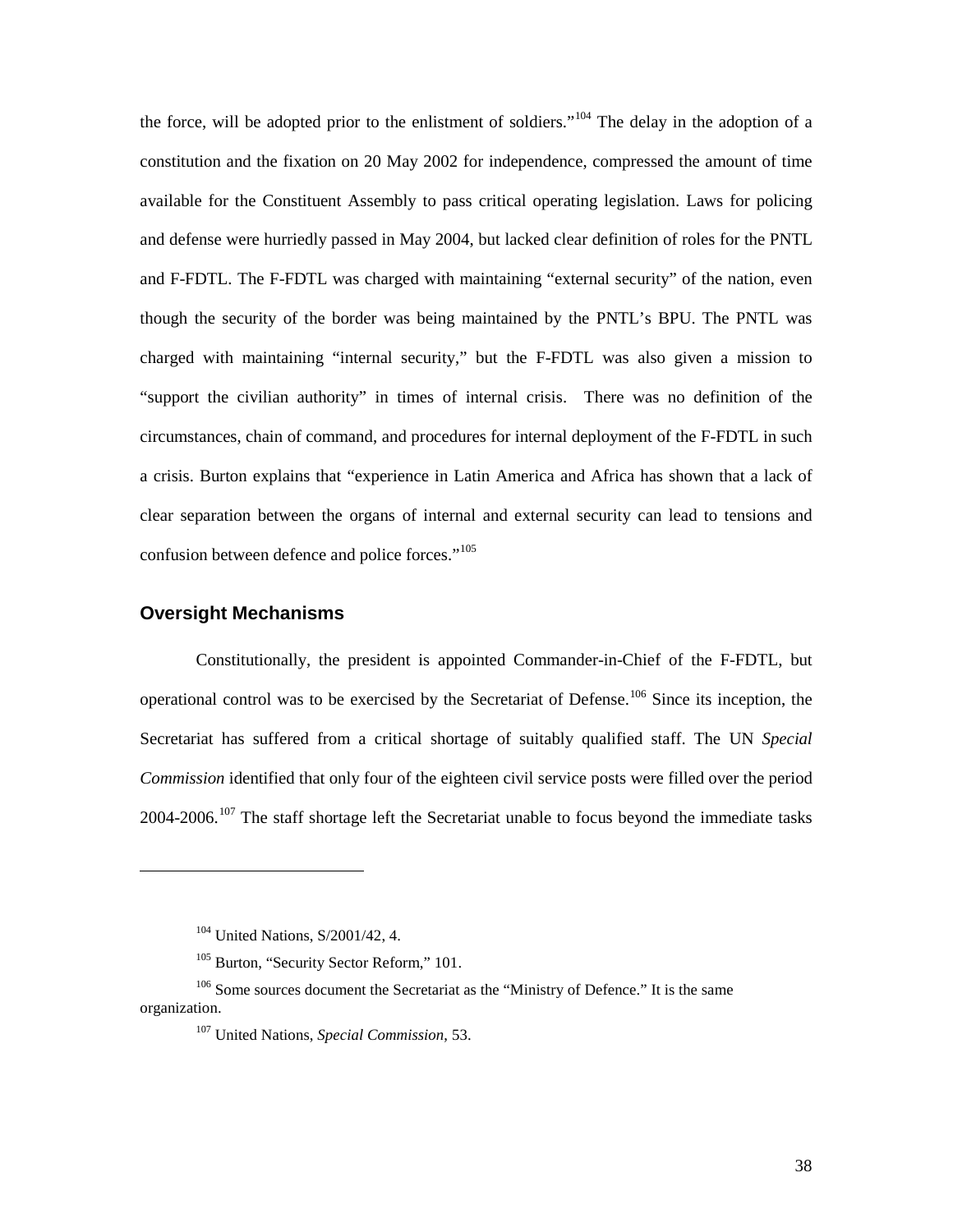of day-to-day operation of the F-FDTL. This shortage left a void in the ability of the G-RDTL to develop medium and long-term policy and operational procedures for the F-FDTL. Until the 2006 crisis, this fault was largely overcome through the direct relationships enjoyed between senior F-FDTL leadership and members of the G-RDTL. At the time of the 2006 crisis, when many of these relationships came under tension, the lack of higher-level policy caused a breakdown in command and control. This breakdown led to elements of the military splitting into factions aligned either on lines of loyalty to commanders or by ethnicity. Chesterman noted in 2004 that some UN officials were worried that the F-FDTL may assume a role not unlike Indonesia's military, where it "operates largely outside of civilian control and on occasion involves itself in the issues of government."[108](#page-44-0)

The PNTL was overseen by the Ministry of the Interior, with the PNTL General Commander a direct subordinate. UNMISET and UNTAET did little to prepare Interior Ministry staff for the transition to Timorese-led policing. Upon independence, the technical control of the PNTL was transferred to the Ministry, while the operational control of the force remained with UNPOL until the end of UNMISET. This three-year period was the perfect time in which to prepare the Ministry and senior PNTL officers, but according to Hood, weak and unimaginative UN leadership failed to produce a holistic vision for long-term police development.<sup>[109](#page-44-1)</sup> None of the UNMISET civilian advisors to the new Timorese government were tasked to assist in regulating civilian control over the PNTL.<sup>[110](#page-44-2)</sup> Upon the withdrawal of UN staff from the Ministry, few suitable Timorese candidates were available to fill the vacuum, and many positions were

<span id="page-44-2"></span><span id="page-44-1"></span><span id="page-44-0"></span><sup>108</sup> Simon Chesterman, "East Timor," in *United Nations Interventionism, 1991-2004,* ed Mats Berdal and Spyros Economides (Cambridge: Cambridge University Press: 2007), 192.

<sup>&</sup>lt;sup>109</sup> Hood, "Security Sector Reform," 69.

<sup>&</sup>lt;sup>110</sup> Hood, "Missed Opportunities," 145.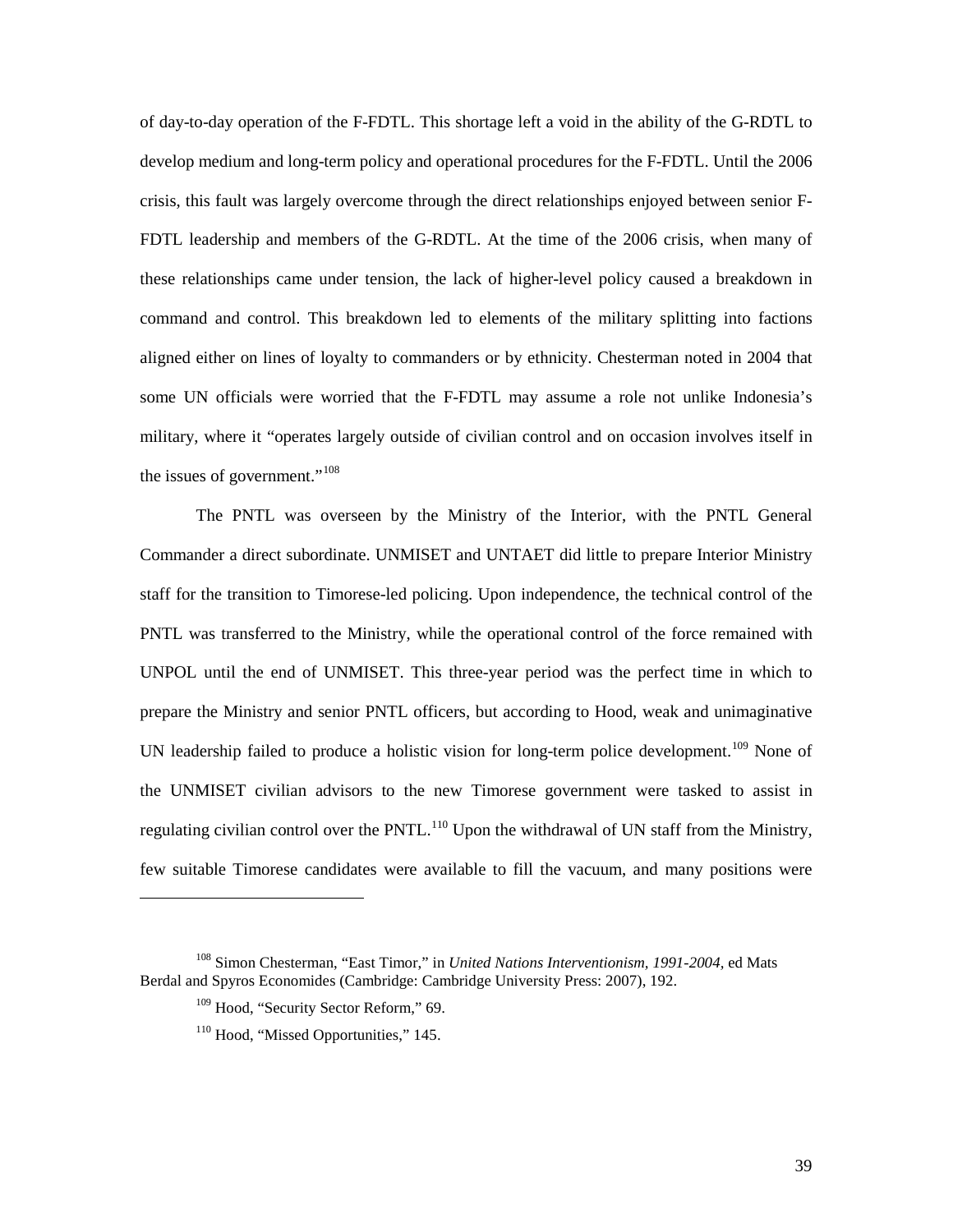filled with PNTL officers. The Interior Ministry was more adequately staffed that the Secretariat of Defence, but disturbingly more than half of the staff were serving police officers, somewhat blurring the notion of civilian control over the police.<sup>[111](#page-45-0)</sup> This trend increased after the appointment of Lobato, with the Minister appointing confidants into key positions, driving a wedge between elements of the PNTL and further politicizing the Ministry. Lack of objective civilian control became apparent during the 2006 crisis, with Minister Lobato able to repeatedly transfer PNTL weapons illegally to civilians and selectively arm aligned factions within the PNTL with military-style weapons to counter the threat of F-FDTL interference.

There was a distinct lack of formal independent oversight of the military and police in Timor-Leste. The Office of the Provedor, the equivalent of an ombudsman, is an institution that was established to provide independent oversight of government activities. Like the majority of Timorese institutions, it suffered from a lack of suitably qualified staff and funding.<sup>[112](#page-45-1)</sup> Investigations were slow, with a large backlog of outstanding enquiries. With freedom of speech firmly curtailed under Indonesian rule, Timor-Leste's media was still in its infancy. A particular weakness lay in the field of investigative journalism. Timorese journalists lacked the training and experience to investigate delicate issues such as government corruption, and many feared that if they did they would suffer at the hands of the police or military. The quality of reporting was weak and security sector issues were poorly understood.<sup>[113](#page-45-2)</sup>

The Superior Council for Defence and Security was established in 2005 to advise the president on defense and security policy; security and defense laws and legislation; and other

<span id="page-45-0"></span><sup>111</sup> United Nations, *Special Commission*, 57.

<span id="page-45-1"></span><sup>&</sup>lt;sup>112</sup> Burton, "Security Sector Reform," 103.

<span id="page-45-2"></span><sup>113</sup> Ibid., 103.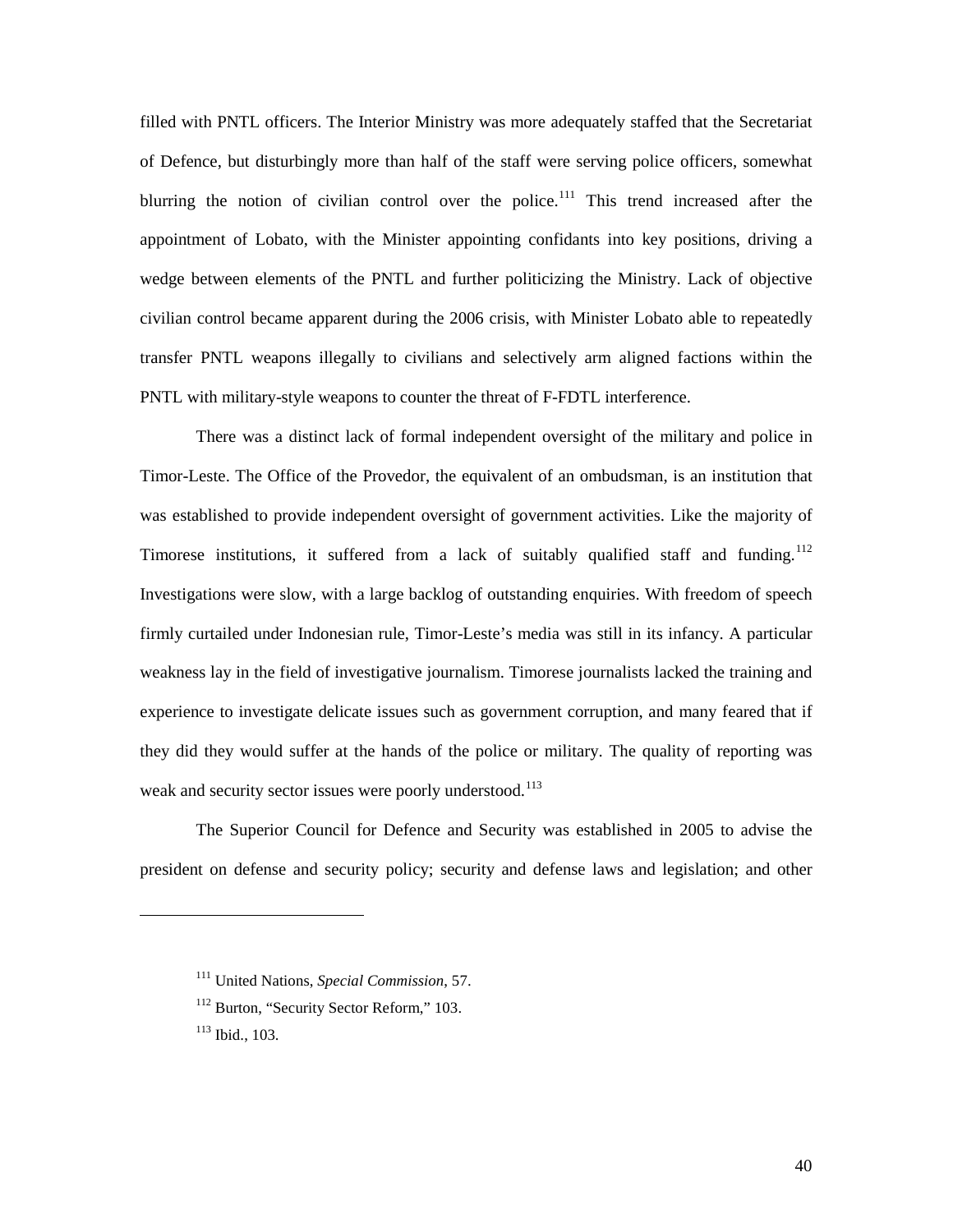decisions relating to war, peace, and national emergencies. With representation including the prime minister, ministers for defense, interior, foreign affairs, several parliamentary representatives, and the heads of the police and military, in theory it is well founded to be able to provide comprehensive advice on security policy and strengthen the bonds of civil control over the security sector.<sup>[114](#page-46-1)</sup> Unfortunately, the council failed in facing its first major challenge in 2006, largely because those in authority chose not to convene it.

## <span id="page-46-0"></span>**Failure During the 2006 Crisis**

The mechanisms of civilian control over the police and military failed completely during the 2006 crisis. Politicizing and fractionalization heightened the general distrust between the organizations and their supporters. The G-RDTL did not plan or conduct combined policemilitary exercises, which could have helped to reduce tensions and provide greater awareness of the roles of each institution during national emergencies.

The PNTL had a "significant amount of fracture lines," largely caused by the factionalizing of the organization by Minister Lobato.<sup>[115](#page-46-2)</sup> The Minister's direct intervention, by directing the actions of junior officers outside of the established chain of command, along with the illegal distribution of police weapons, further undermined the system of command and control. Reliance on senior commanders caused reluctance in the decision making of subordinates, which further inflamed the situation. In April and May, the PNTL suffered a general breakdown of its chain of command, including the commander and deputy commander abandoning their posts. At this time the PNTL ceased to exist as an organized state institution.

<span id="page-46-1"></span><sup>114</sup> Ibid., 101.

<span id="page-46-2"></span><sup>115</sup> United Nations, *Special Report*, 58.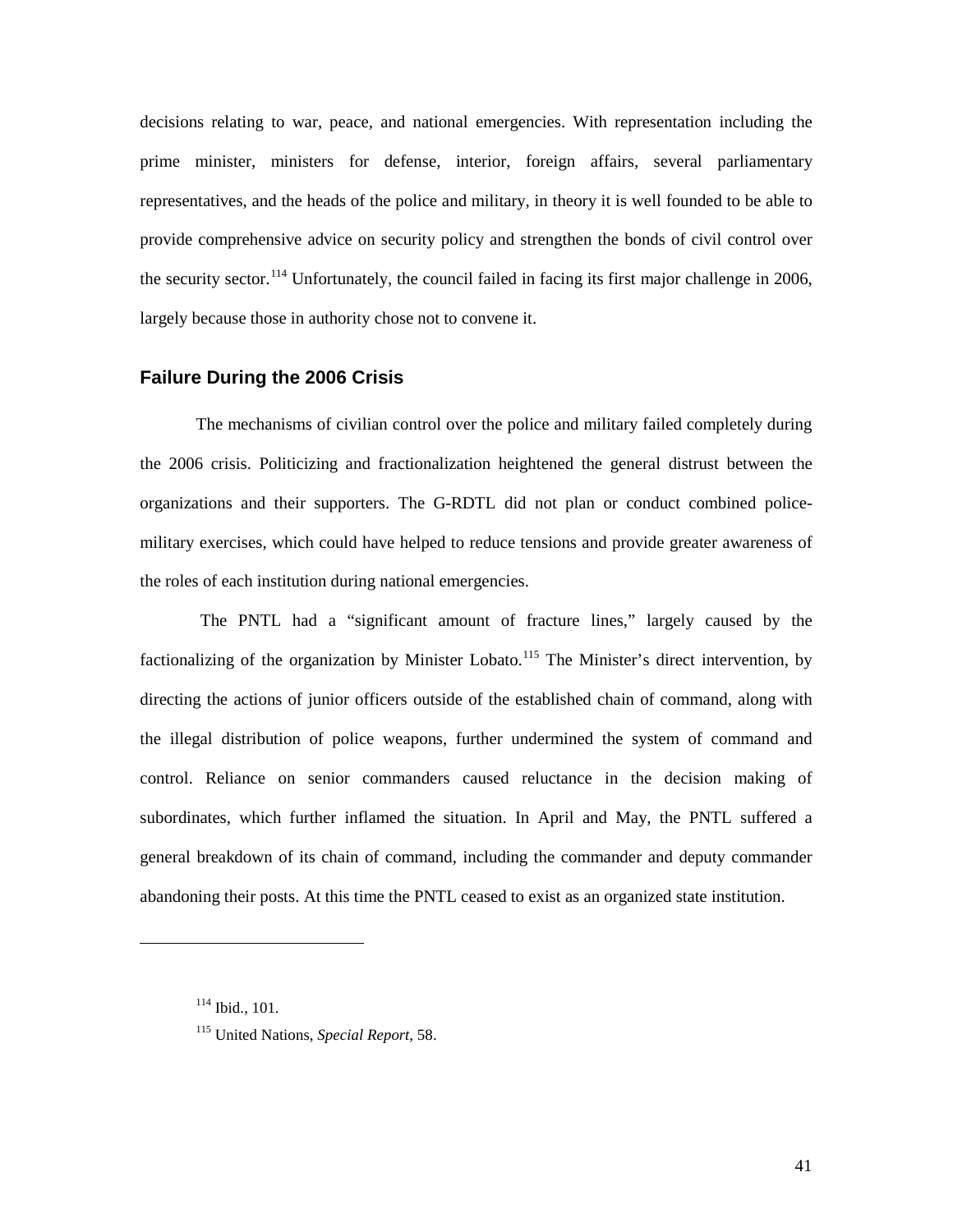The G-RDTL callout of the F-FDTL in the aid of the civil power in April 2006 was done in breach of existing Timorese organic law. The prime minister only involved select members of his cabinet in the decision, where it should have been debated by the Superior Council for Defence and Security. Indeed, the president was not even notified of the meeting, even though he was the Commander-in-Chief of the F-FDTL. Failure to issue the order in writing to the F-FDTL, also in breach of the law, made it difficult for the F-FDTL commander to understand and achieve his mission. These procedures existed to ensure that the government was unable to use the military unconstitutionally, but in this case the prime minister was able to do so.

## <span id="page-47-0"></span>**Summary**

By allowing FRETILIN to dominate the Constituent Assembly, UNTAET permitted Timor-Leste to gain independence with a constitution which severely curtailed the authority of the president, causing an imbalance of power in the G-RDTL. The wisdom of selecting the day for Timorese independence based on historical significance of the date, rather than on the institutional capabilities of the new nation, was questionable. Once the situation had changed, in particular the delay in approving the constitution and the follow-on effect of not having insufficient time for the new government to enact critical legislation, both UNTAET and the Constituent Assembly should have sought to delay the event. The failure of the UN to devote sufficient resources to the development of the Secretariat of Defence and the Ministry of Interior ensured that both organizations would be institutionally weak and unable to control their subordinate forces constitutionally. Critical understaffing in the Secretariat of Defence meant that existing legislation was poorly understood by both civilians and military officers, and prevented the detailed development of wider defense policy and procedures. These shortfalls allowed the prime minister to use the F-FDTL illegally in aid of the civil power. While the Interior Ministry enjoyed more personnel, lack of experienced staff allowed a dictatorial minister to commit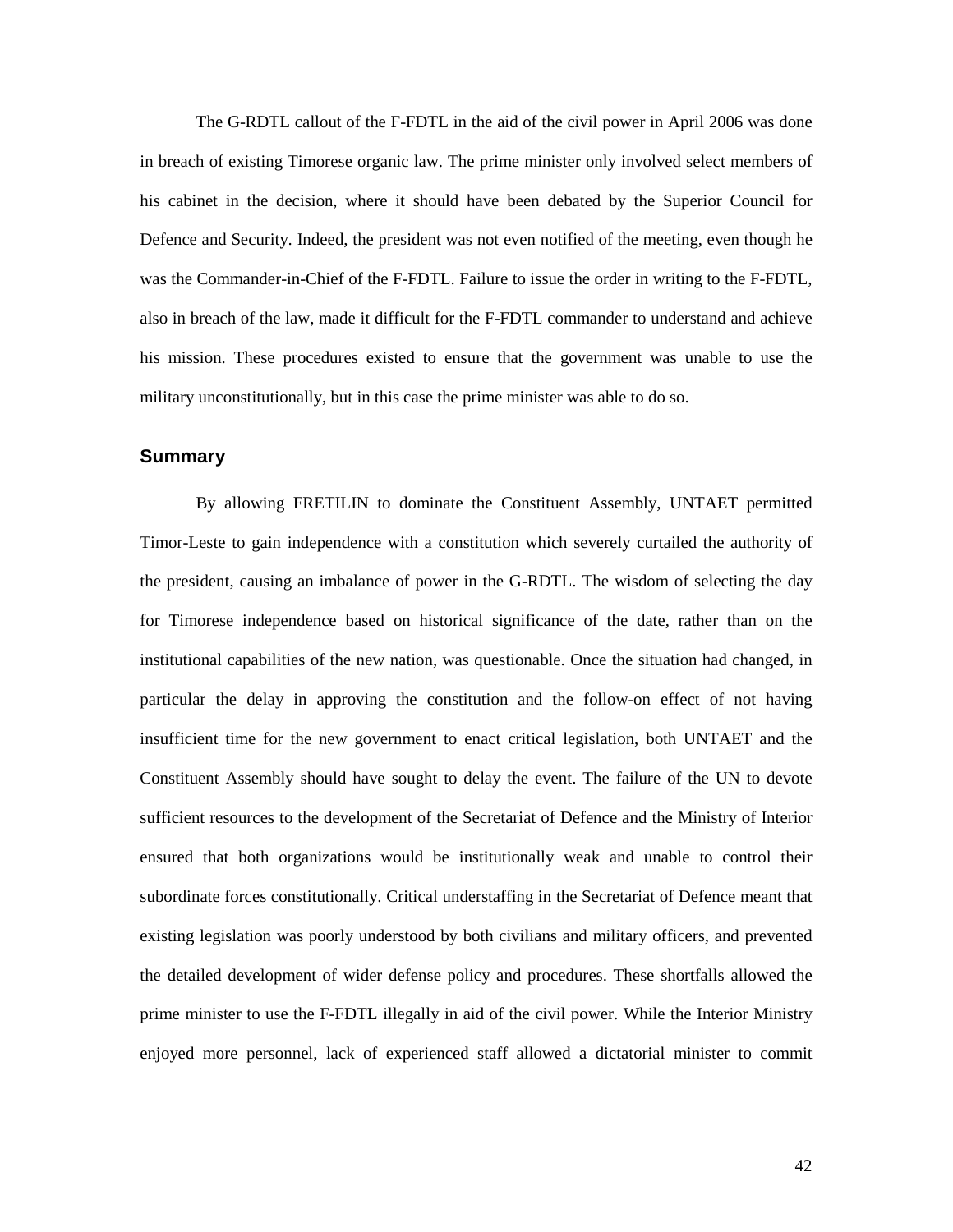several illegal, divisive acts over a protracted period with little outcry, threatening the internal stability of the nation.

## **Conclusion**

<span id="page-48-0"></span>"*The UN is still learning how to build a state, and East Timor has been trying to learn how to be one"[116](#page-48-1)*

At Timorese independence in May 2002, neither the F-FDTL nor the PNTL were prepared to assume their responsibilities. This was compounded by a lack of legislation defining the roles of both organizations, and by inadequate civilian control structures in the new Timorese government. The creation of the F-FDTL was a hastily conceived measure, enacted largely to employ a number of disenfranchised FALINTIL guerillas. UNTAETs deferment of responsibility for defense force development to the ODFD and Gusmão loyalists politicized the force and made it a target for the FRETILIN-dominated new government. James Cotton states that in the case of Timor-Leste, "as in Cambodia and Kosovo, insufficient thought [was] given to what foundations would be needed to maintain order and security at the conclusion of international intervention."<sup>[117](#page-48-2)</sup>

A broad conclusion is that the UN rushed the transition to Timorese independence, and in doing so neglected to adequately develop Timorese security institutions. While UNTAET has suffered some criticism for rushing the mission, it is prudent to note that the Transitional Administration was under significant pressure from both UN Headquarters in New York City, and from influential Timorese in Dili. The UN Security Council, worried about the commitment of contributing nations and cost of the mission, continually applied pressure to Transitional

<span id="page-48-1"></span><sup>116</sup> Kingsbury and Leach, *Beyond Independence,* 1.

<span id="page-48-2"></span><sup>117</sup> Cotton, *Regional Order*, 138.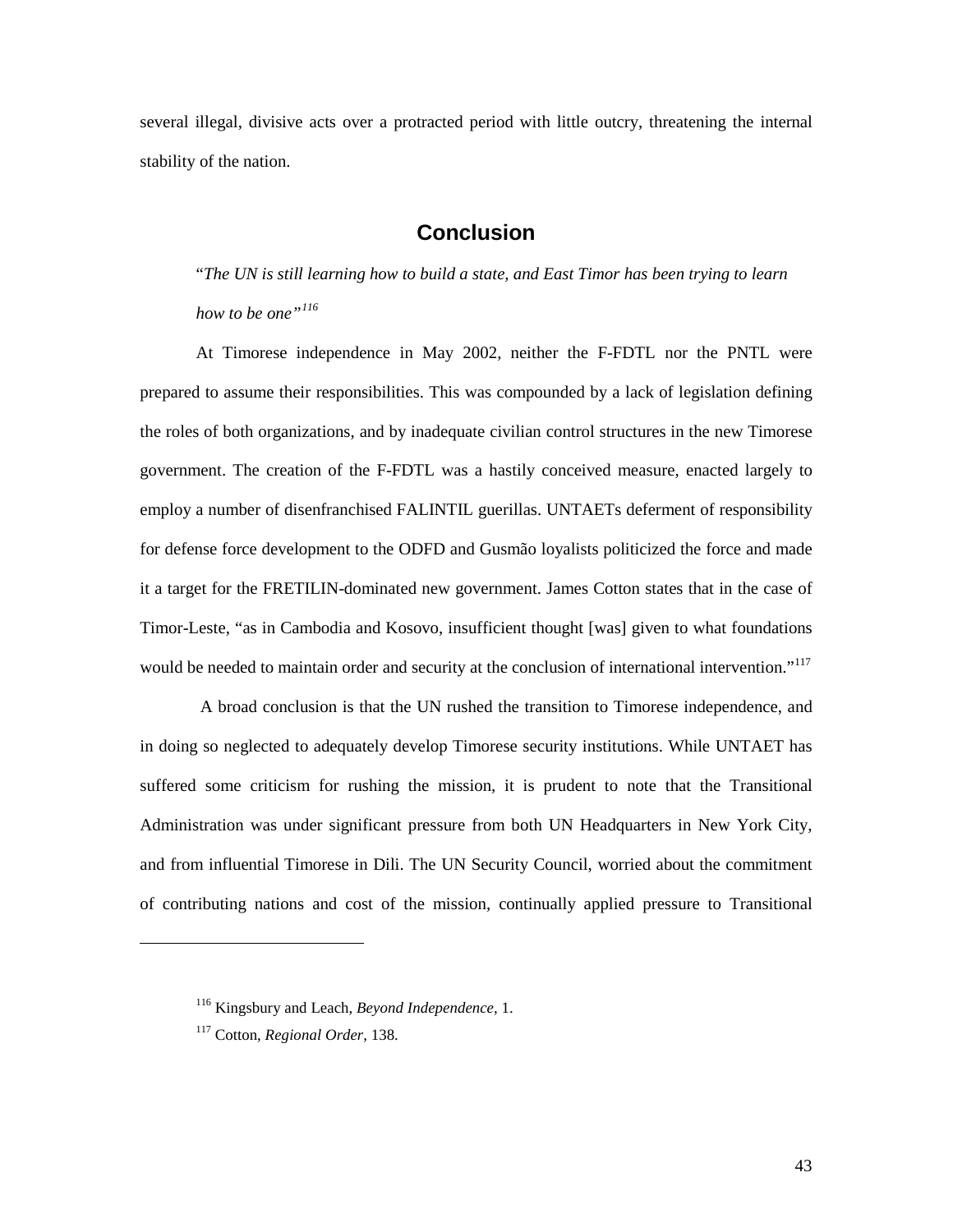Administrator de Mello to meet the mission's ambitious timeline. Influential Timorese successfully lobbied de Mello to set independence for 20 May 2002, even though Timor-Leste clearly lacked strong institutions to immediately replace the UN. This allowed the moreorganized FRETILIN to further dominate the immature G-RDTL. To their credit, de Mello and subsequent UNMISET Special Representatives managed to delay the withdrawal of some critical mission elements, but by acquiescing to transfer most state responsibilities to the understaffed and inexperienced Timorese after only two-and-a-half years, great damage was done.

The underlying factor that promoted this early withdrawal and false confidence in the Timorese government was a fundamental lack of understanding of the Timorese narrative. The UN and other international actors failed to understand the Timorese as a people, particularly how centuries of Portuguese and decades of Indonesian rule affected them. The departure of Indonesia was understood as a catalyst for unification, when in practice it proved to be exactly the opposite. Critical analysis of the events of 1975 may have provided the UN with a better idea of what to expect when Timor-Leste finally regained independence. Similarly, misinterpretation of the intentions of key actors such as FALINTIL and FRETILIN, and in particular the latter's belief that they solely should hold power in an independent Timor-Leste, steered the UN into taking expedient solutions rather than the right ones.

Goldsmith & Dinnen, while primarily discussing building police forces, provide advice that seems to be relevant across any international intervention:

*"learn about the foreign setting in considerable detail before active engagement; and…adopt a methodology of practice that is flexible and adaptive to local circumstances, including the ability to defer to local knowledge and methods in developing appropriate measures; and…practice a kind of institutional reform that is not*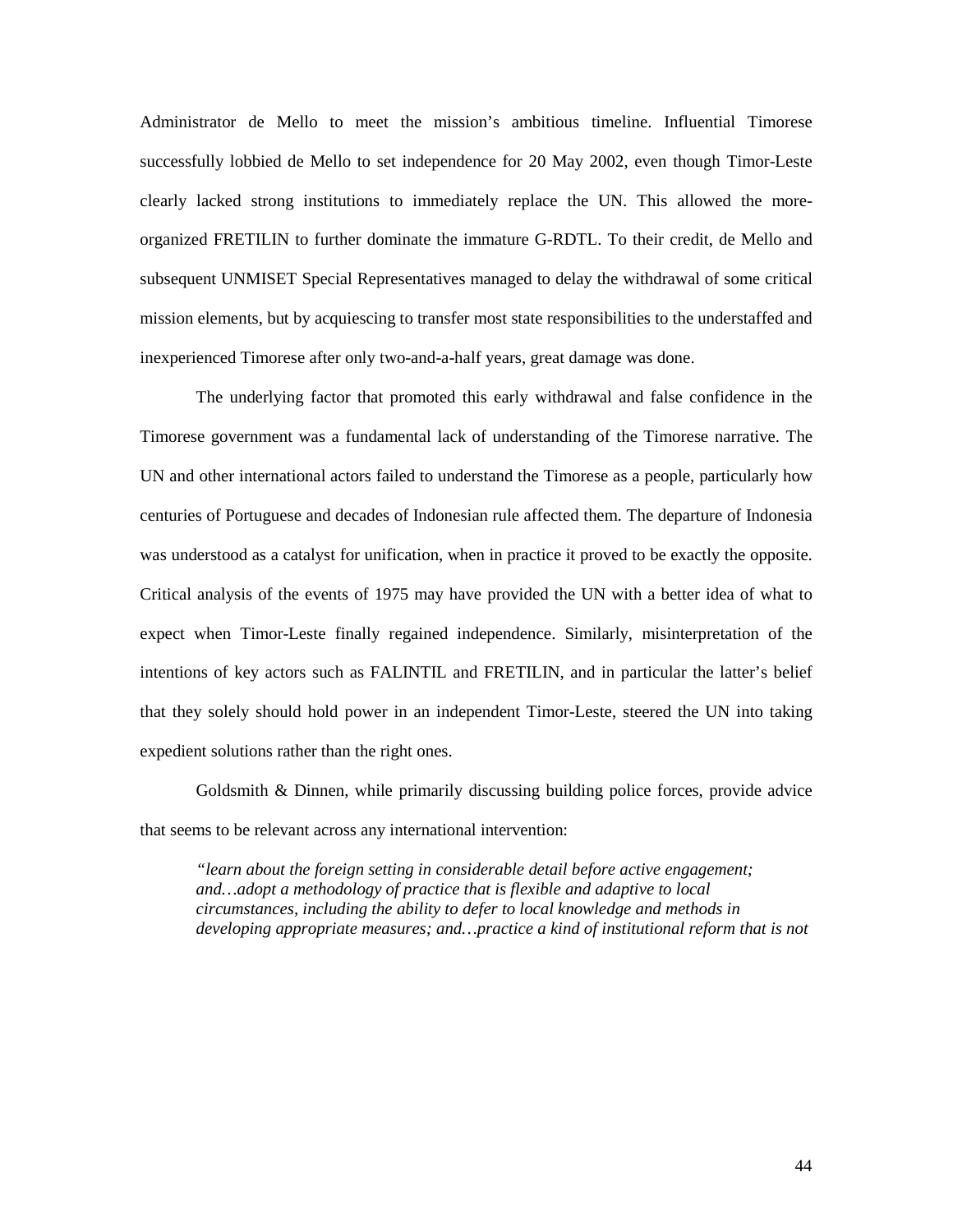*limited to the short-term aspects…but rather is grounded in the broader set of political relations, informal as well as formal…"[118](#page-50-1)*

## <span id="page-50-0"></span>**Lessons Learned**

<span id="page-50-2"></span><span id="page-50-1"></span> $\overline{a}$ 

While Downie notes that the comprehensive and unique nature of UNTAET is unlikely to be repeated,<sup>[119](#page-50-2)</sup> there are several lessons to be learned from the Timor-Leste experience that are applicable for future UN or international interventions.

Firstly, no international intervention can expect to be successful without a clear understanding of the narrative of the host nation. There is no short-cut in the conduct of detailed sociological and anthropological analysis; and only through such work can a true understanding of critical actors, their relationships, and analysis of underlying tensions and be made. A byproduct of this must be more effective cultural and socio-historical awareness training of staff.

Secondly, security sector reform cannot be conducted in isolation. Without the supporting political structures and legislation, the years of hard work in host nation military and police force tactical training can on many occasions do more harm than good. Military and police training should be pegged against clear milestones in the development of civil control structures. If the host nation does not meet the agreed targets, aid must stop until this is rectified. Provision of specialist advisers to mentor civil servants must be afforded the same priority as given to military and police training teams. Combined police-military planning and exercises can assist in reducing unhealthy competitiveness between institutions.

Finally, the setting of arbitrary timelines for UN mission milestones is flawed logic. It may take many months of patient work and interaction to gain a full appreciation of the scope of

<sup>&</sup>lt;sup>118</sup> Goldsmith and Dinnen, "Transnational Police Building," 1106.

<sup>&</sup>lt;sup>119</sup> Downie, "UNTAET: State Building and Peace Building," 29.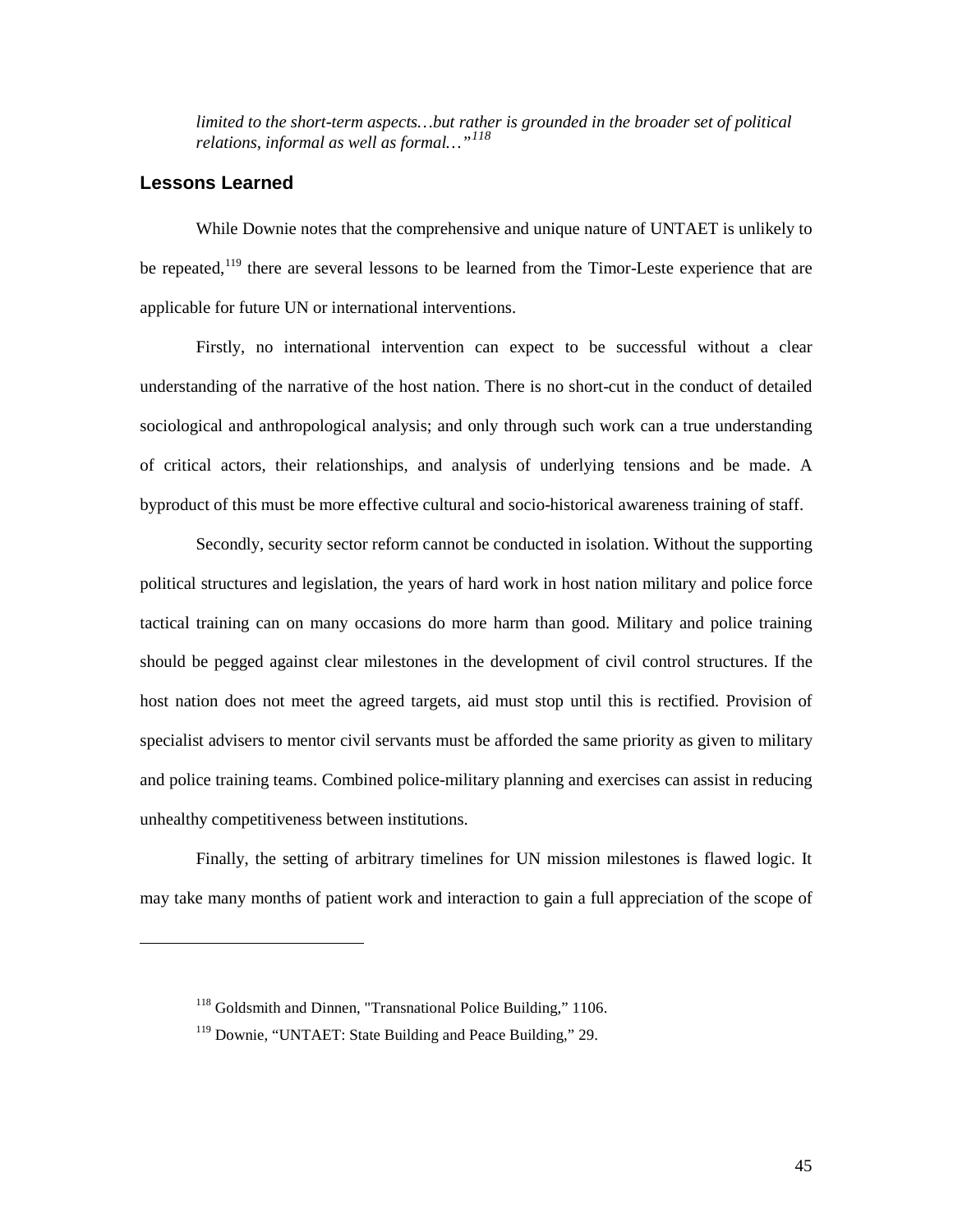work required. In the case of Timor-Leste, this was particularly difficult as all state institutions had disappeared with the departure of Indonesia, and developing a mission structure and timeline based on what had worked in Kosovo was an expedient but only partially effective measure.

Aside from these identified failings in security sector development, the fact remains that the UN has been successful in bringing to a close decades of suffering for the Timorese people and has given them a chance at becoming a viable independent nation. Sections of the international community have been diligently working with the G-RDTL to rebuild the nation's security sector, to ensure the 2006 crisis is never again repeated. Publilius Syrus wrote over two thousand years ago: "From the errors of others, a wise man corrects his own." We can only aspire to learn from the inadequacies of the UN in Timor-Leste and ensure that these lessons are incorporated into future interventions.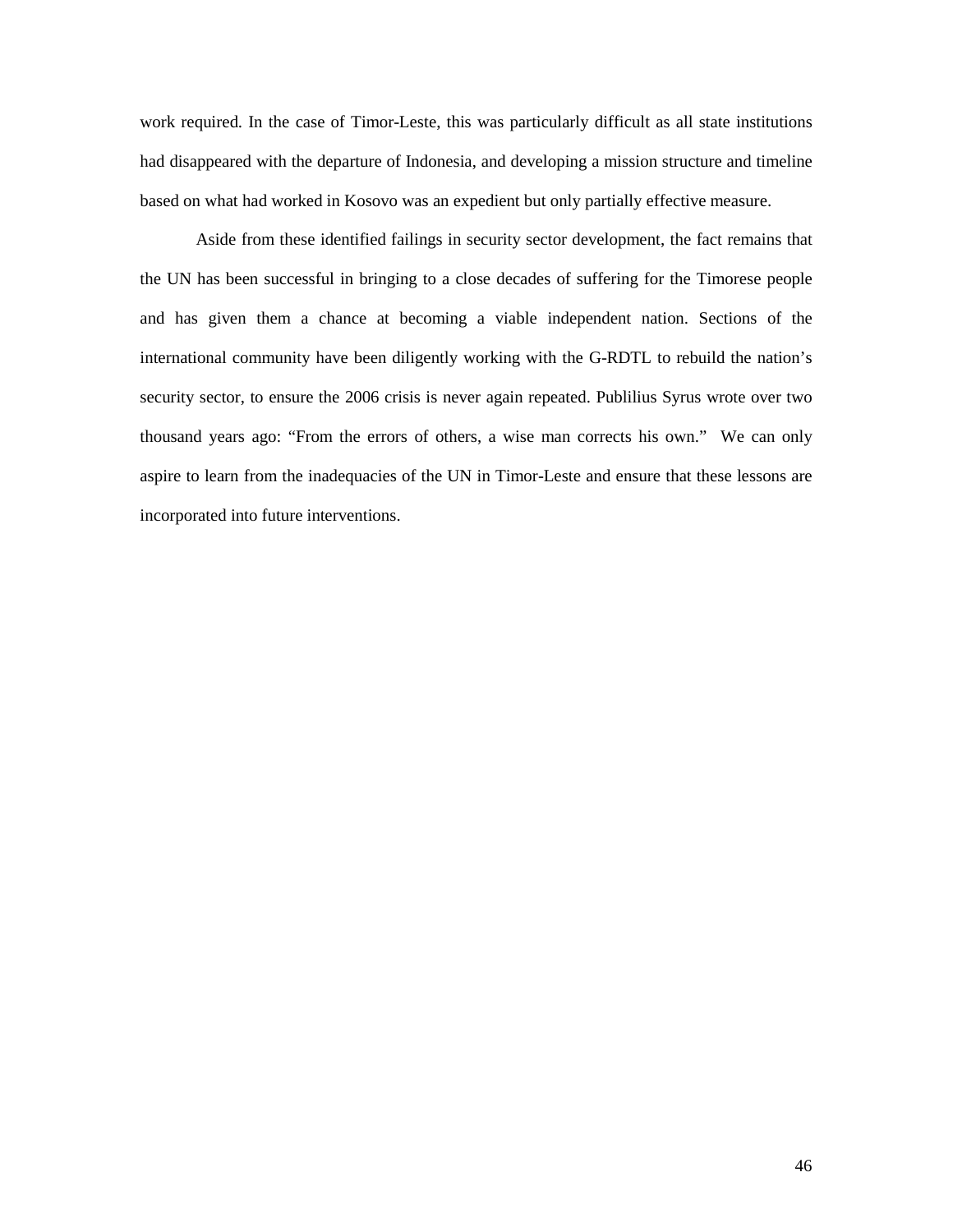## **Bibliography**

- <span id="page-52-0"></span>Amnesty International. *East Timor Violations of Human Rights: Extrajudicial Executions, "Disappearances", Torture and Political Imprisonment, 1975–1984*. London: Amnesty International Publications, 1985.
- Ballard, John R. *Triumph of Self-Determination: Operation Stabilize and United Nations Peacemaking in East Timor*. Westport, CT: Praeger Security International, 2008.
- Berdal, Mats, and Spyros Economides eds., *United Nations Interventionism, 1991-2004,* Cambridge: Cambridge University Press: 2007.
- Brown, Anne M. "Security, Development and the Nation-Building Agenda East Timor." *Conflict, Security & Development*, no. 9 (2009): 141-164.
- Centre for Defence Studies, *Independent Study on Security Force Options and Security Sector Reform for East Timor*, London: Centre for Defence Studies – Kings College, August 2000.
- Chesterman, Simon. "East Timor in Transition: Self-Determination, State-Building and the United Nations." *International Peacekeeping* Vol 9, no. 1 (2002): 45-76.
- Chopra, Jarat. "Building State Failure in East Timor." *Development and Change* 33, no. 5 (2002): 979-1000.
- Cotton, James. *East Timor, Australia and Regional Order: Intervention and its Aftermath in Southeast Asia*. New York: RoutledgeCurzon, 2004.
- \_\_\_\_\_, "Timor-Leste and the Discourse of State Failure." *Australian Journal of International Affairs* 61, no. 4 (2007): 455-470.
- Goldsmith, Andrew, and Sinclair Dinnen. "Transnational Police Building: Critical Lessons from Timor-Leste and Solomon Islands." *Third World Quarterly* 28, no. 6 (2007): 1091-1109.
- Goldstone, Anthony. "UNTAET with Hindsight: The Peculiarities of an Incomplete State." *Global Governance*, Vol. 10, Iss. 1 (Jan-Mar 2004): 83-99.
- Hood, Ludovic, "Security Sector Reform in East Timor, 1999-2004." *International Peacekeeping* 13, no. 1 (2006): 60-77.

\_\_\_\_\_, "Missed Opportunities: The United Nations, Police Service and Defence Force Development in Timor-Leste, 1999-2004." *Civil Wars* 8, no. 2 (2006): 142-162.

- Kingsbury, Damien. "East Timor in 2008: Year of Reconstruction." *Southeast Asian Affairs* (2009): 357-369.
- Kingsbury, Damien, and Michael Leach eds., *East Timor: Beyond Independence*. Melbourne: Monash University Press, 2007.
- Martin, Ian, and Alexander Mayer-Riecks. "The United Nations and East Timor: From Self-Determination to State-Building." *International Peacekeeping* 12, no. 1 (2005): 125-145.
- Philpott, Simon. "East Timor's Double Life: Smells Like Westphalian Spirit." *Third World Quarterly* 27, no. 1 (2006): 135-159.
- Power, Samantha. *Chasing the Flame: Sergio Viera de Mello and the Fight to Save the World*, New York: The Penguin Press, 2008.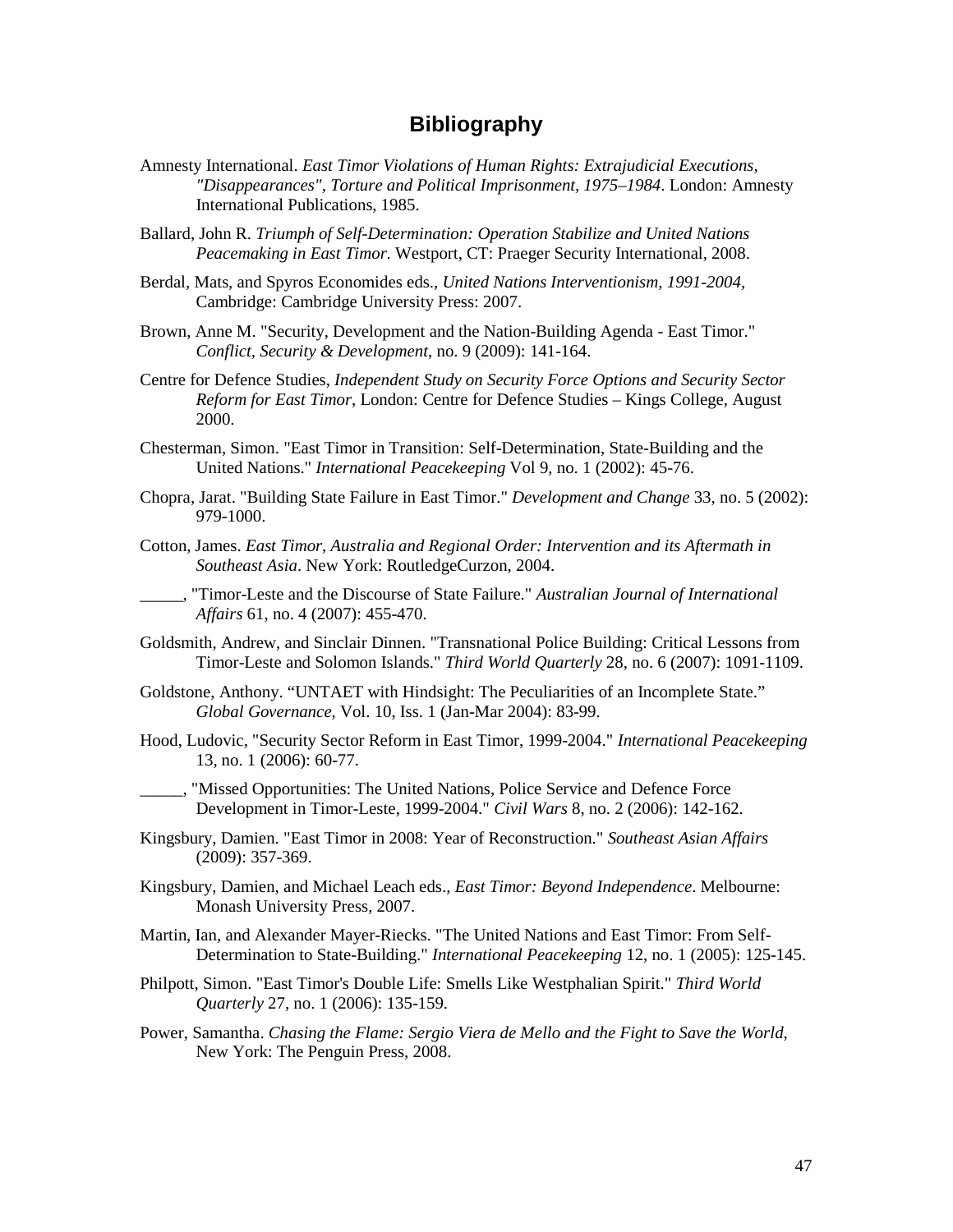- Rees, Edward. *Under Pressure Falintil: Three Decades of Defence Force Development in Timor Leste 1975-2004*. Working Paper - No 139 ed. Genève Centre for the Democratic Control of Armed Forces, 2004.
- Richmond, Oliver P., and Jason Franks. "Liberal Peacebuilding in Timor Leste: The Emperor's New Clothes?" *International Peacekeeping* 15, no. 2 (2008): 185-200.
- Simonsen, Sven Gunnar. "The Authoritarian Temptation in East Timor: Nationbuilding and the Need for Inclusive Governance." *Asian Survey*, Vol. 46, no. 4 (2006): 575-596.
- Taylor, John G. *The Indonesian Occupation of East Timor 1974–1989*. London: Catholic Institute for International Relations, 1990.
- UN (United Nations), *UN Security Council Resolution 1272,* UN S/RES/1272, 25 October 1999. [http://daccessdds.un.org/doc/UNDOC/GEN/N99/312/77/PDF/N9931277.pdf?OpenEleme](http://daccessdds.un.org/doc/UNDOC/GEN/N99/312/77/PDF/N9931277.pdf?OpenElement%20) [nt](http://daccessdds.un.org/doc/UNDOC/GEN/N99/312/77/PDF/N9931277.pdf?OpenElement%20) [accessed 13 August 2009]
- \_\_\_\_\_, *Report of the Secretary-General on the United Nations Transitional Administration in East Timor.* UN S/2000/53, 26 January 2000. [http://daccessdds.un.org/doc/UNDOC/GEN/N00/261/62/PDF/N0026162.pdf?OpenEleme](http://daccessdds.un.org/doc/UNDOC/GEN/N00/261/62/PDF/N0026162.pdf?OpenElement) [nt](http://daccessdds.un.org/doc/UNDOC/GEN/N00/261/62/PDF/N0026162.pdf?OpenElement) [accessed 13 August 2009]
- \_\_\_\_\_, *Report of the Secretary-General on the United Nations Transitional Administration in East Timor.* UN S/2000/738, 26 July 2000. [http://daccessdds.un.org/doc/UNDOC/GEN/N00/550/73/PDF/N0055073.pdf?OpenEleme](http://daccessdds.un.org/doc/UNDOC/GEN/N00/550/73/PDF/N0055073.pdf?OpenElement) [nt](http://daccessdds.un.org/doc/UNDOC/GEN/N00/550/73/PDF/N0055073.pdf?OpenElement) [accessed 13 August 2009]
- \_\_\_\_\_, *Report of the Secretary-General on the United Nations Transitional Administration in East Timor.* UN S/2001/42, 16 January 2001. [http://daccessdds.un.org/doc/UNDOC/GEN/N01/213/11/IMG/N0121311.pdf?OpenElem](http://daccessdds.un.org/doc/UNDOC/GEN/N01/213/11/IMG/N0121311.pdf?OpenElement) [ent](http://daccessdds.un.org/doc/UNDOC/GEN/N01/213/11/IMG/N0121311.pdf?OpenElement) [accessed 13 August 2009]
- \_\_\_\_\_, *Report of the Secretary-General on the United Nations Transitional Administration in East Timor.* UN S/2001/983, 18 October 2001. [http://daccessdds.un.org/doc/UNDOC/GEN/N01/583/27/IMG/N0158327.pdf?OpenElem](http://daccessdds.un.org/doc/UNDOC/GEN/N01/583/27/IMG/N0158327.pdf?OpenElement) [ent](http://daccessdds.un.org/doc/UNDOC/GEN/N01/583/27/IMG/N0158327.pdf?OpenElement) [accessed 13 August 2009]
- \_\_\_\_\_, *Report of the Secretary-General on the United Nations Transitional Administration in East Timor.* UN S/2002/432, 17 April 2002. [http://daccessdds.un.org/doc/UNDOC/GEN/N02/327/74/IMG/N0232774.pdf?OpenElem](http://daccessdds.un.org/doc/UNDOC/GEN/N02/327/74/IMG/N0232774.pdf?OpenElement) [ent](http://daccessdds.un.org/doc/UNDOC/GEN/N02/327/74/IMG/N0232774.pdf?OpenElement) [accessed 8 September 2009]
- \_\_\_\_\_, *Report of the Secretary-General on the United Nations Transitional Administration in East Timor.* UN S/2002/1223, 6 November 2002. [http://daccessdds.un.org/doc/UNDOC/GEN/N02/327/74/IMG/N0267589.pdf?OpenElem](http://daccessdds.un.org/doc/UNDOC/GEN/N02/327/74/IMG/N0267589.pdf?OpenElement) [ent](http://daccessdds.un.org/doc/UNDOC/GEN/N02/327/74/IMG/N0267589.pdf?OpenElement) [accessed 8 September 2009]
- \_\_\_\_\_, *Report of the Secretary-General on the United Nations Mission of Support in East Timor.* UN S/2003/243, 3 March 2003. [http://daccessdds.un.org/doc/UNDOC/GEN/N03/262/56/IMG/N0326256.pdf?OpenElem](http://daccessdds.un.org/doc/UNDOC/GEN/N03/262/56/IMG/N0326256.pdf?OpenElement) [ent](http://daccessdds.un.org/doc/UNDOC/GEN/N03/262/56/IMG/N0326256.pdf?OpenElement) [accessed 8 September 2009]
- \_\_\_\_\_, *Special Report of the Secretary-General on the United Nations Mission of Support in East Timor.* UN S/2004/117, 13 February 2004. [http://daccessdds.un.org/doc/UNDOC/GEN/N04/233/19/IMG/N0423319.pdf?OpenElem](http://daccessdds.un.org/doc/UNDOC/GEN/N04/233/19/IMG/N0423319.pdf?OpenElement) [ent](http://daccessdds.un.org/doc/UNDOC/GEN/N04/233/19/IMG/N0423319.pdf?OpenElement) [accessed 8 September 2009]